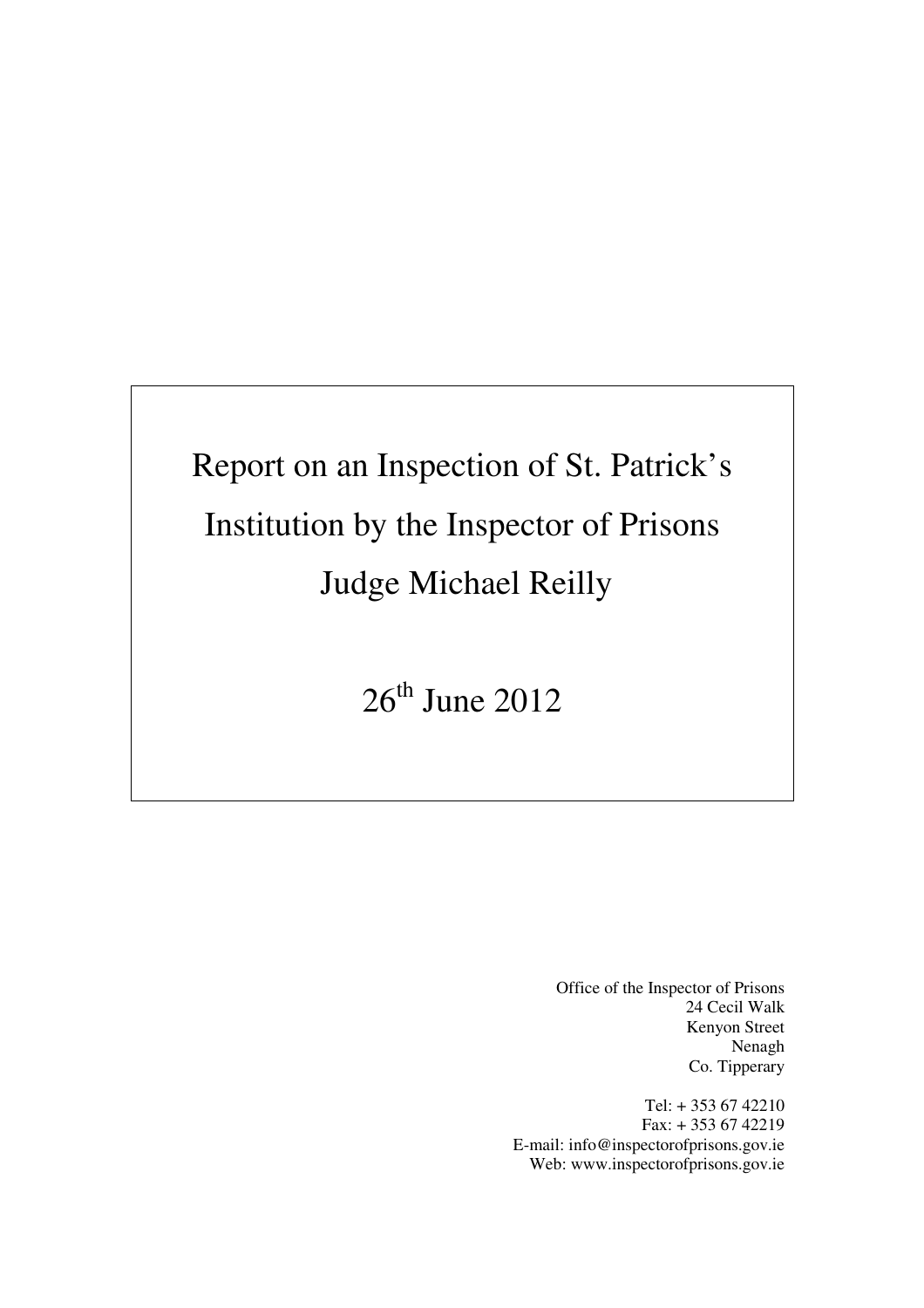## **Report on an Inspection of St. Patrick's Institution by the**

## **Inspector of Prisons Judge Michael Reilly**

Presented to the Minister for Justice and Equality pursuant to Part 5 of the Prisons Act 2007.

Judge Michael Reilly Inspector of Prisons

 $26<sup>th</sup>$  June 2012

**© Inspector of Prisons 2012**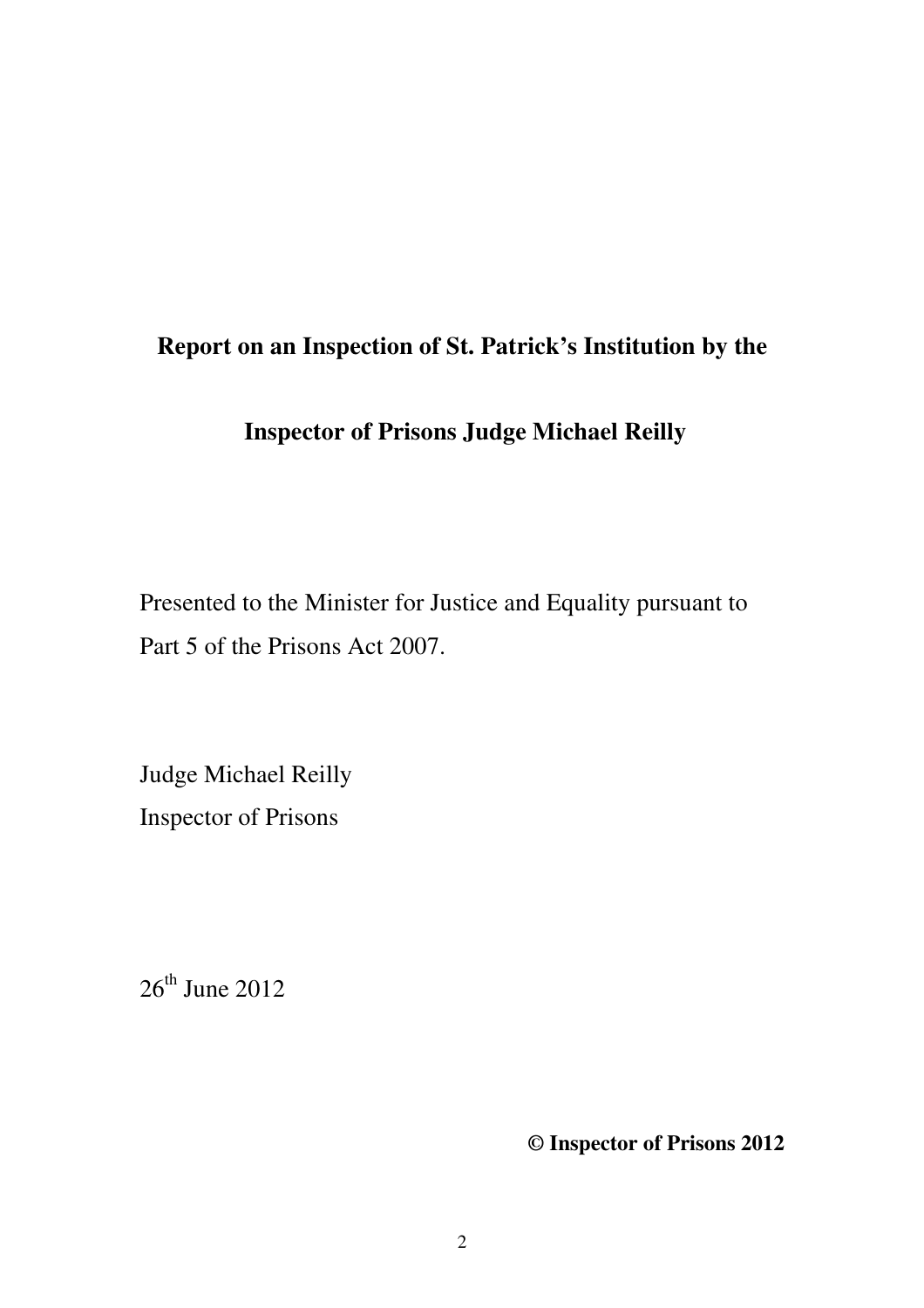## **Contents**

| <b>Acknowledgement</b>                                | $\overline{4}$ |
|-------------------------------------------------------|----------------|
| <b>Chapter 1</b><br>Introduction                      | 5              |
|                                                       |                |
| <b>Chapter 2</b>                                      |                |
| An overview of St. Patricks, its services and regimes | 7              |
| <b>Chapter 3</b>                                      |                |
| Major concerns                                        | 31             |
| <b>Chapter 4</b>                                      |                |
| Response of Irish Prison Service and local management |                |
| to concerns raised in this report                     | 59             |
| <b>Chapter 5</b>                                      |                |
| Conclusions                                           | 64             |
| <b>Appendix A</b>                                     |                |
| <b>Agencies and External Links</b>                    | 66             |
| <b>Appendix B</b>                                     |                |
| <b>Healthcare Audit</b>                               | 67             |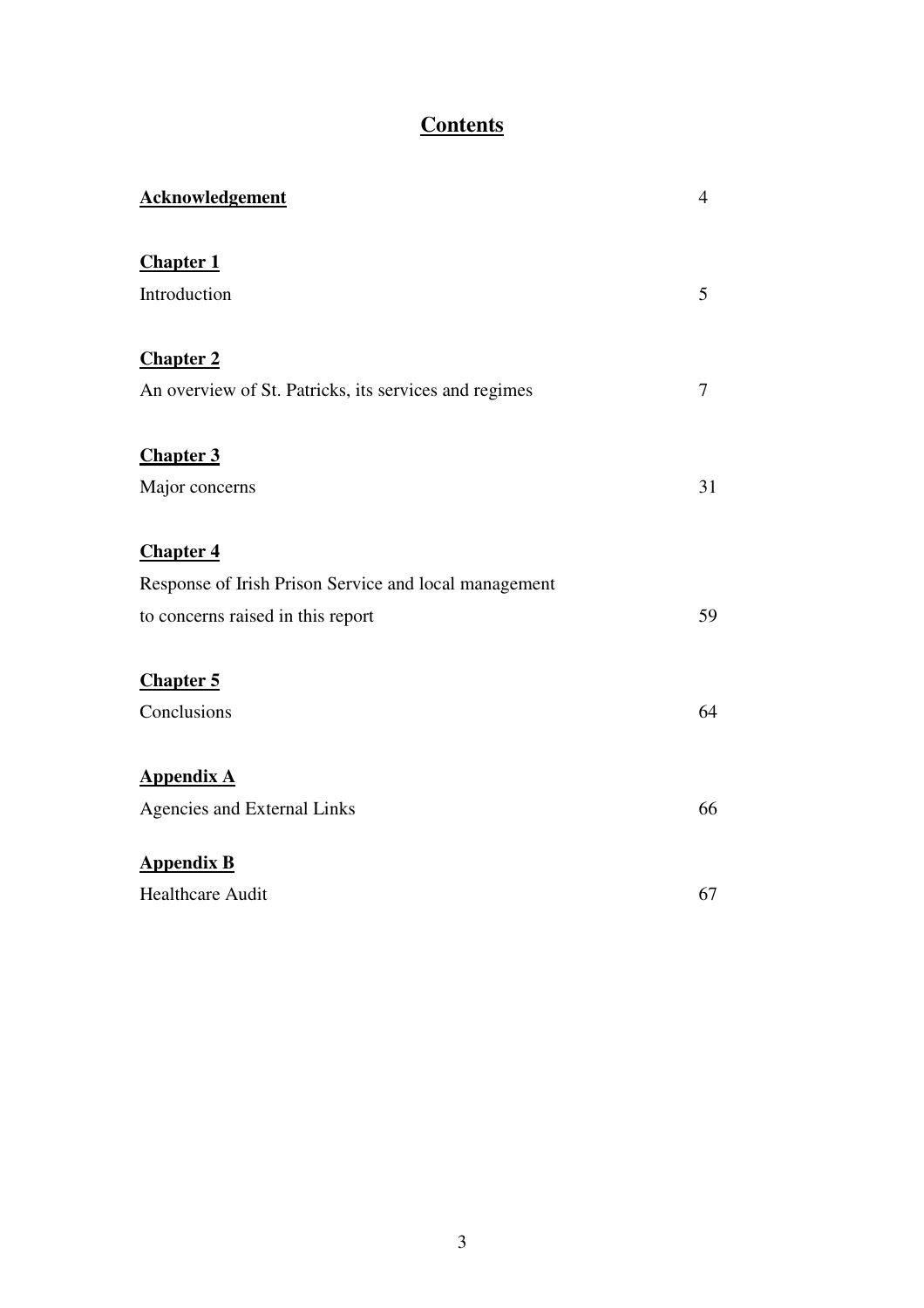## **Acknowledgement**

I would like to thank the many people both in St. Patrick's Institution and elsewhere who spoke openly to me, who shared their experiences with me and who outlined their concerns to me. For reasons that are obvious such names must remain anonymous.

I would also like to thank my small team – Ms. Larkin, Ms. Slattery and Mr. Byrne for their help and dedication. As a team we worked long hours, sometimes unsocial hours, and for that I thank them.

Judge Michael Reilly Inspector of Prisons

 $26<sup>th</sup>$  June 2012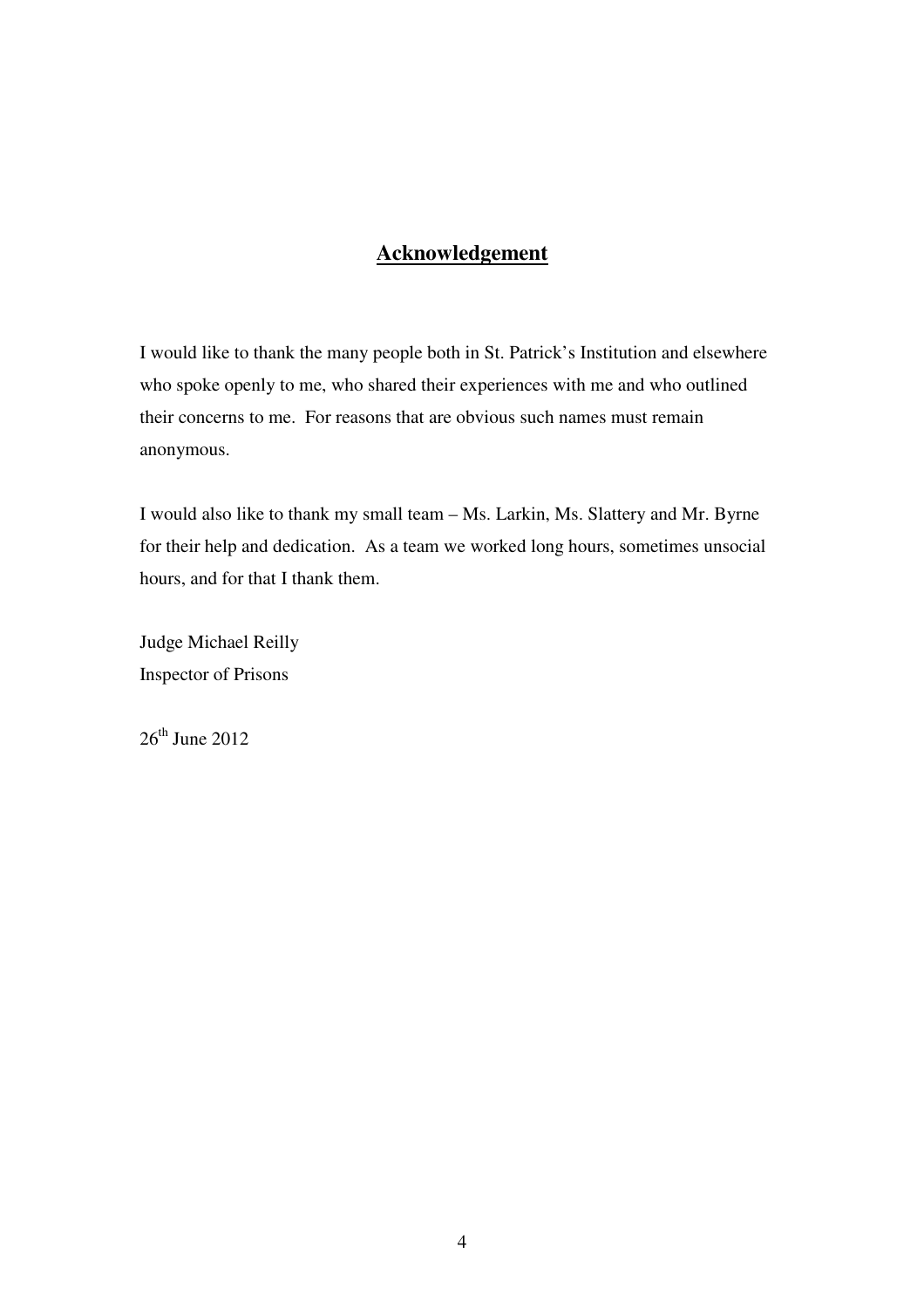## **Chapter 1 Introduction**

- 1.1 This Report is the culmination of a thorough investigation into all aspects of St. Patrick's Institution (hereinafter referred to as St. Patricks) carried out over a considerable period.
- 1.2 The Mission Statement of the Irish Prison Service for the period the subject of this Report was:-

*"…to provide safe, secure and humane custody for people who are sent to prison…."*

- 1.3 A combination of, *inter alia,* weak management, the culture in the prison, the inattention to human rights norms, prisoners on protection and the prevalence of drugs means that St. Patricks has not lived up to the mission statement of the Irish Prison Service.
- 1.4 P**aragraph 1.3 is not to be taken as an indictment of the vast majority of officers who, in the course of their work, show respect to and understanding of the prisoners in their care. They act in a professional manner when at times circumstances can be very challenging.**
- 1.5 Chapter 2 gives an overview of the prison, its services and regimes.
- 1.6 Chapter 3 sets out in stark detail major concerns relating to St. Patricks.
- 1.7 On the 23<sup>rd</sup> May 2012, I briefed the Director General of the Irish Prison Service, the Campus Governor of the Mountjoy Complex and the Governor of St. Patricks on my serious concerns detailed in Chapter 3 and on a number of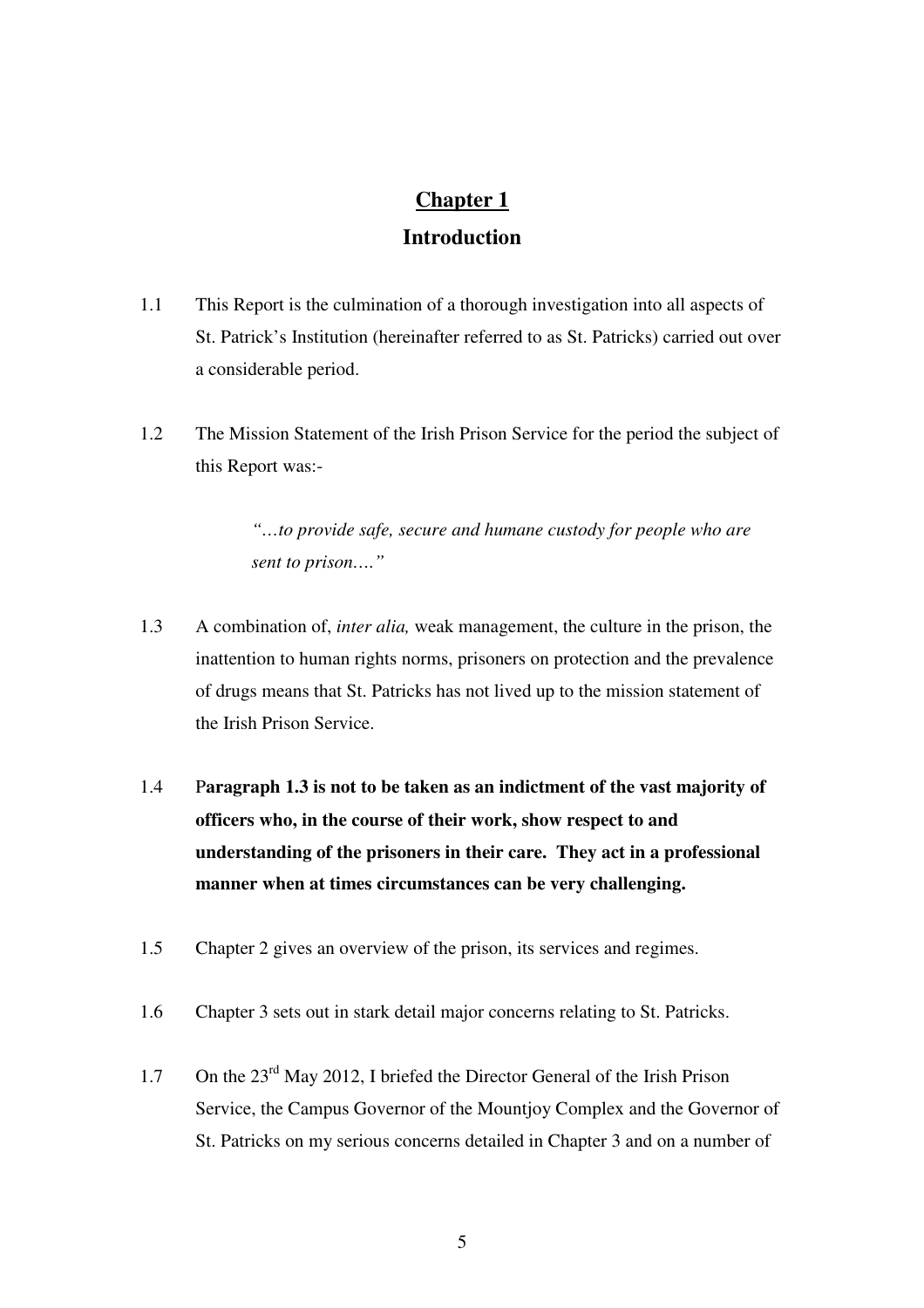the issues referred to in Chapter 2. I set out in Chapter 4 the responses of the Irish Prison Service and local management to such concerns and issues.

1.8 I set out my conclusions in Chapter 5.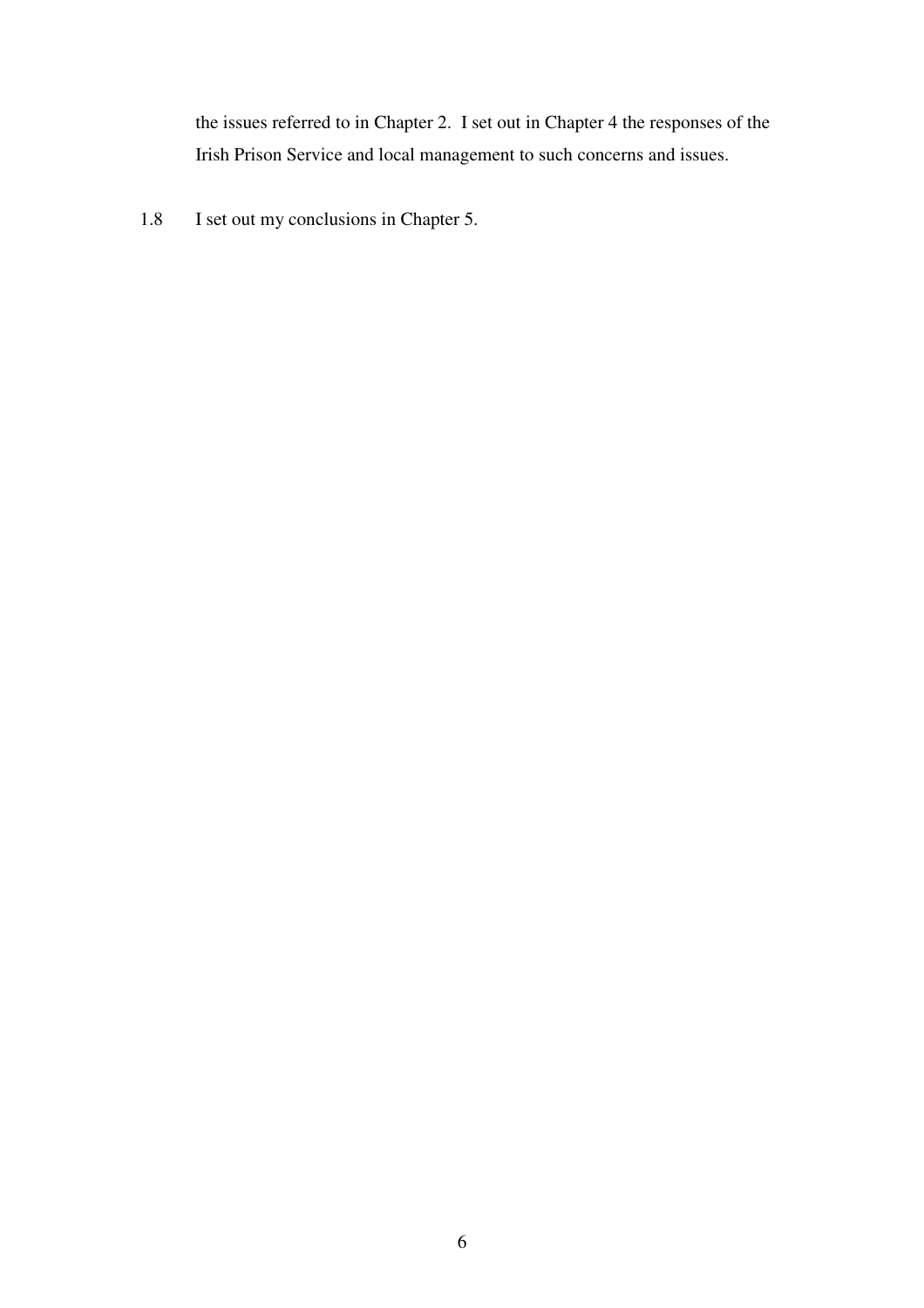#### **Chapter 2**

#### **An overview of St. Patricks, its services and regimes**

2.1 St. Patricks was established in 1904 in Clonmel. It moved to the present site in 1956. It now caters for male persons aged between 16 and 21 years. In reality it is two separate entities - B Division for children aged 16 and 17 years and C and D Divisions for adults aged 18 to 21 years. Another area known as the Unit caters for one section of prisoners who, because of the nature of their particular crimes cannot be accommodated with other prisoners. The Unit caters for both children and adult prisoners.

The grounds of St. Patricks are well maintained.

#### **Detention of children in St. Patricks**

2.2 The detention of children in St. Patricks has been consistently criticised since 1985 when, in the report of the Committee of Enquiry into the Penal System, the Chairman Dr. T.K. Whittaker recommended the closing of St. Patricks as soon as possible. His report stated that:-

> *"Rehabilitation is not possible as the physical and environmental conditions are such as to nullify any personal developmental programmes. The facilities and services required could not be provided even in a renovated St. Patricks"***.**

- 2.3 The detention of children in St. Patricks has also been criticised by the United Nations Committee on the Rights of the Child, the European Committee for the Prevention of Torture and Inhuman or Degrading Treatment or Punishment, the European Committee on Social Rights, the Council of Europe Commissioner for Human Rights – Thomas Hammarberg and my office.
- 2.4 On the 2<sup>nd</sup> April 2012 Frances Fitzgerald TD Minister for Children and Youth Affairs stated that she had secured funding to end the detention of children in St. Patricks. I welcome this significant announcement.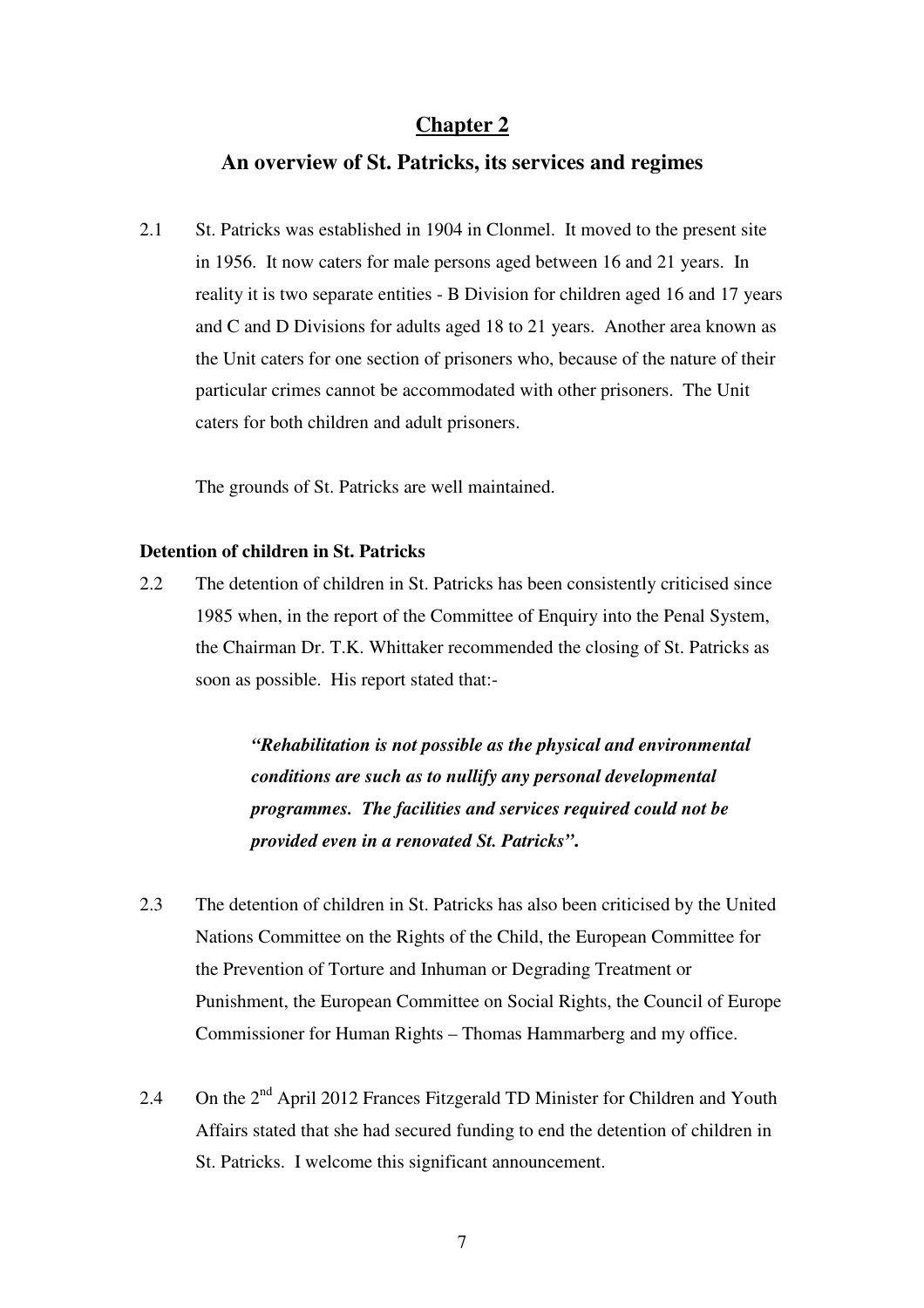- 2.5 Commencing on  $1<sup>st</sup>$  May 2012 all newly remanded or sentenced 16 year olds will be detained in the children's detention facilities at Oberstown. Within a period of 2 years it is the intention that all those under 18 years of age who need to be detained will be sent to dedicated child specific facilities on the Oberstown Campus. This in effect means that by May 2014 all children will have been removed from St. Patricks.
- 2.6 It is clear from my findings in this Report that the detention of children in St. Patricks should end as a matter of urgency. It is my view that the timeline for ending the detention of children (May 2014) should be revisited.
- 2.7 There is another practical reason why the detention of children in St. Patricks should be discontinued as a matter of urgency. At present 16 and 17 year old children are detained in B Block. This has accommodation for 44 prisoners in single cells all with in-cell sanitation. It also has excellent school, vocational training and indoor recreation facilities. As of  $14<sup>th</sup>$  June 2012 there were 2, 16 year old children and 17, 17 year old children in St. Patricks. It is anticipated that this number will probably level out at between 17 and 22 children when the 16 year old children are moved to the children's detention facilities at Oberstown (paragraph 2.5). Children cannot be accommodated, engage in educational and vocational training or participate in recreational pursuits with adults. Therefore, from the date that the 16 year olds are moved approximately half the accommodation in the B Division will be vacant at a time when all prisons are experiencing severe overcrowding. The schools, workshops and recreational areas will also only be used to 50% of their capacity. Therefore, there will be resource implications for the Irish Prison Service not alone in the management of man power but in the provision of education, vocational training and recreation to a small cohort of prisoners.

#### **Accommodation in the prison**

2.8 There are 44 single cells on B Division. There are 81 single cells on C Division together with one three person cell. There are 76 single cells on D Division. There are 14 single cells in the Unit. All cells have in-cell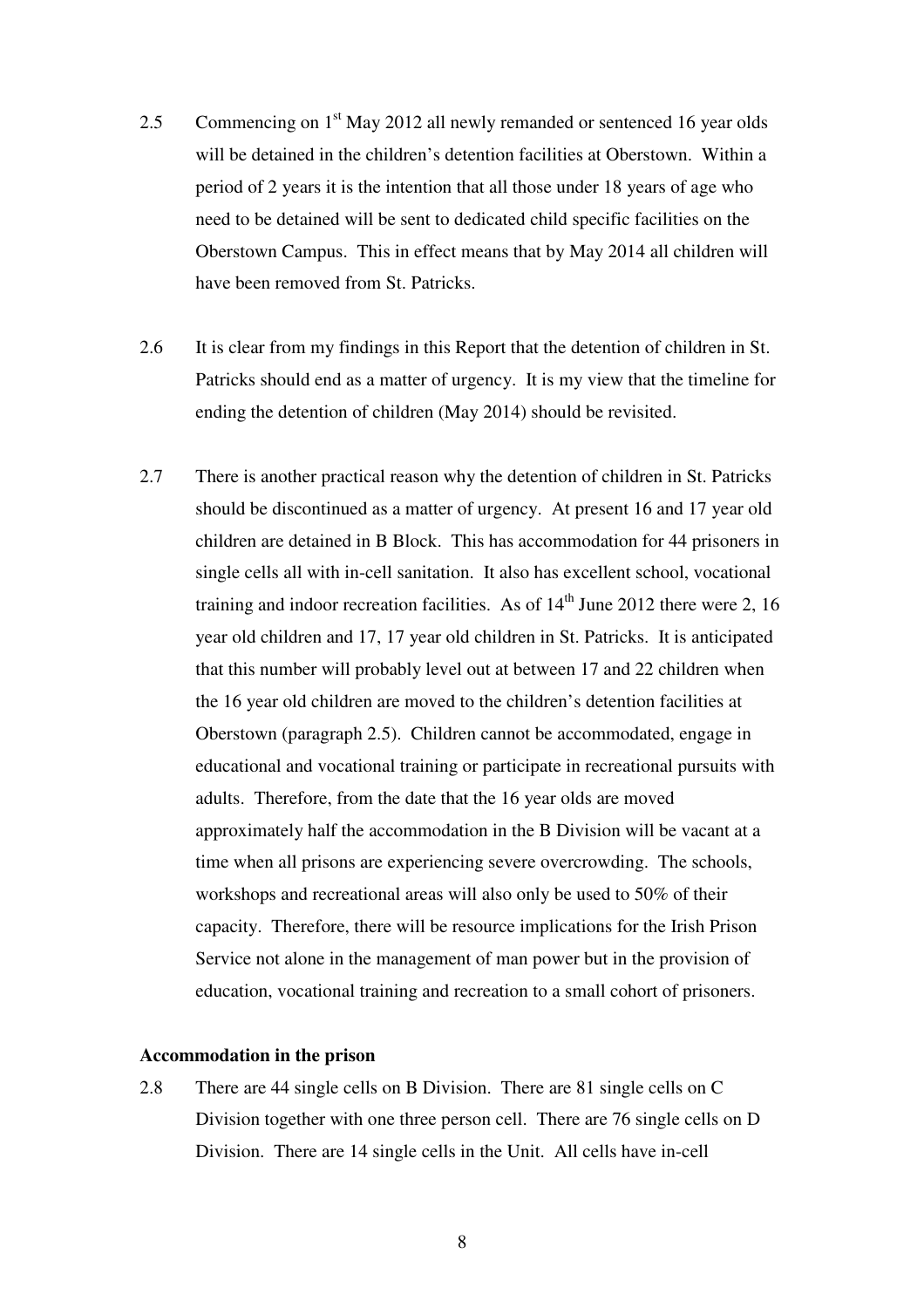sanitation. There is one Safety Observation Cell and one Close Supervision Cell in the Unit. The maximum capacity of the prison is 218.

- 2.9 The prison is not overcrowded.
- 2.10 On many of my visits to the prison many of the cells were dirty, needed painting and did not have adequate furniture. Many other areas were dirty, unhygienic and with broken equipment.
- 2.11 On a number of my visits cells in the Unit were cold. Some had broken windows. I recorded temperatures of  $16^{\circ}$ C.
- 2.12 The Safety Observation Cell has the characteristics of the old padded cell. It meets all of the requirements of a Safety Observation Cell. The interior of the Close Supervision Cell is of a Velstone finish which is hard wearing and durable. This cell meets the requirements of a Close Supervision Cell.
- 2.13 There are inadequate records relating to the detention of prisoners in the Safety Observation and Close Supervision Cells covering the period under review.
- 2.14 On the  $26<sup>th</sup>$  August 2010, I presented a report to the Minister titled *Report of an investigation on the use of 'Special Cells' in Irish Prisons*. This report was published on the  $22<sup>nd</sup>$  October 2010 and gave guidance as to the use to be made of Safety Observation Cells. On all of my visits to St. Patricks, when I had occasion to examine the records maintained for the Safety Observation Cell, I brought to the attention of management that in the majority of cases this cell was being used for management purposes. I pointed out that this was not in accordance with best practice. **I am sorry to report that my advice was ignored.**

#### **Recreational facilities**

2.15 There are four yards for exercise – one for children (B Yard), one attached to the Unit, the C Yard and the D Yard. The C Yard has now been taken out of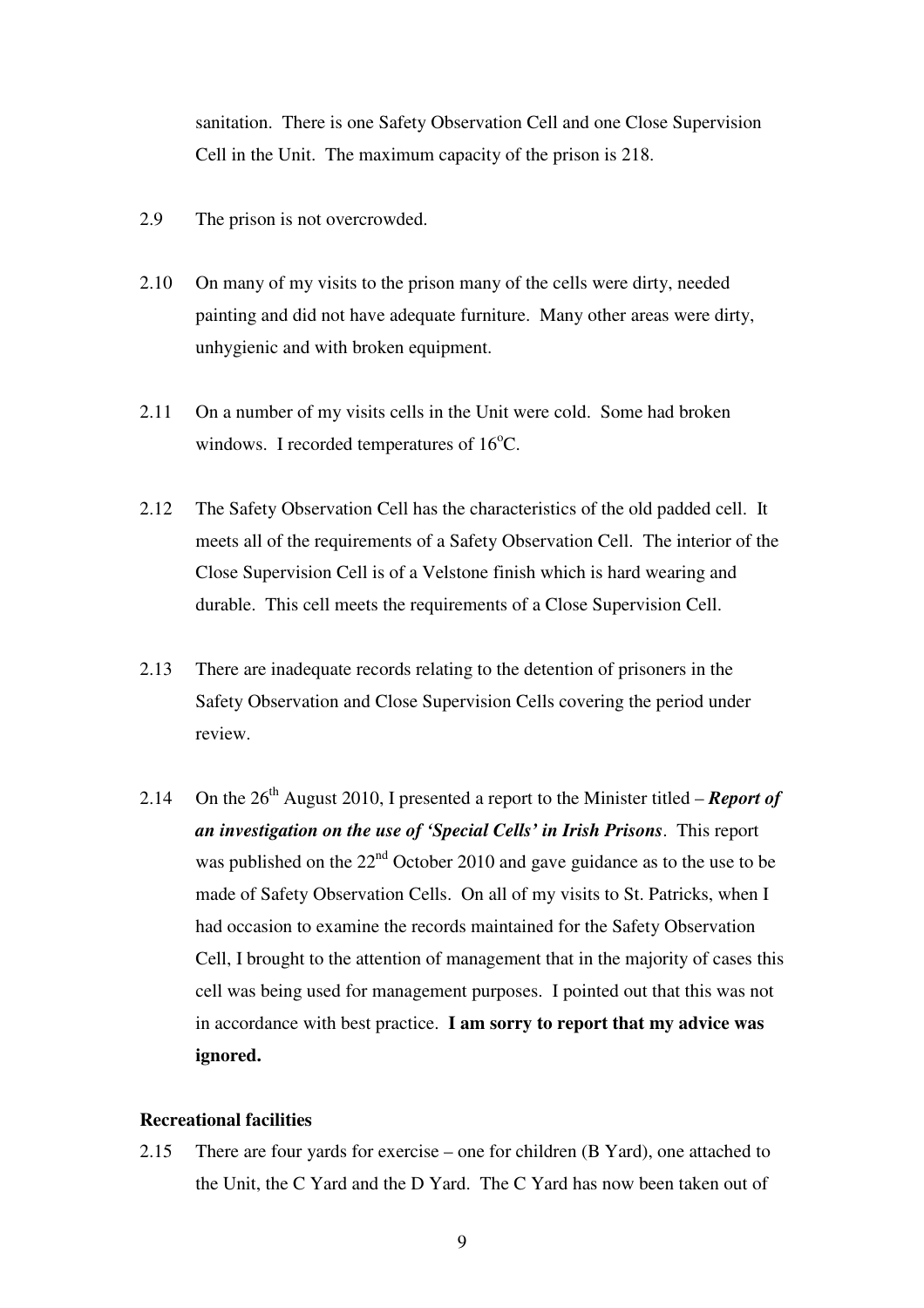commission. The reason for this is the quantity of drugs and contraband being thrown into this yard from outside the prison.

- 2.16 All yards are drab. Prisoners mostly congregate in groups in the yards as there is rarely any structured activity for the prisoners.
- 2.17 There are adequate indoor recreational facilities for both children and adults in St. Patricks.
- 2.18 There are four gyms one for children, one in the Unit, one in C Division and one in D Division.
- 2.19 There is a well-equipped modern sports hall in St. Patricks.
- 2.20 The time spent in the yards and in the recreational areas differs depending on whether prisoners are on protection or not. Prisoners on protection are entitled to a minimum of one hours exercise each day. In certain cases prisoners on protection do not get this minimum exercise. Weather conditions, the numbers on protection, the presence of gangs and the difficulties associated with keeping these gangs apart also means that prisoners may get limited access to the yards.
- 2.21 Young persons between the age of 16 and 21 years need exercise and fresh air. They can avail of both while in the community. When such persons are in prison it is essential that they receive this exercise. If these young people do not receive exercise this leads to – frustration, to fighting and to other forms of anti-social behaviour.
- 2.22 The prisoners in St. Patricks do not have the capacity to organise structured activity for themselves while "exercising" in the yards. Even if they did have the capacity the lack of such aids as footballs etc. militates against the organisation of any activity.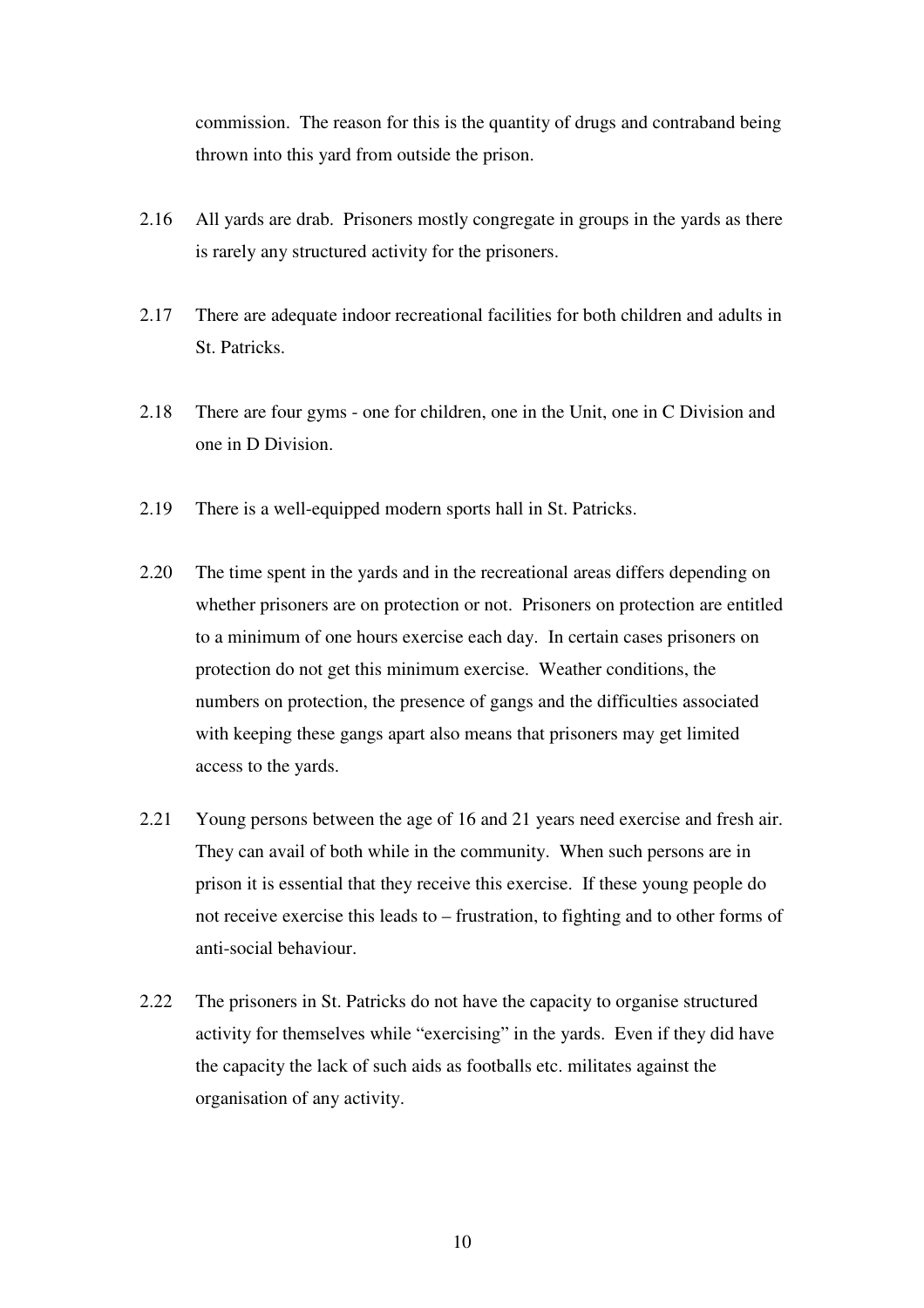2.23 It is wrong to observe children aged 16 and 17 years old standing in corners of yards either talking in groups or silently on their own when they should be engaging in active sports.

#### **Workshops**

- 2.24 There are a number of workshops operating in St. Patricks as follows:-
	- Painting and decorating. This is available to the adult prisoners. Up to 4 prisoners can be engaged at any one time. This leads to accreditation from City and Guilds.
	- Industrial Skills. This is no more than framing and embroidery arts and crafts. It does not lead to accreditation. Most of the work produced goes to charities such as the Special Olympics etc. Up to 4 adult prisoners can be accommodated.
	- Woodwork. This is available to the children. It is open approximately 85% of the time and can accommodate up to 8 prisoners provided there are sufficient officers on duty. It leads to accreditation from City and Guilds.
	- Industrial cleaning. This workshop can train up to 5 adult prisoners. It leads to accreditation from BISCS.
	- Computer workshop. This can accommodate up to 10 adult prisoners mostly from the C Division. Pre-ECDL courses are completed. Accreditation is from SQA. At present online testing is being extended to this workshop. This workshop produces a considerable amount of work for charity and is much in demand.
	- The laundry. This can accommodate up to 8 adult prisoners. It does not lead to accreditation.
	- The main kitchen. This accommodates up to 8 adult prisoners and leads to a basic food hygiene certificate awarded by FSAI. The kitchen has won many awards.
	- Basic food. This teaches children cooking skills, kitchen hygiene, the nutritional value of foods, waiting at table' skills and the value of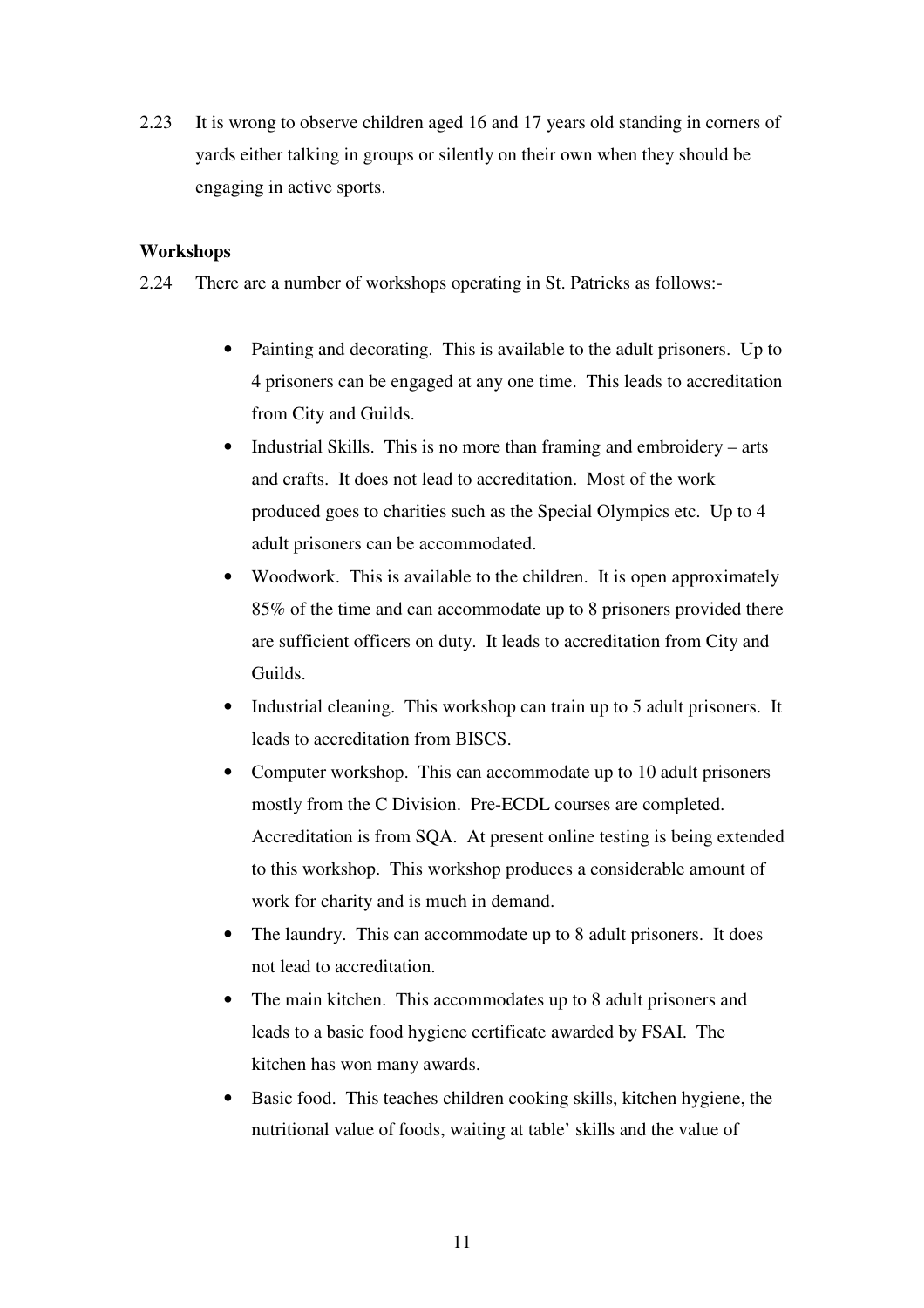different foods. This facility can accommodate up to 7 on any one day. It is a sought after and very worthwhile workshop.

• There are cleaners on all landings.

A general criticism from all workshops is that supplies for the workshops are not delivered on time.

The supervisors and officers in all workshops are a dedicated group who take a personal interest in the development of the people in their care.

#### **Kitchen**

- 2.25 The kitchen has modern equipment. It operates a 28 day rolling menu for prisoners. It receives awards for its excellence. Prisoners can achieve accreditation in basic food hygiene from FSAI.
- 2.26 The diet of prisoners is well attended to. While certain prisoners might complain about the food I am satisfied that, in this regard, the prison fulfils that which is required of it.
- 2.27 Prisoners get their last meal at approximately 4pm. They then get supper at approximately 7pm. Many prisoners complain that they are hungry as it is approximately 16 hours between their last substantial meal in the day and breakfast the following morning.

#### **Laundry**

2.28 The laundry is well equipped with modern equipment. Unfortunately it does not lead to accreditation.

#### **School**

2.29 There are two schools in St. Patricks – the old school which caters for prisoners aged 18 to 21 years and the B School which caters for children aged 16 and 17 years. Both schools are large enough and well equipped for purpose. I stated in paragraph 3.6 in my report titled – *The Irish Prison Population an examination of duties and obligations owed to prisoners* dated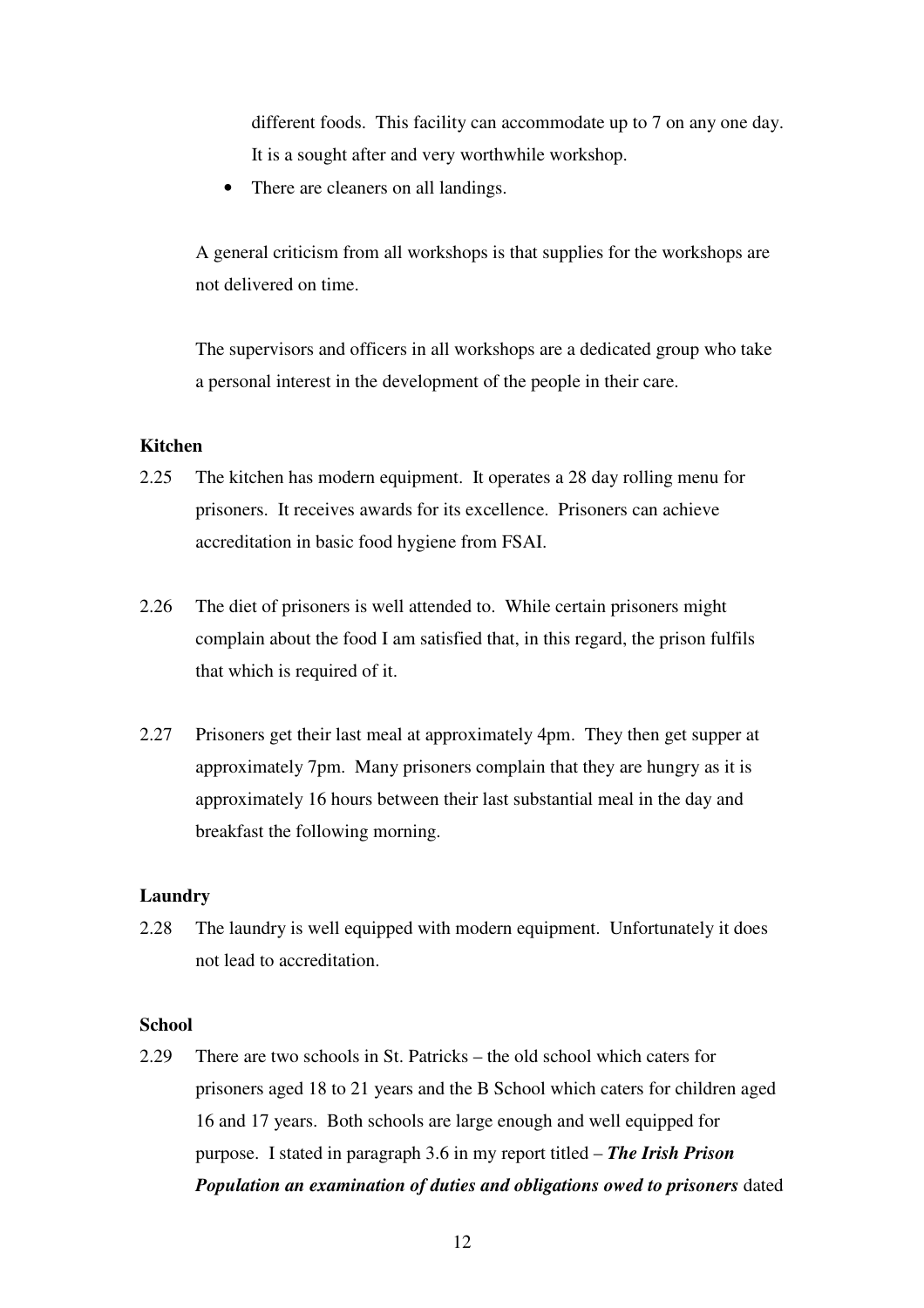the 29<sup>th</sup> July 2010, that an independent education audit should be commissioned by the Irish Prison Service.

- 2.30 I have been unable to reconcile my observation of the small number of prisoners who appear to attend education with the published statistics of same.
- 2.31 On all of my visits to the prison when I had occasion to visit the schools prisoners did not present at the schools until approximately 10am and at times much later. On all occasions there was a break from schooling from approximately 11am to 11.20am (at times later) and prisoners were returned to the prison at approximately 11.50am. The schools again operated from approximately 2.15pm until approximately 3.45pm. This is at variance to paragraph 2.35(d).
- 2.32 Prisoners in the Unit do not attend the school. Art classes are conducted for prisoners in the Unit on 3 to 4 days per week. I have been informed that other education such as literacy and numeracy education are available to prisoners in the Unit but I have not been able to verify that this is the situation. In fact **all prisoners** in the Unit complain that apart from Art they receive no further education.
- 2.33 Prisoners on protection do not go to school. I have been informed that teachers are deployed throughout the prison in those areas where prisoners are on protection to provide education. I have not seen this in practice. Prisoners on protection complain that they do not receive any education while on protection.
- 2.34 It is a fact that a significant number of prisoners have had little or no education prior to their committal to St. Patricks with many unable to read or write. This may be seen as an indictment of society. In St. Patricks I met many prisoners who complained that they would leave without in any way having bettered themselves. Prisoners in other prisons who had spent their earlier life in St. Patricks told similar stories. I am satisfied that this is true. **It is an**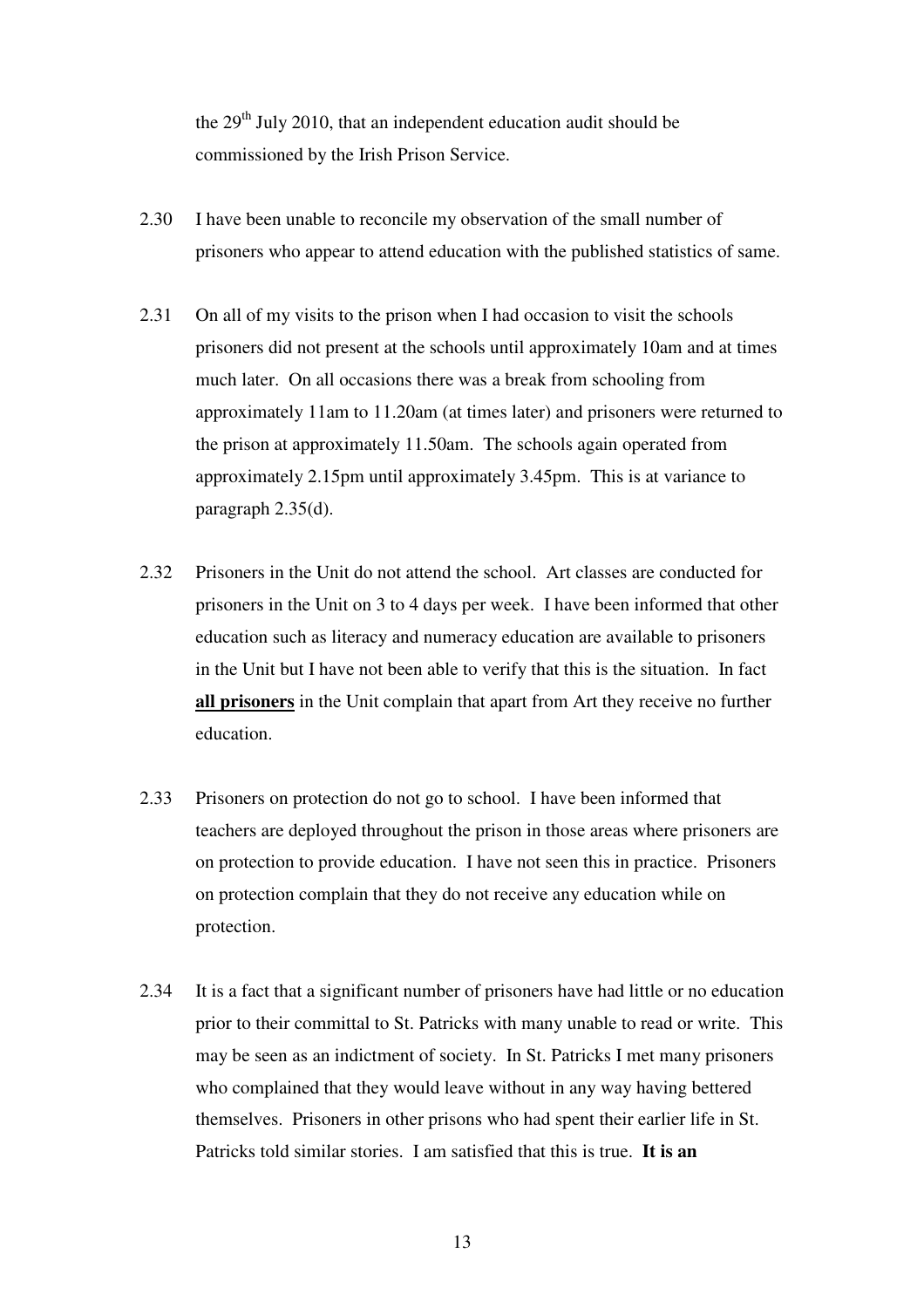### **indictment of St. Patricks that many prisoners leave without having had a chance to better themselves.**

- 2.35 The independent education audit referred to in paragraph 2.29 has been completed. This audit makes the following points:-
	- (a) The Prison Education programme in St. Patricks is provided under the auspices of the Dublin Vocational Education Committee (CDVEC).
	- (b) The Education Centre in St. Patricks at the date the audit was completed had an allocation of 20 whole-time equivalent teaching posts. 10 teachers worked in the centre on a full time basis, while the remainder were part-time, job sharing or working between different Dublin prisons.
	- (c) The present school buildings and the present services are adequate and fit for purpose.
	- (d) The official length of the 'school day' is currently 4 hours and 30 minutes.
	- (e) The prisoners are very young, impressionable and vulnerable who come from poor socio-economic backgrounds, may be early school leavers and have addiction or mental health issues.
	- (f) The effective management of the learners is both challenging and demanding and many of the learners present with difficult behavioural issues, the majority having had negative experiences of community-based education.
	- (g) There are days when the teachers are not in a position to fulfil their contractual hours due to non-attendance of learners or unplanned closures. Operational issues regularly impact on the opening and closing times of classes and workshops and on the numbers in attendance on any given day, with the school depending on IPS staff to escort learners to and from classes. Reasons for such interruptions include attendance at alternative activities (e.g. programmes addressing offending behaviour or vocational training), visits to the doctor/dentist, or visits by family or friends.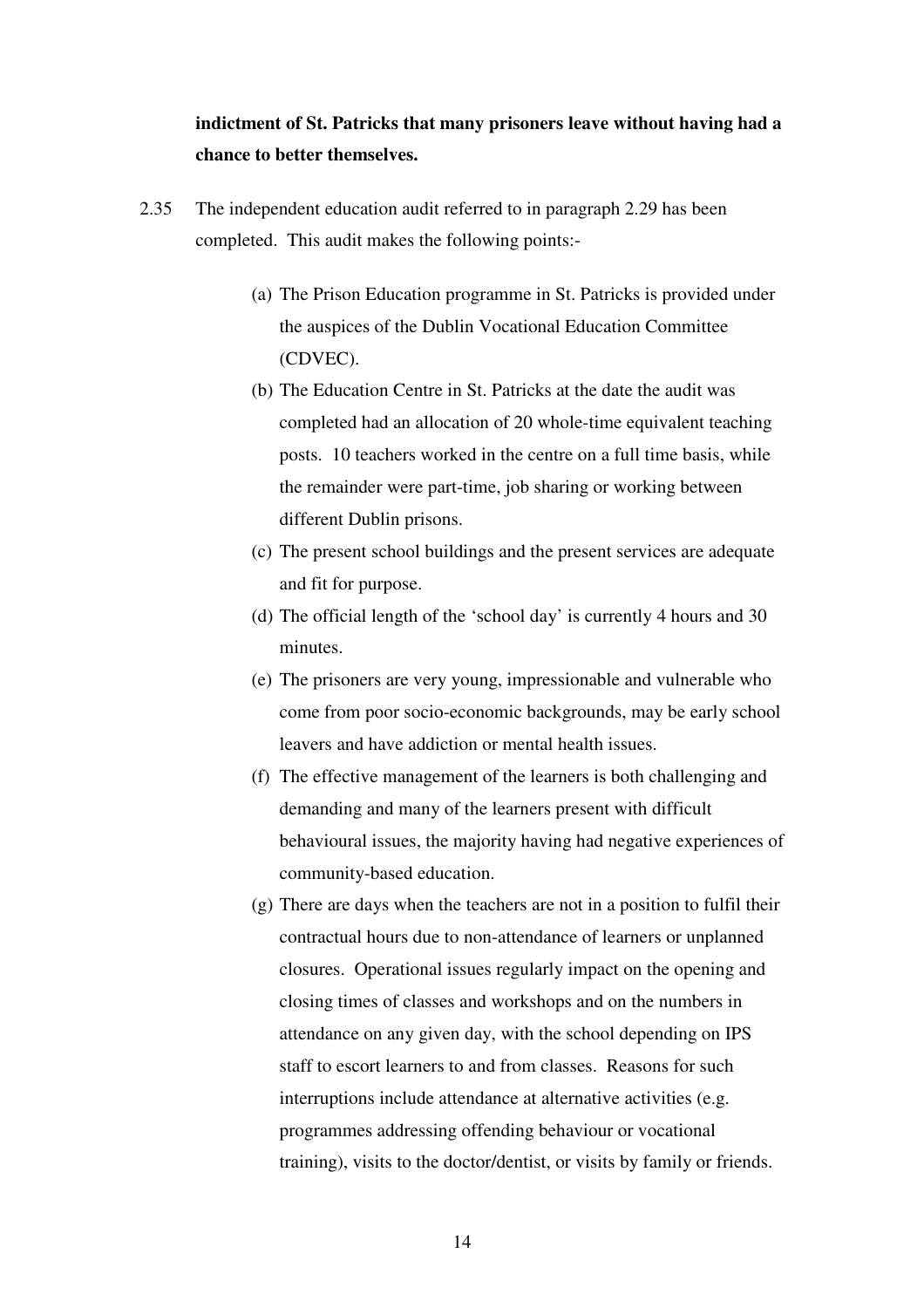On other occasions the learners may be on temporary release or may be absent due to health or addiction issues. In these cases the teachers are rarely informed in advance of such absences where such would be known to the prison authorities.

- (h) According to the official attendance figures as supplied by IPS the average attendance in the school for the month of March 2011 was 44.7%. A sample week dating  $21<sup>st</sup>$  -  $25<sup>th</sup>$  March indicated 95 learners participating in education out of an overall prison population of 225 i.e. 42.2%. IPS relies for its information on figures provided by the Education Centre in St. Patricks.
- (i) According to the official figures which are provided by the Education Centre in St. Patricks referred to at (h) above a sample attendance over 5 days in March 2011 indicated that 16 teachers were in attendance on the Monday morning. However, the author of the audit was independently supplied with attendance figures for the same period by the Education Centre which indicated that on the same Monday morning only 9 teachers were in attendance. The audit concludes that:*– "the reasons for such wildly inconsistent data are not understood and it is unclear what the actual attendance figures are for either teachers or learners".* The audit goes on to point out that:– *"The current system in place for recording attendance in all prisons, including St. Patricks, does not take into account how many subject areas the learner has attended per session, i.e. class duration.*
- (j) The audit concludes that:–

*"The methodology of data gathering is flawed and jeopardises the validity and reliability of IPS and Educational Centres' research and statistical analysis. A new system for recording attendances needs to be created and standardised across all prisons and should reflect the number of classes and days the unique learner attends, the actual time a learner spends in each class, if it is a class leading to accreditation and if so, then at what precise level. The new system should allow*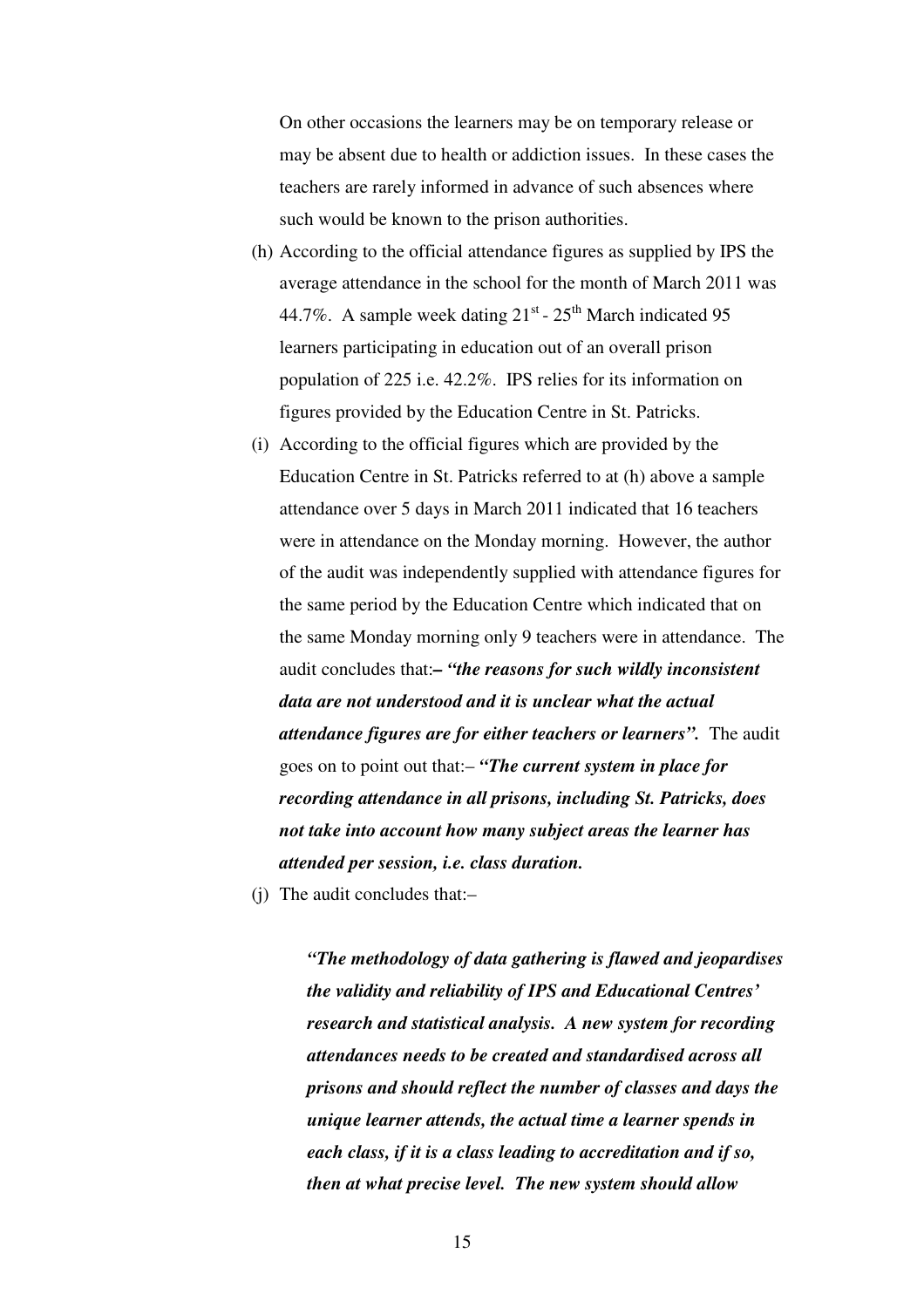*presentation of participation figures as a percentage of the overall population as well as the sub-population who are actually available for education.* 

*………it is recommended that CDVEC now undertake a root and branch review of learner outcomes in St. Patricks. CDVEC should revisit its mission statement as part of this process and take on board the tenets of Article 40(1) of the United Nations Convention of the Rights of the Child. The two education centres in St. Patricks require different strategic planning approaches. It is now necessary for all the partners in the process, including the IPS, the VEC and the head teacher to sit down and agree a more comprehensive centre plan and education programme for the two centres.* 

*………. The head teacher and the teaching staff should set about developing a more systematic and strategic curricular programme that will attract learners to education and benefit them….. As things stand, many learners are studying options that do not lead to accreditation.* 

*………. CDVEC along with all other VECs involved in prison education should introduce a teacher mobility policy aimed at rotating staff across various educational settings at appropriate stages in their careers and on a planned basis. A number of teachers at St. Patricks and in other prisons have been teaching in prison education for very long periods and could benefit from opportunities to work in other educational environments, notwithstanding notable contributions to prison education in some cases".* 

2.36 The CDVEC responded to the audit. In certain respects, including the methodology used, the CDVEC has criticised various aspects of the audit.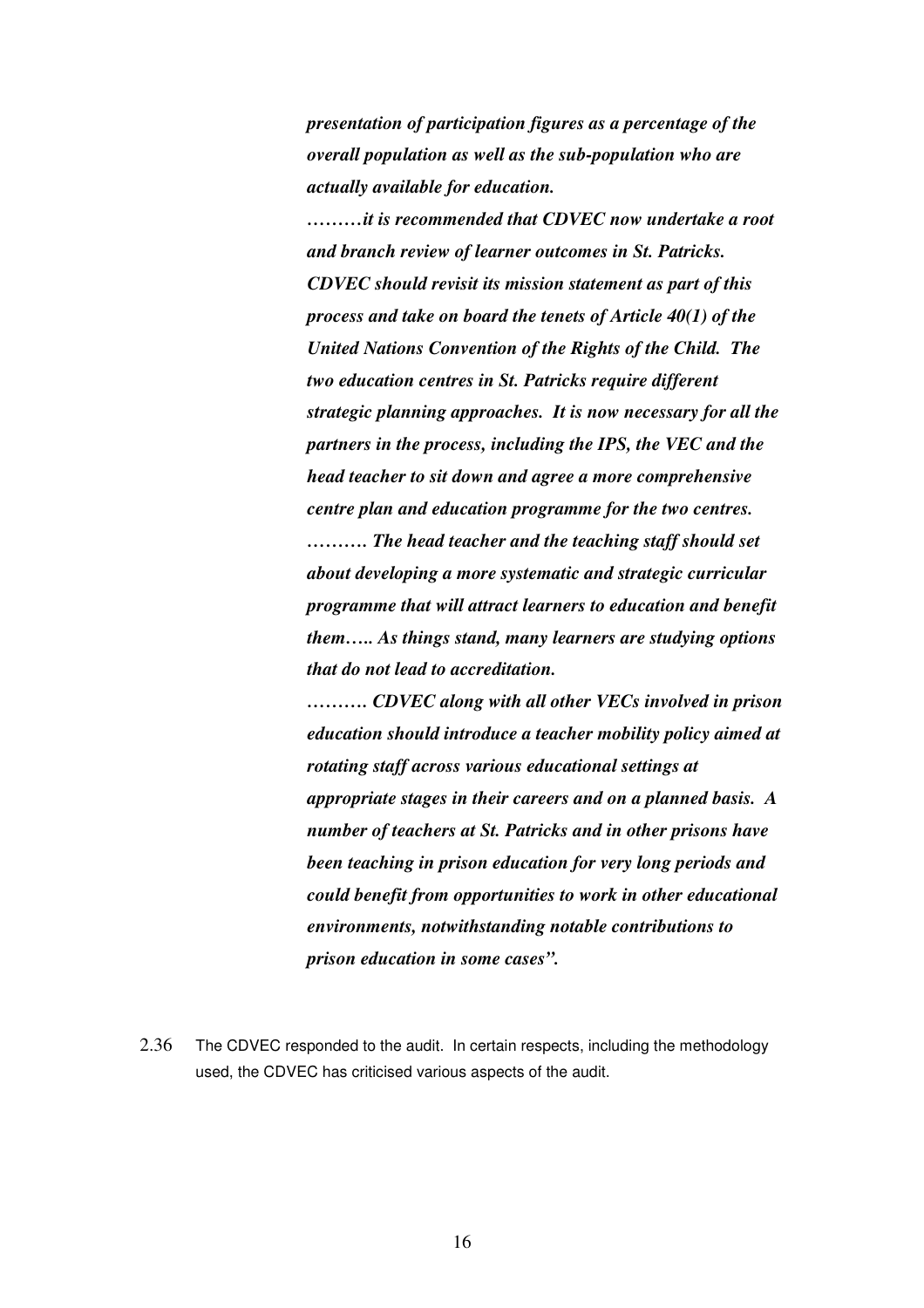- 2.37 The audit confirms my findings as set out in paragraphs 2.30 to 2.34. I endorse the findings in this audit.
- 2.38 I should point out that the findings of the audit referred to in this section or my observations referred to in paragraphs 2.30 to 2.34 should come as **no surprise** to those providing education in St. Patricks in that the Ombudsman for Children in her report – **Young people in St. Patrick's Institution**  published in 2011 highlighted many of the issues raised in the instant audit and in this Report. Her report was not acted on.
- 2.39 It is clear from this section that the provision of education in St. Patricks depends on a number of agencies working together, namely – prison management, the management of the Education Centre, DCVEC and others detailed in the audit.
- 2.40 **For future inspections of St. Patricks and all other prisons I intend exploring the possibility of having, as part of my inspection team, experts in the field of education in order that any subsequent report will have within it a section on the education being provided based, not only, on my observations but backed up by a professional assessment of that which is being provided.**

#### **Healthcare of prisoners**

- 2.41 There is a fully equipped surgery in St. Patricks. The Institution has the services of a General Medical Practitioner who attends each morning and at other times on request. A Consultant Psychiatrist, a Registrar and a Nurse attend from the Central Mental Hospital. There is a full time Psychologist. There is a Chief Nurse Officer, 6 Nurses and 2 Medics.
- 2.42 I am satisfied that all healthcare staff act in a professional and caring manner, operating under very difficult circumstances and conditions at times.
- 2.43 There are a number of sex offenders in St. Patricks. A youth sex offenders' programme has been developed in the prison. This, unlike the sex offenders'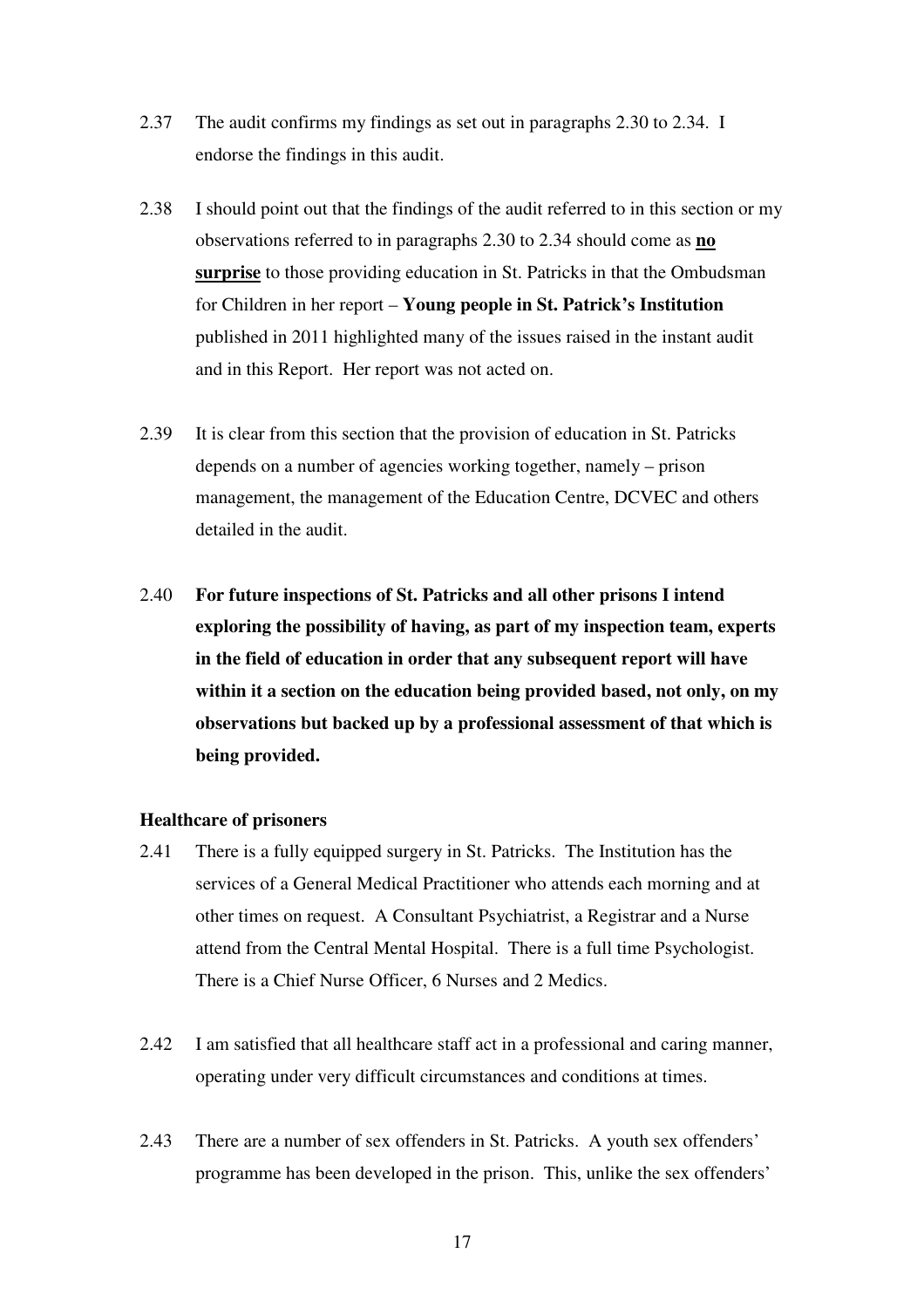programme in Arbour Hill Prison, is designed specifically for young offenders. It is now in its third year of operation and originally operated under the umbrella of POBAL. I am satisfied that this programme is working successfully.

- 2.44 The psychology service in the prison is over stretched. Therefore, a significant proportion of the Psychologist work consists of crisis management. In 2011 the Psychologist received 145 referrals and met 115 prisoners. The Psychologist is an integral part of the multi-disciplinary team which provides healthcare and support to prisoners in St. Patricks.
- 2.45 Consideration should be given to replicating a number of programmes at present operating in Wheatfield Prison in order that the young people incarcerated in St. Patricks could take greater responsibility for their own personal development. The promotion of knowledge of healthcare and principally primary healthcare should be more creative.
- 2.46 It is important that those outside contractors who are providing healthcare in St. Patricks should not be curtailed in the healthcare that they provide by reason of officers not being available to escort them to various parts of the prison.
- 2.47 On occasions it is necessary for prisoners to be sent from the prison to the outpatient departments of hospitals for urgent medical treatment. In all cases such referrals are made by the prison doctor or other like professional.
- 2.48 I received anecdotal evidence from prisoners and other sources that such referrals (paragraph 2.47) were often delayed for hours or days. Because of medical confidentiality issues I do not have access to the prisoner medical files. Consequently, I was unable to verify whether or not this was the reality of the situation.
- 2.49 I commissioned a snapshot review of the healthcare provided in St. Patricks. This review was carried out by **Dr. Ide Delargy MB, MICGP, MRCGP**. Dr.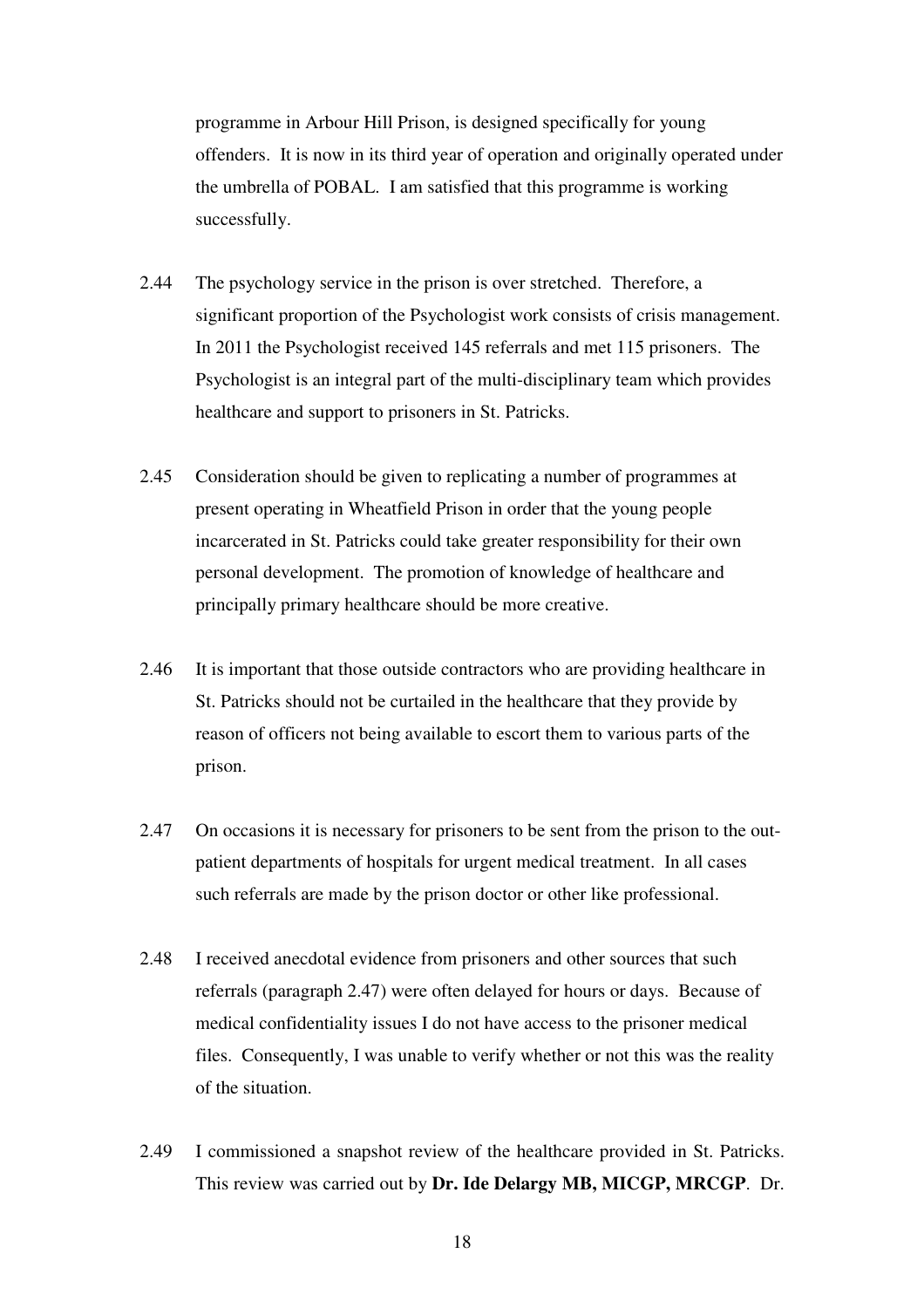Delargy is the Director of the Substance Misuse Programme at the Irish College of General Practitioners and National GP Coordinator for the HSE Addiction Services.

This review limited itself to the minimum standards of documentation and clinical standards expected in a primary care setting. This review is comprehensive.

The review found that:– *"The quality of the medical records was of a high standard. Entries were generally made in a timely fashion and were legible, appropriate and easily retrievable. The prison doctor made regular and appropriate entries with clear instructions and directions when necessary. It was evident from the medical records that when the prison doctor ordered specific medical investigations or directed that a patient be monitored in a particular way, his instructions were carried out appropriately e.g., blood sugar monitoring in a diabetic patient".* 

The review confirmed the anecdotal evidence referred to in paragraph 2.48 stating that:– *"These delays are completely unacceptable and carry potential serious risks for patients if their medical condition is not addressed in a timely fashion".* 

The author of the review makes the important point that decisions relating to the treatment of prisoners, as authorised by a doctor, are, in many cases, taken by prison personnel for operational reasons stating as follows:-

*"Of additional concern with regard to these delays was the fact that the decisions not to facilitate a prisoner in getting to hospital were made by operational, non-clinical staff. These decisions appeared to be based purely on operational grounds without any recognition of the severity or otherwise of the clinical condition. This is an issue which requires urgent attention and resolution".*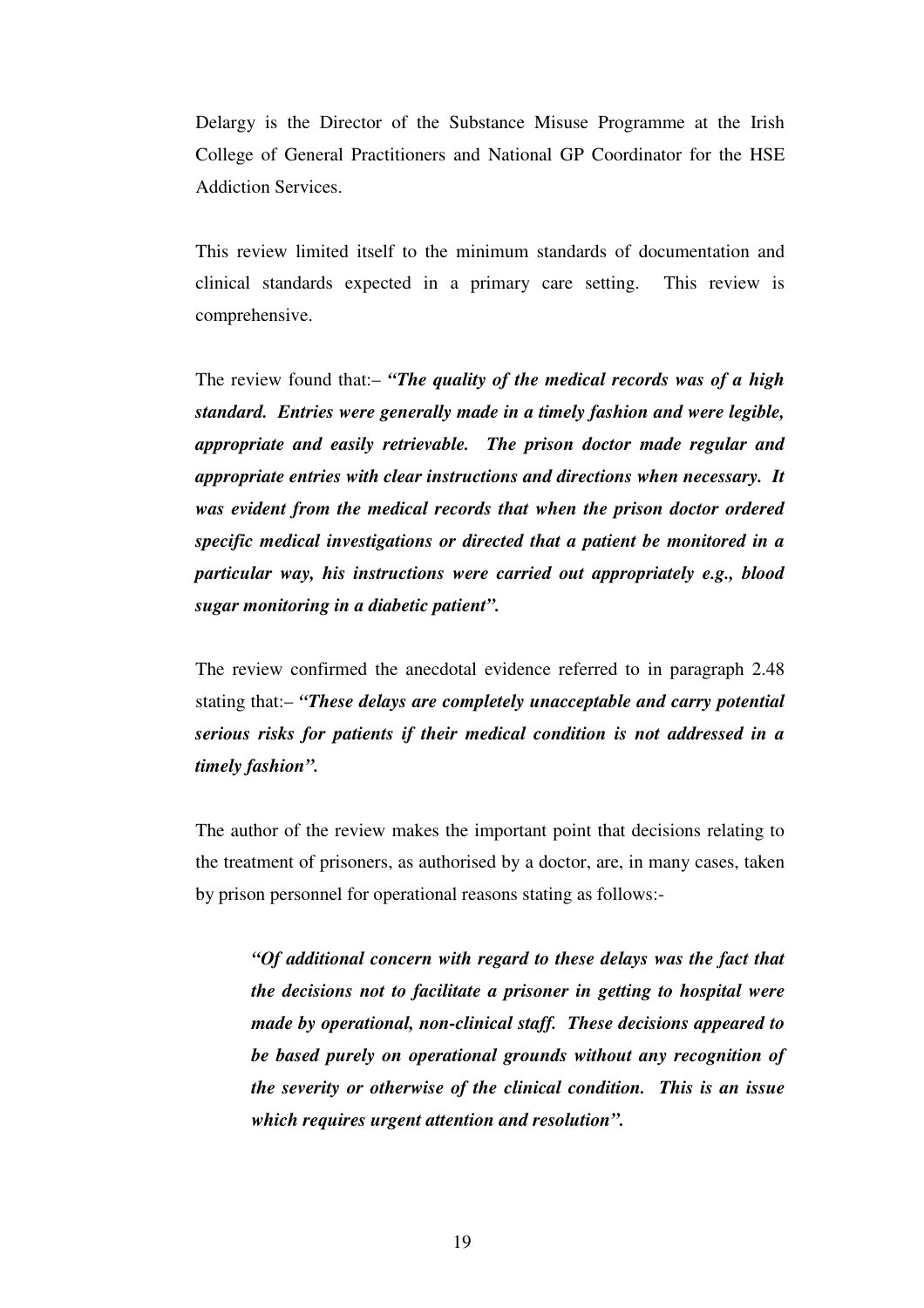The review also deals with other important issues where **present practices are unacceptable**. I endorse all of the findings and recommendations contained in this review. The complete review should be read in conjunction with this Report. Therefore, same is attached to this Report as **Appendix B.** 

#### **High Support/Vulnerable Persons Unit**

- 2.50 It is of the utmost urgency, because of the age group of prisoners and their vulnerability, that a unit for vulnerable persons be provided in St. Patricks. This unit could be modelled on the High Support Unit in Mountjoy Prison or the Vulnerable Persons Unit in Cloverhill Prison. The establishment of such a unit should not be used as an excuse for not transferring prisoners to the Central Mental Hospital or other medical facility where the prisoners' needs would be best catered for. The unit should not be used as a long term facility, neither, should it be used for accommodation, management or any other purpose. It should be a dedicated facility for prisoners in an acute disturbed phase of serious mental illness or for those requiring increased observation for physical illness. It should be a unit with increased observation of prisoners by appropriately trained staff and nurses. The size of the unit should be dictated by the needs of the prison and in this regard the views of the medical personnel must be taken into consideration.
- 2.51 The opening of such a unit would, based on the documented experiences of Mountjoy and Cloverhill Prisons, contribute to the reduction of time spent by prisoners in the Safety Observation Cell and would help in the reduction of self-harm or potential suicide.
- 2.52 Depending on the model chosen a Low Support Unit may also need to be provided in St. Patricks.

#### **Addiction services**

2.53 Addiction services are provided by Merchants Quay. The services provided are of a high level and are of benefit to those prisoners who can avail of such services.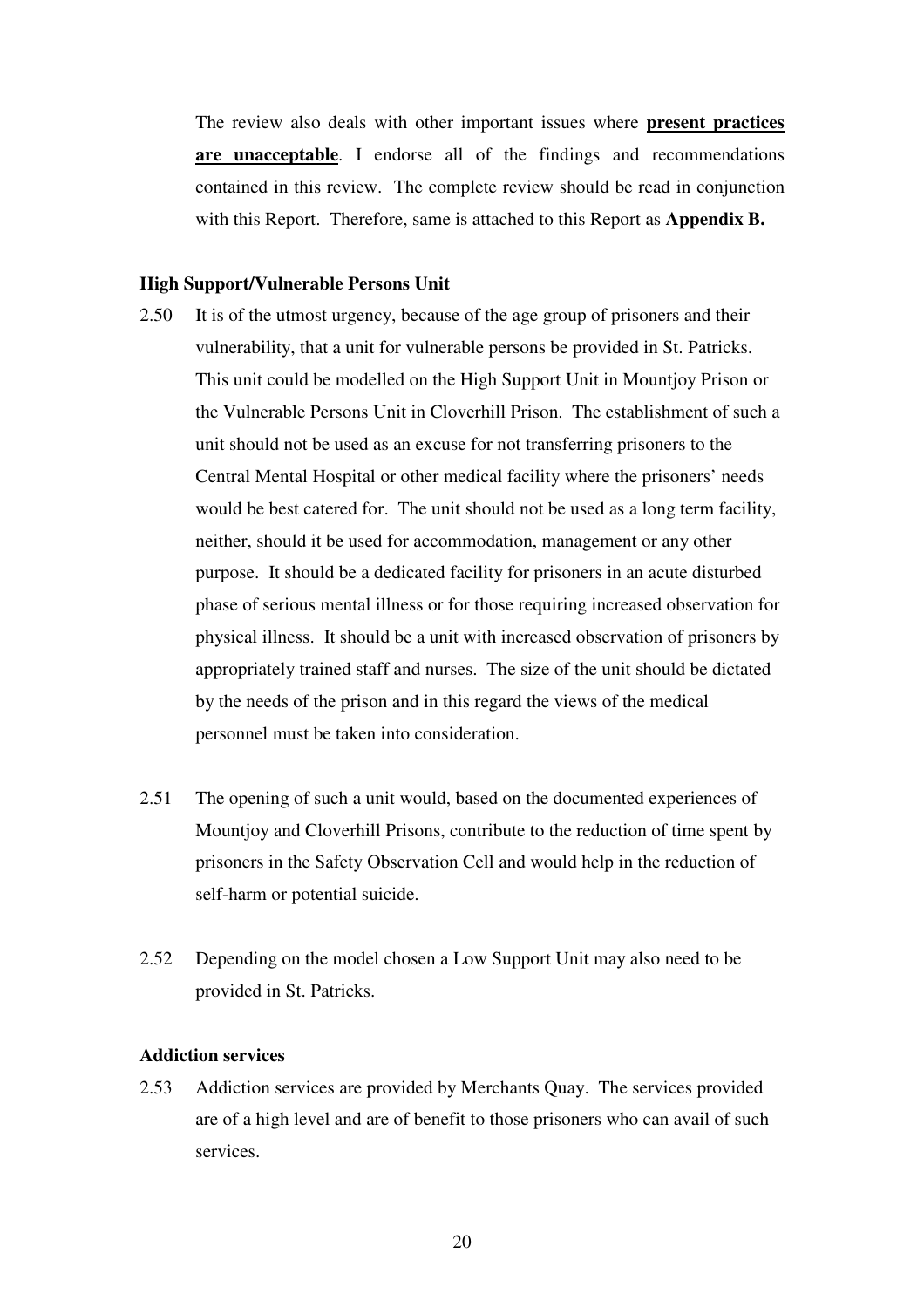- 2.54 It is the view of the addiction service that approximately 70% of all prisoners have, prior to coming into St. Patricks, used illicit substances. In many cases they are crossed addicted. Alcohol, benzodiazepines and hash are the main addictive substances.
- 2.55 A course **Motivational Enhancement Therapy** is a group therapy course run over six sessions. This course takes approximately three weeks with two sessions each week. The course can accommodate between one and ten prisoners. The addiction services tend to work on a one to one basis with the children. This course has achieved positive results.
- 2.56 Not all prisoners have access to the addiction services due to the prevalence of gangs and the fact that a considerable number of prisoners are on protection and therefore on 23 hour lock up.

#### **Chaplaincy**

- 2.57 Chaplains are an essential part of any prison system.
- 2.58 The workload of the chaplaincy service has increased, not alone in St. Patricks but in all prisons, since the Probation Service has ceased to provide welfare support.
- 2.59 The number of Chaplains has been reduced in all prisons. This is the situation in St. Patricks. This is impacting greatly on the lives of prisoners in St. Patricks.

#### **Prisoners contact with family and the outside world**

- 2.60 Prisoners in all prisons maintain contact with their families, friends and the outside world by telephone, by letter and by visits.
- 2.61 There is an adequate number of telephones in St. Patricks.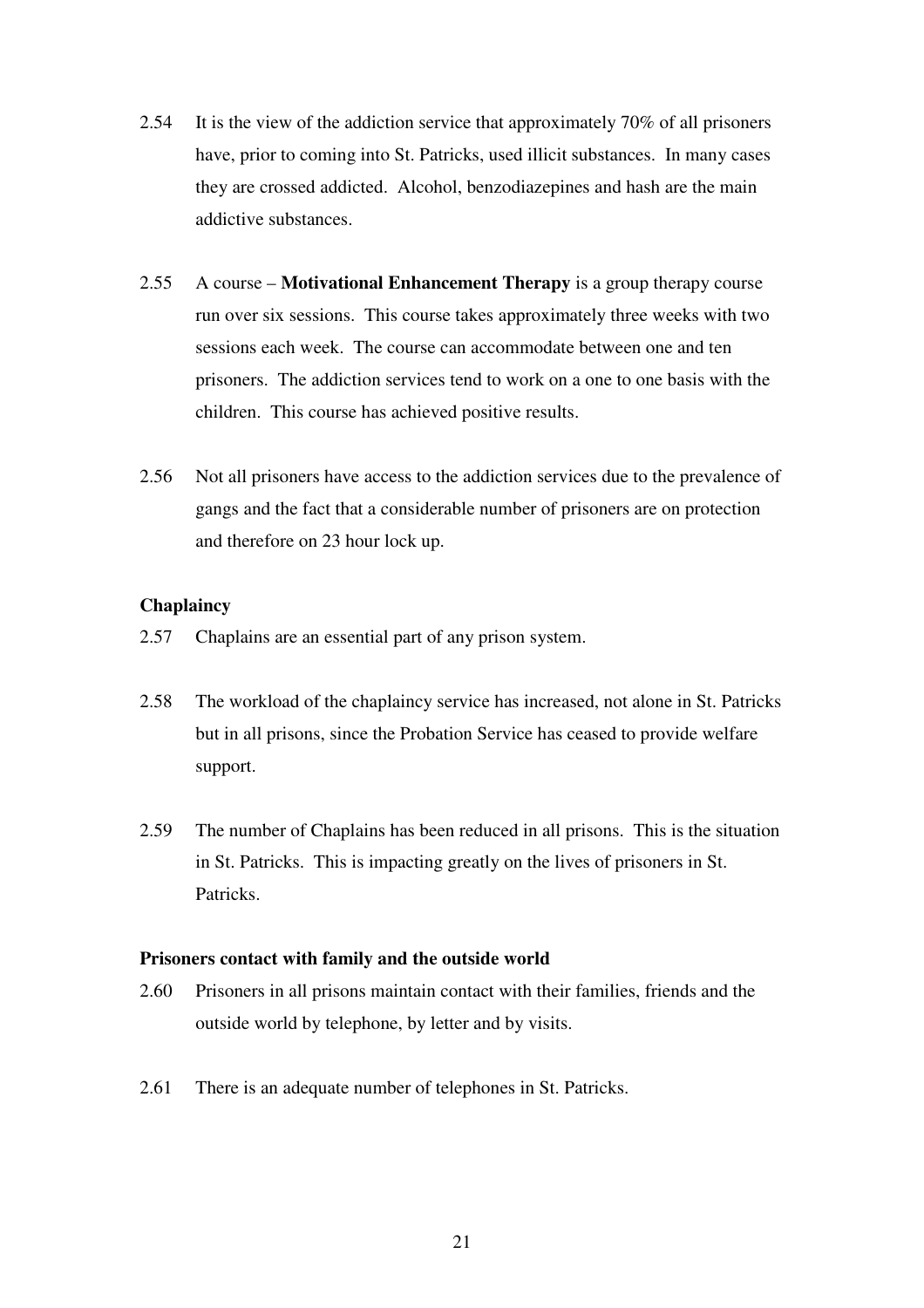- 2.62 Letters are channelled through the censor's office. There are adequate facilities for dealing with all mail. Prisoners' post has not always been dealt with as expeditiously as it should be. This problem is common to all prisons.
- 2.63 The visitor waiting area is accommodated outside the prison perimeter wall. This is the area in which visitors are processed prior to their entry into the prison. The needs of the visitors used to be catered for by volunteers from the St. Vincent de Paul but this has now ceased. The area has basic services and equipment. On a number of my visits the area was dirty. Many of the doors on the visitors' lockers were broken. The area needed painting. As of the date of this Report these matters have been attended to.
- 2.64 As a general rule all visits are screened visits.
- 2.65 Family visits can be booked. These take place in a more relaxed setting where prisoners can have contact with their families. These visits must be booked and if a prisoner is deemed entitled to such a visit such visits can take place once a month.
- 2.66 Logistical difficulties arise for many families visiting prisoners in St. Patricks in that such families may have to travel considerable distances. All children and the majority of young adults are remanded to or sentenced to St. Patricks irrespective of where they normally reside. It is often the case that a child or young adult may receive at most one visit per month. Visits, especially those from families, are important in all prisons but are vitally important for children and young adults.

#### **Prisoners Clothing**

2.67 As a general rule prisoners in St. Patricks are not allowed wear their own clothing. They wear prison issue track suit bottoms, polo shirts and winter jackets. They are also issued with under clothes, socks and runners.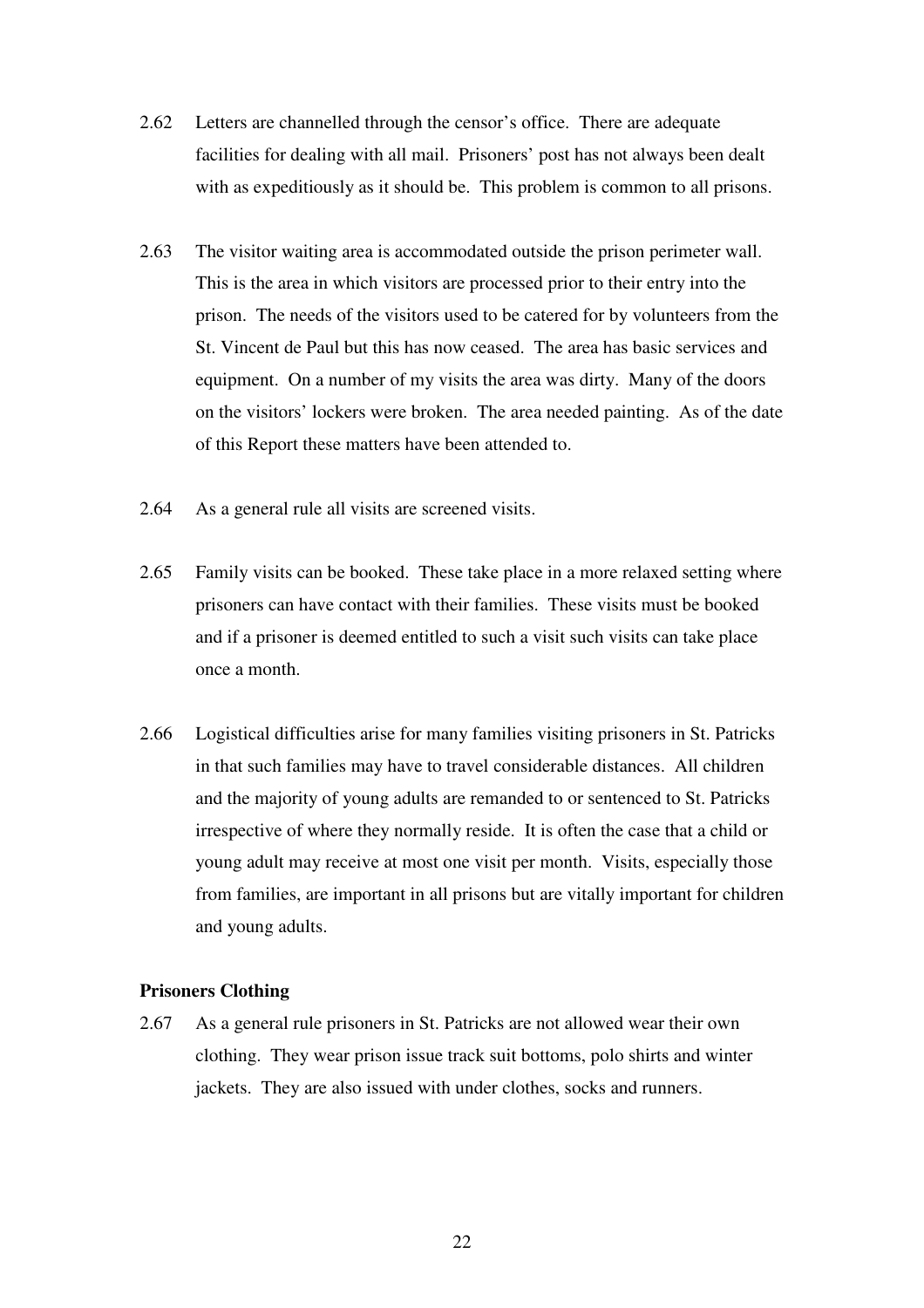- 2.68 All track suit bottoms are grey in colour. The polo shirts are in four colours yellow, green, brown and red and are issued depending on the status of the prisoner.
- 2.69 The colour coding of prisoners is of benefit to those working in the prison as it readily identifies prisoners but it also has the effect of ghettoizing prisoners further.
- 2.70 A balance must be struck between the two competing forces referred to in paragraph 2.69. The Governors and senior management must revisit this issue.
- 2.71 Best practice dictates that prisoners should be allowed wear their own clothes. I endorse this in the general. In the case of St. Patricks a cogent argument can be made for prisoners wearing prison issue clothing provided such clothes are age appropriate, are of good quality and condition, are proper fitting and are clean.
- 2.72 It is the wish of all prisoners that they should wear their own clothes. However, I have talked to many parents and families of prisoners who have explained that if prisoners were allowed wear their own clothes pressure would be put on families to provide clothing which many of them would be able to ill afford. This is a persuasive argument.
- 2.73 The prison issued track suit bottoms and polo shirts as presently worn by prisoners are in the main inadequate in that they are:-
	- ill-fitting
	- in bad condition with holes and tears in many places
	- dirty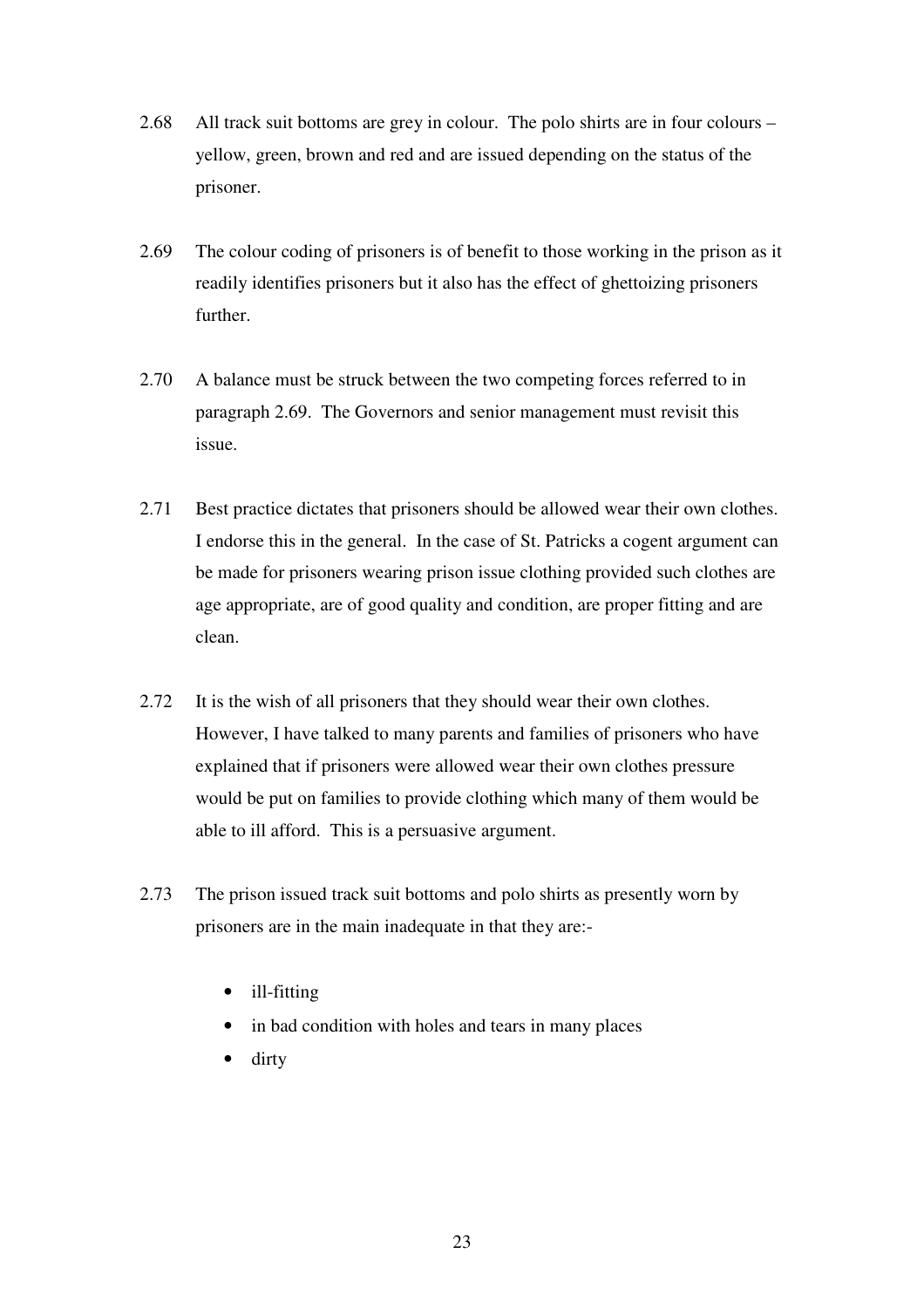#### **Interaction between the Health Service Executive and prisoners in St. Patricks**

- 2.74 A significant proportion of children remanded to or sentenced to St. Patricks have a prior involvement with the Health Service Executive. It is rare that such children will ever inform the Governor or any other person in St. Patricks that they have a prior involvement with a Social Worker or that they are the subject of a Care Order.
- 2.75 When a child is remanded to or sentenced to St. Patricks the Court Service should notify the Health Service Executive and the Department of Children and Youth Affairs. An appropriate protocol should be put in place in order that the Health Service Executive (who has responsibility for such children) would know of the whereabouts of such children. Under this protocol information on such children in the possession of the Health Service Executive should be made **immediately available** to the appropriate personnel in St. Patricks. This would mean that a proper care plan could be put in place for such children which would in certain respects replicate that which might be in place in the community. An example would be where, under a Care Order, a close relative of a child might be precluded from having access to the child in the best interest of the child in the community, but, if this fact is not known to St. Patricks such relative may be given access to the child either as a visitor or by telephone. If this relative had, for example, a history of abusing the child and if this was known to St. Patricks it is certain that contact would not be allowed. If this were not known it is entirely feasible that inappropriate contact could, in theory, take place.
- 2.76 Certain protocols should also be in place between the Court Service, the Health Service Executive and St. Patricks in order that young adults between the ages of 18 and 21 years of age who have a prior involvement with the Health Service Executive would continue to avail of the supports from the Health Service Executive while in prison.
- 2.77 In my view, it is wrong that, just because a person under the age of 21 years is either remanded or sentenced to St. Patricks, the services that such person has been availing of are discontinued for the duration of such remand or sentence.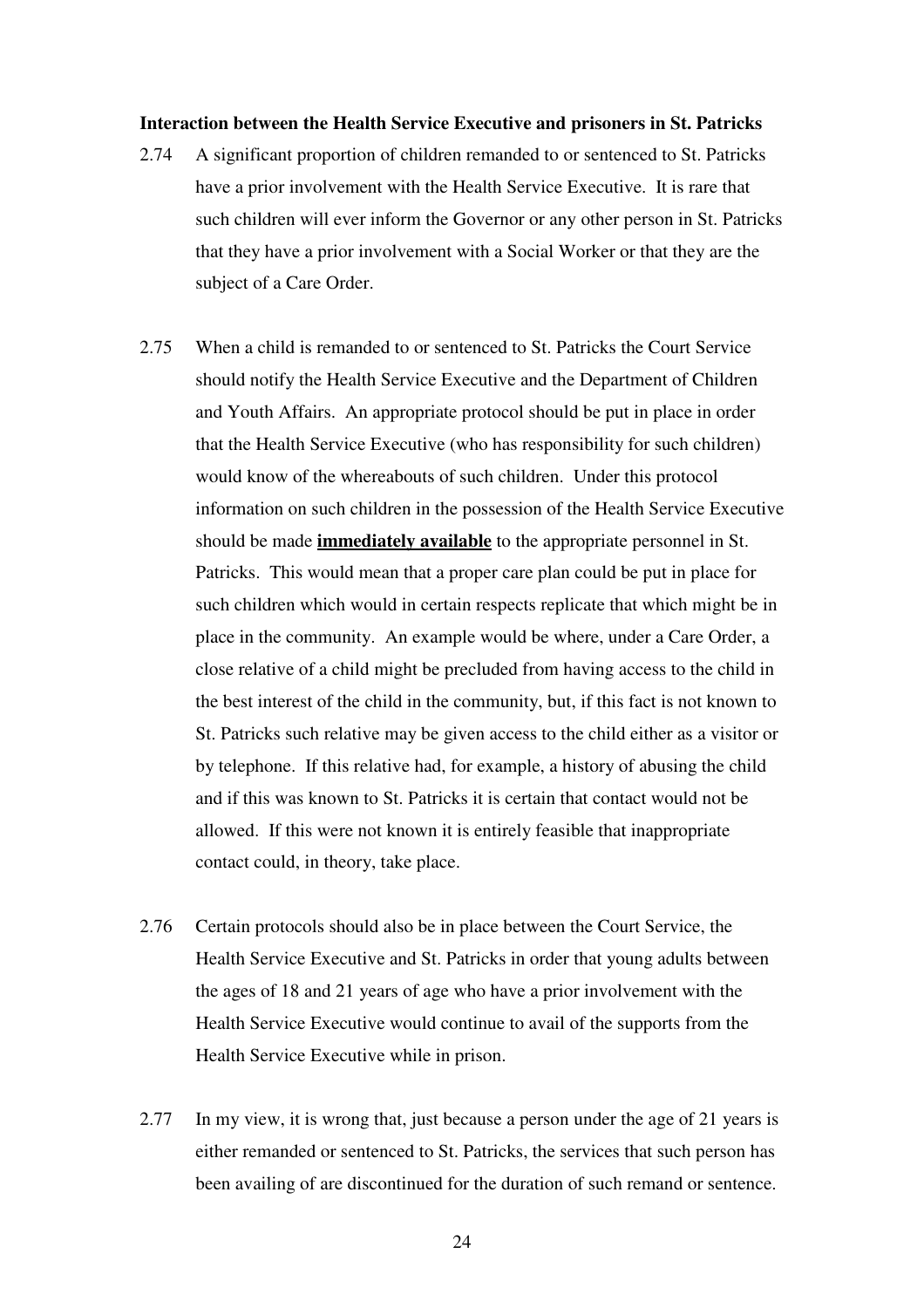#### **Probation**

- 2.78 In addition to a Regional Manager St. Patricks is served by a Senior Probation Officer, two full time Probation Officers, one part time Probation Officer and one part time Administrator.
- 2.79 The Probation Service attends multi-disciplinary meetings in the prison. Part of the work of the Probation Service is in assisting in the reintegration of prisoners on release. The Irish Prison Service will identify those to be released and the Probation Service will identify what is or can be put in place in the community.
- 2.80 When prisoners are sentenced without any other order, such as a Supervision Order On Release there is no role for the Probation Service post release. The Court Service and the sentencing Judges should be made aware of this.

#### **Integrated Sentence Management**

- 2.81 As of the  $1<sup>st</sup>$  May 2012 there was no full time Integrated Sentence Management Officer appointed in St. Patricks. As of that date 88 prisoners were enrolled in Integrated Sentence Management with 36 waiting assessment.
- 2.82 Integrated Sentence Management is operating in name only in St. Patricks.

#### **Reception Area**

- 2.83 This is the area where prisoners are processed prior to their entry into the prison. Most of the area was clean on all of my visits. A number of showers were dirty and certain areas required painting.
- 2.84 Information for prisoners on what they might expect in St. Patricks was in booklet form but only in the English language. Certain information in the booklets was inaccurate.
- 2.85 There were no details in journals (or elsewhere) as to the time that prisoners enter and leave the reception area, of requests made or other relevant information.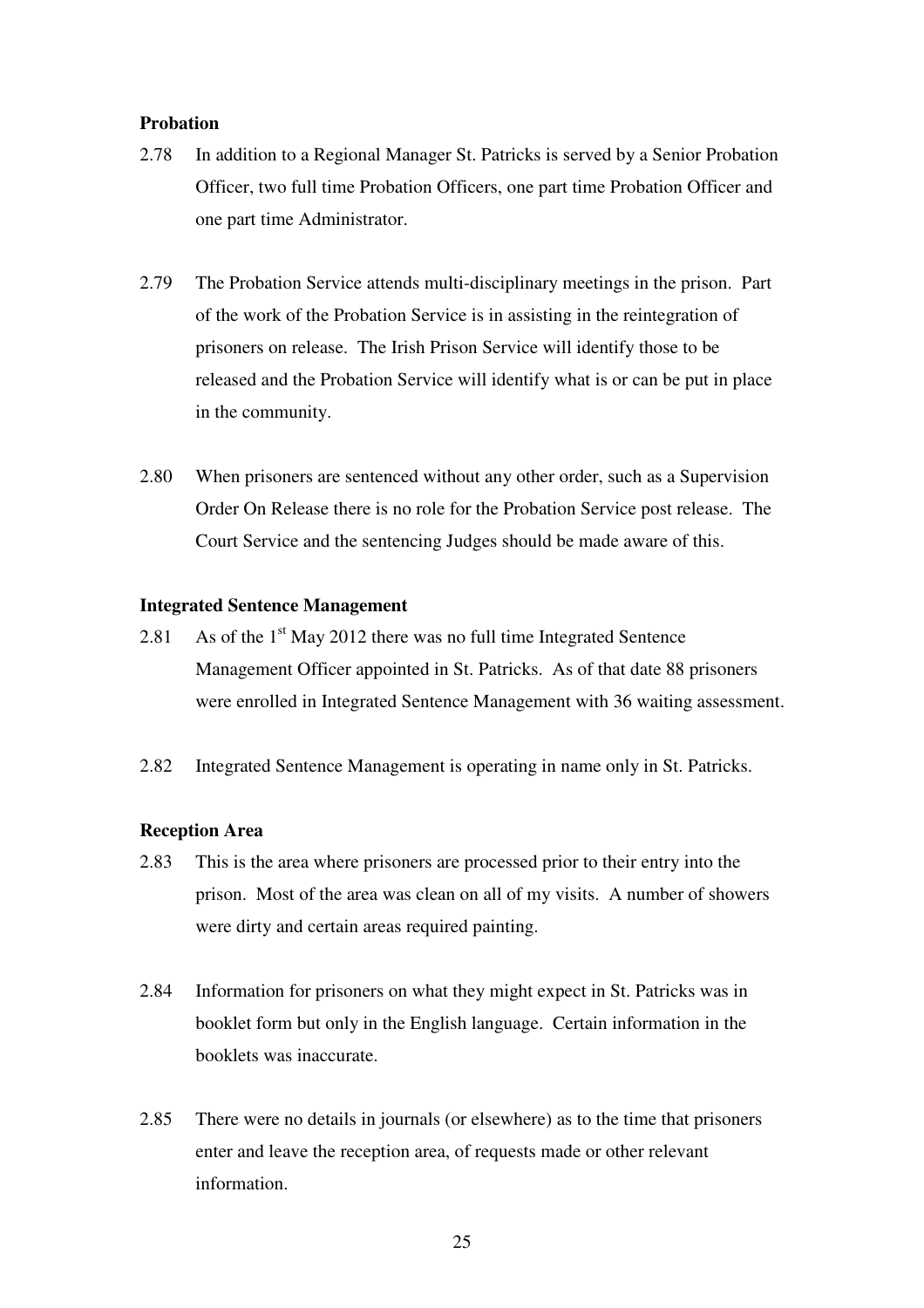2.86 On the  $27<sup>th</sup>$  March 2012, I discovered that there was no call bell in one of the holding cells. This has been rectified.

#### **Library**

- 2.87 The library in St. Patricks is well equipped. It has a wide selection of books and caters for many nationalities.
- 2.88 There are a number of tables in the library. Prisoners are required to sit two at a table. I have been informed that this is for security purposes. Up to recently prisoners were not allowed play cards in the library despite being allowed play other board games where only 2 participated. I was informed that the reason card playing was prohibited was that it would disrupt those who were reading or who wished to educate themselves in the library. I do not accept this explanation. Many prisoners are practically illiterate. The supervision of prisoners, sitting two at a table, cannot be said to be for the betterment of those prisoners, rather it was, in my view, for management control purposes. Since I brought this matter to the attention of management and suggested it be changed I am informed that prisoners are now allowed play cards in the library. I will be monitoring this in the future.
- 2.89 Prisoners are, at times, obliged to take their recreation in the library. This is unacceptable as this "recreation" is in substitution for exercise and fresh air. On one of my visits, during a very warm day, prisoners were "taking their exercise" in the library. All of the prisoners complained to me stating that on such a warm sunny day it was wrong that they were not allowed out for exercise. I accepted that their complaints were reasonable.

#### **Tuck Shop**

2.90 The tuck shop is adequately provisioned.

#### **Practice of religion or other beliefs**

2.91 Prisoners on protection or some of those in gangs complained that they were unable to attend to their religious or other beliefs.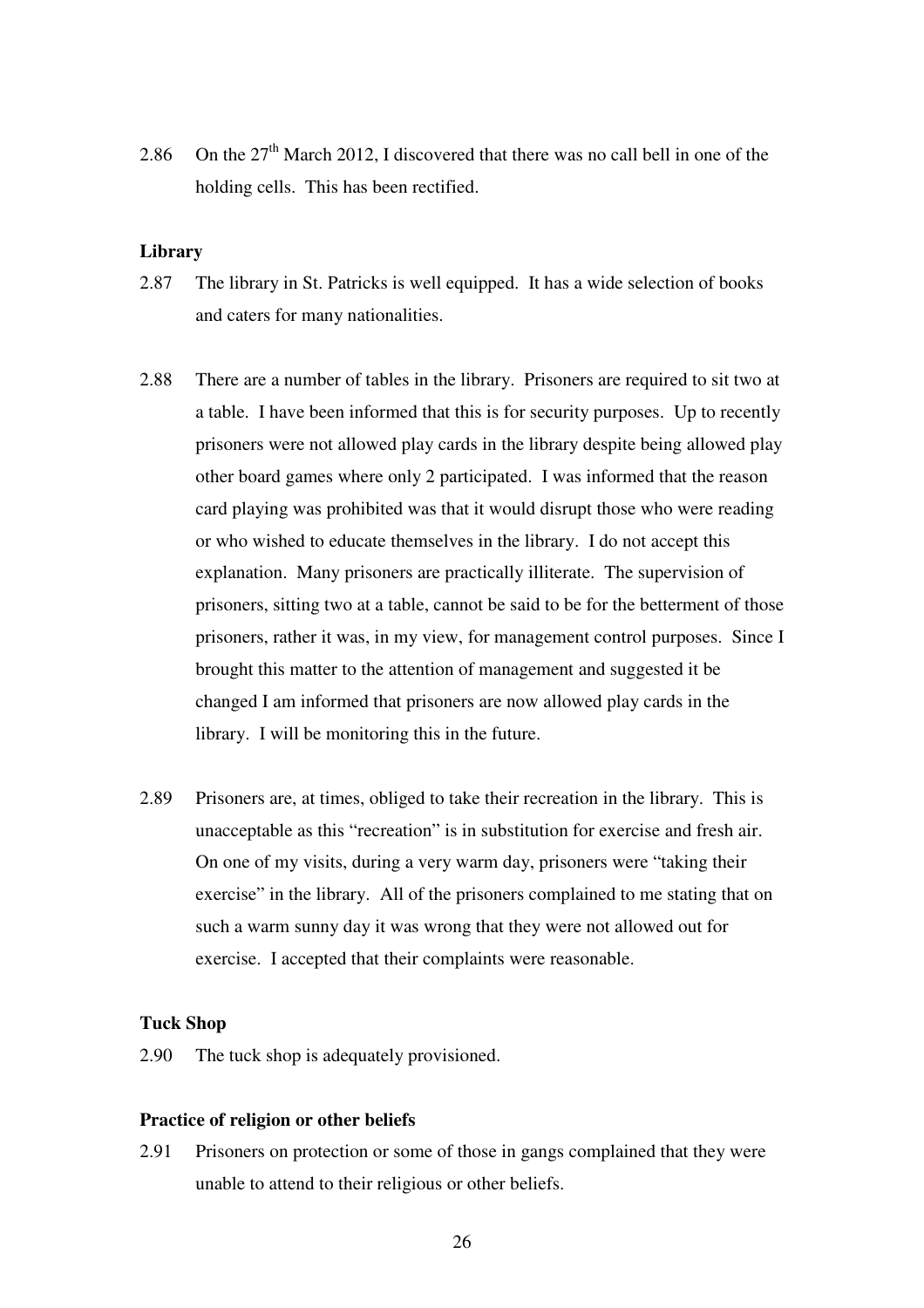#### **Moving prisoners around the prison**

2.92 This is a problem in all prisons. Prisoners are escorted by prison officers around the prison as they are not permitted to wander freely. I have noted, during my visits, that prisoners are not always escorted on time to such places as the school, visits etc.

#### **Visiting Committee**

- 2.93 The Visiting Committee appointed to St. Patricks appears to be carrying out its mandate in accordance with the Prisons (Visiting Committees) Act 1925 and Prisons (Visiting Committees) Order 1925.
- 2.94 The Visiting Committee meets once a month and also visits the prison on at least one further day each month.
- 2.95 The Chairman of the Visiting Committee raised a number of matters with me as follows:-
	- There should be greater use made of external sporting organisations to ensure both internal and external competition.
	- Video link facilities should be extended where possible.
	- Incentivised projects and regimes should be identified and introduced.
	- Families, especially mothers, should be brought into the prison when prisoners are getting certificates.
	- The lowest common denominator seems to determine what is to be done in the prison.
- 2.96 I endorse the views of the Visiting Committee.

#### **Services provided by outside agencies**

2.97 In addition to the people who provide normal services to prisoners such as teachers, probation officers, external health workers etc. other persons and organisations give assistance to prisoners in numbers of ways. I do not intend, in this Report, giving a finite list of all such service providers but do, in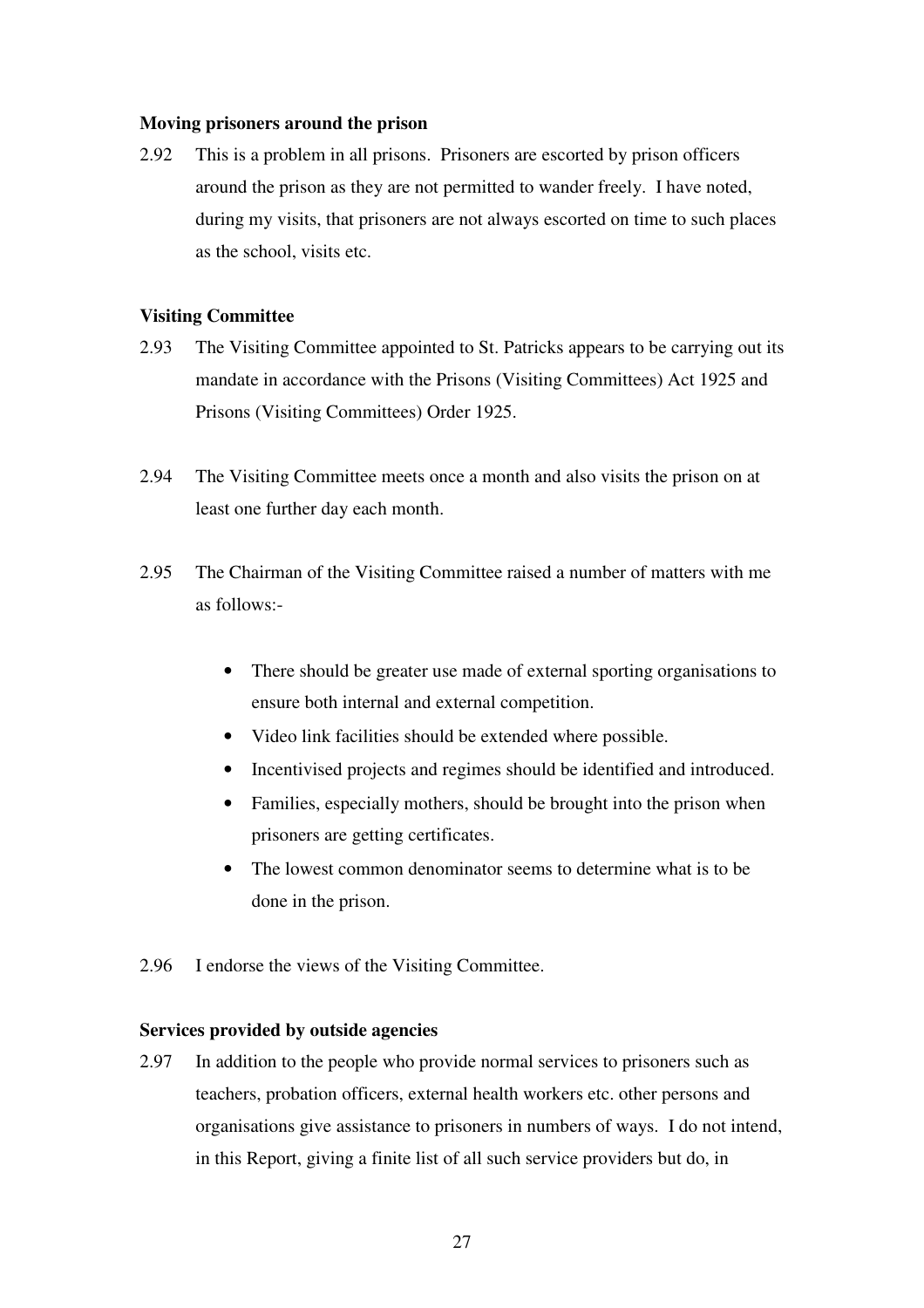**Appendix A**, attach the names of a number of organisations that I have identified as providing services to the prison and to prisoners. All of these external bodies provide services which are appreciated by and contribute to the wellbeing of prisoners and their re-integration into society. I apologise to those organisations that, through inadvertence, I may have omitted.

#### **New CCTV**

- 2.98 Shortly after being appointed Inspector of Prisons I brought to the attention of the Irish Prison Service the fact that CCTV coverage of much of St. Patricks was totally inadequate.
- 2.99 The Irish Prison Service and local management must be complimented for installing CCTV in most of the complex. There are still certain "black spots" where CCTV must be installed. I have advised management as to these areas.

#### **Drugs and contraband in St. Patricks**

- 2.100 Illegal drugs and contraband are a problem in all prisons. It appears that the problem is worst in St. Patricks. St. Patricks forms part of the larger Mountjoy Complex and is situated in a densely populated urban area.
- 2.101 Drugs and contraband get into prisons in a number of ways of which the following are the most common:-
	- By being thrown over the perimeter walls into the yards.
	- By being brought in by prisoners' visitors.
	- By being brought in by prisoners. This can be on their persons or internally.
	- By being brought in by persons working in the prison or providing services to the prison.
- 2.102 I have been informed that the vast majority of drugs and contraband come in over the walls.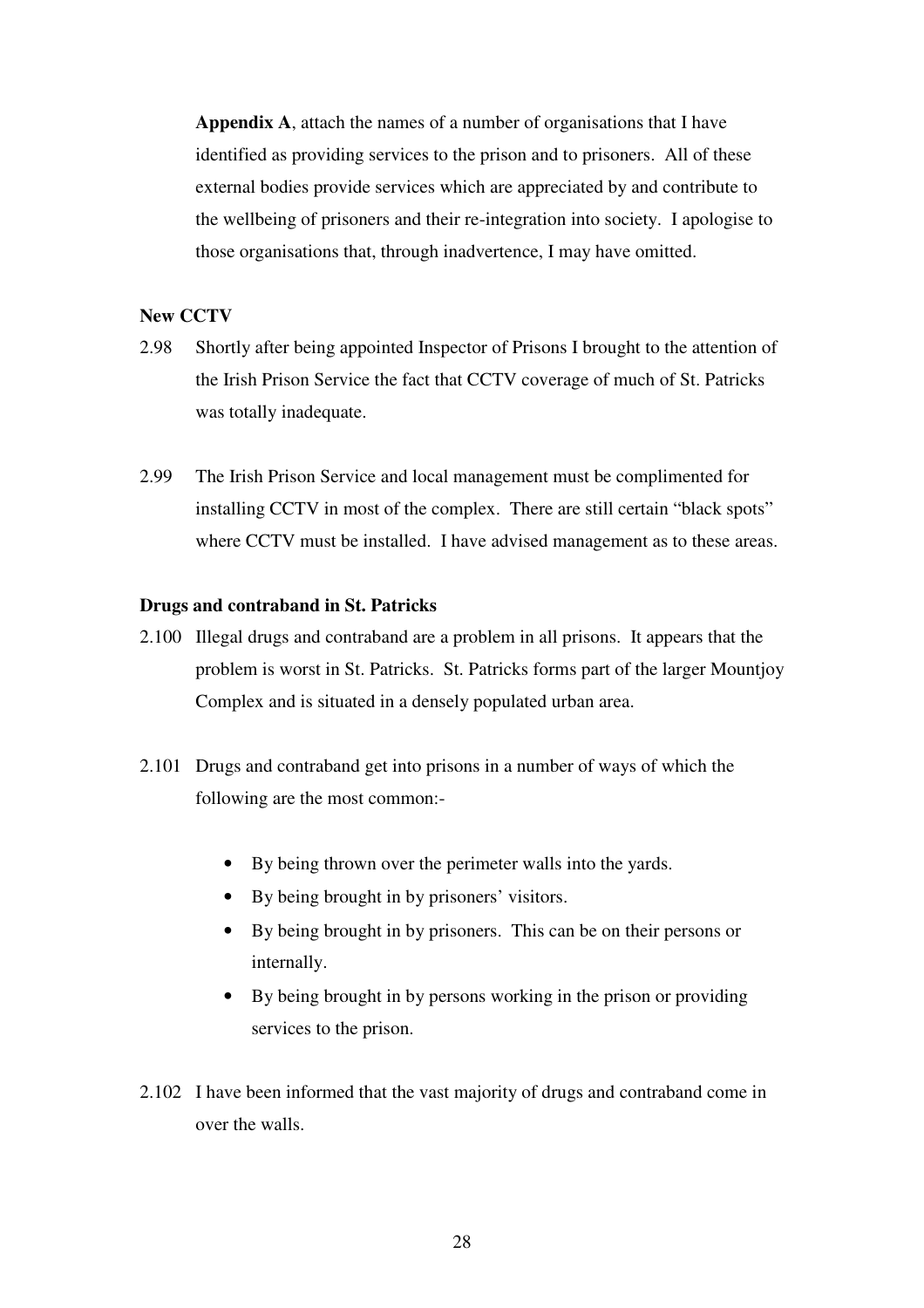- 2.103 In the past two years nets were erected over the four yards in an effort to prevent drugs and contraband being thrown over the walls into the yards but despite this worthwhile initiative significant quantities of drugs find there way into the yards.
- 2.104 The drugs are thrown over the walls only at times that the prisoners are exercising. They are thrown from public areas outside the prison. It seems that there are two solutions:-
	- That members of An Garda Síochána patrol those public areas from where the drugs are thrown during periods of exercise time in the prison.
	- That the yards are covered. **If this option were to be contemplated the design of any covering would need to take account of the rights of prisoners to fresh air and light.**
- 2.105 As most visits in St. Patricks are screened visits drugs cannot get to prisoners by this route.
- 2.106 Airport type screening of all persons entering St. Patricks is carried out at the Main Gate. Management must always be vigilant to ensure that this screening is carried out efficiently and thoroughly but with regard to best practice and human dignity.

#### **Dedicated Committal Area**

- 2.107 There is no Dedicated Committal Area in St. Patricks.
- 2.108 All new committals/remands to the prison should be assessed in a Dedicated Committal Area where prisoners should be detained in separate cells pending such assessment. They should be seen by, *inter alia*, a doctor, a nurse, a governor, a chief officer, a chaplain, a probation officer and an industrial manager. Only after an appropriate assessment should such prisoners be accommodated either on a landing in the prison, in a specialised unit or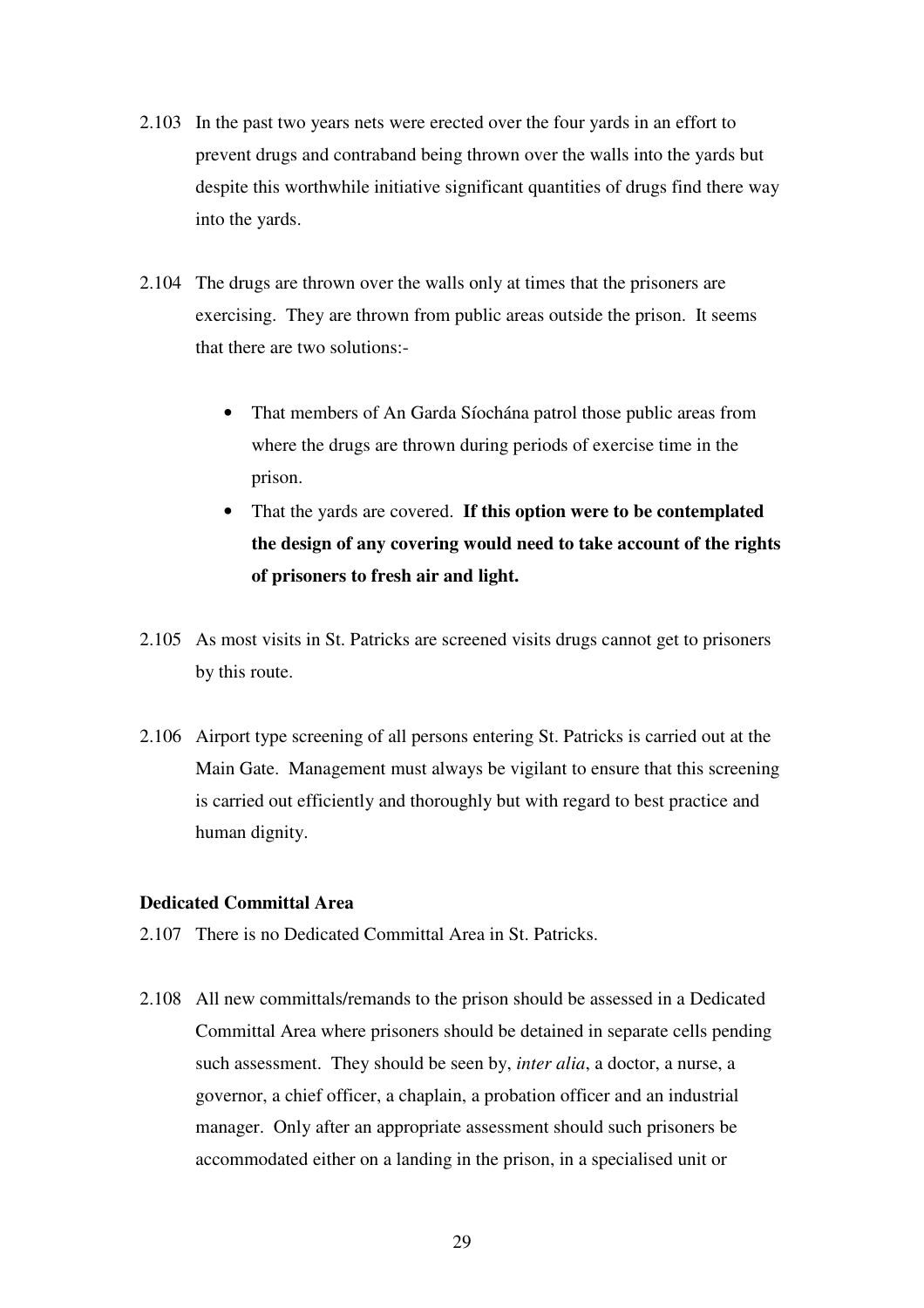transferred to hospital as appropriate. In normal circumstances this assessment should not take longer than 24 hours. This assessment should identify any risk associated with the placement of the prisoner in the prison with a plan for the management of such risk if identified.

#### **Dedicated Drug Free Area and Incentivised Regimes**

- 2.109 At present D3 Landing is dedicated as a Drug Free Area. In order for an area to be drug free prisoners must want to be accommodated in such an area. A strict regime must be in operation to ensure that the area remains drug free.
- 2.110 Because of the problems associated with prisoners on protection and the prevalence of gangs in the prison management must be proactive in ensuring that all prisoners who wish to be drug free in the prison are able to avail of the assistance needed and that drug free areas are not the sole preserve of prisoners from certain geographic areas of the country or those who belong to certain factions.
- 2.111 Incentivised regimes for compliant prisoners or those who make the effort to change their lives must be a recognised feature of life in St. Patricks.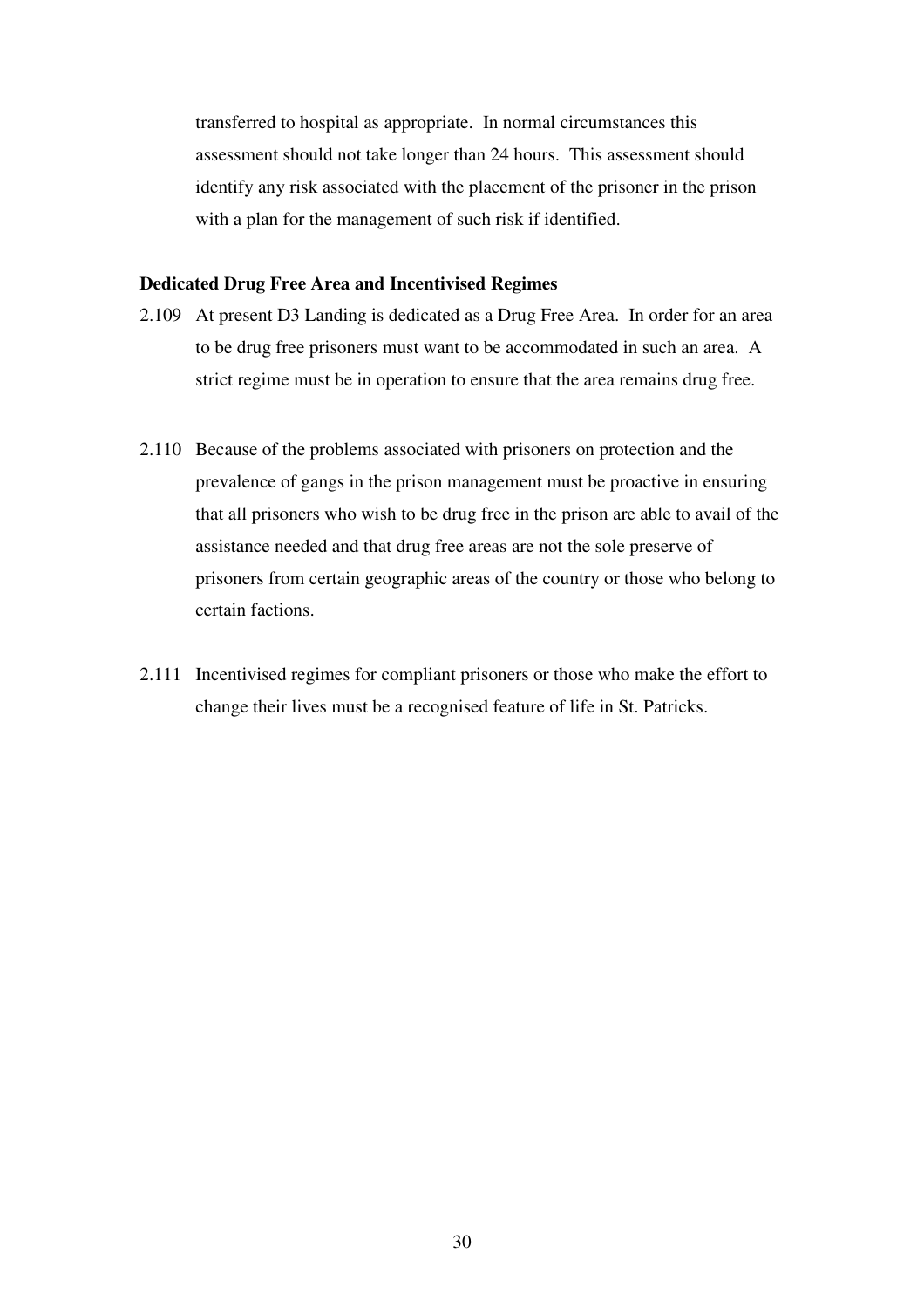#### **Chapter 3**

#### **Major concerns**

- 3.1 I have stated at paragraph 1.1 that this investigation into St. Patricks has been conducted over a considerable time.
- 3.2 It is necessary, at this point of my Report, to set out in detail how and in what manner I have gathered information which has informed my concerns as expressed in this Chapter.
- 3.3 At the outset I should say that if one were to write a report on St. Patricks based on one or two visits one might accept that St. Patricks was run in accordance with best practice and that the rights of prisoners were vindicated. This is not the position as I have found it in St. Patricks.
- 3.4 My investigation into St. Patricks is not based solely on my numerous visits to the Institution, on my conversations with prisoners, prison officers, representatives of the Prison Officers Association, the service providers to the prison and prison management but also reflects the views of very many former inmates of St. Patricks, of many people who worked over the years in St. Patricks, of many people and organisations who provided services to St. Patricks and a great cross section of people with an interest in and a knowledge of St. Patricks. Therefore, I have been able to cross check concerns either found by me or raised with me through a number of unrelated other sources. I am satisfied that all of the concerns raised in this Chapter are real concerns that must be taken seriously and addressed if St. Patricks is to provide safe and secure custody for its prisoners, is to follow best international practice and is to have regard to human rights norms.
- 3.5 This Chapter is divided into subsections which articulate my serious concerns.
- 3.6 I am conscious that the running of any prison is no easy task. I am also conscious that the management of young prisoners aged 16 to 21 years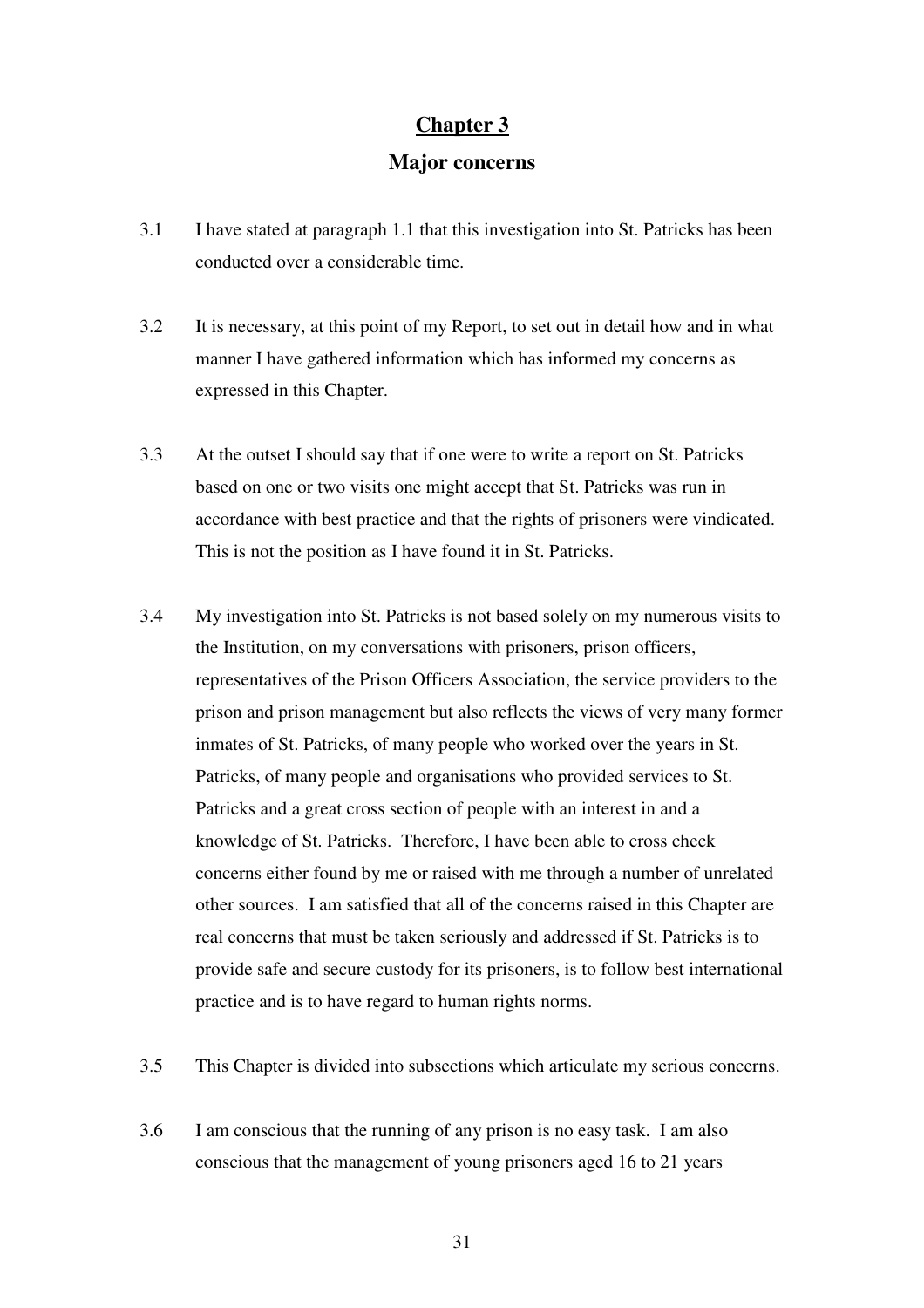imposes huge demands on all prison personnel. I have taken this into consideration. Therefore the difficulties associated with the management of this cohort of prisoners cannot be used to excuse certain actions and inaction which are quite obviously contrary to best practice and an infringement of human rights.

#### **Use of 'Special Cells'**

- 3.7 'Special Cells' are either Safety Observation Cells or Close Supervision Cells. I have given guidance on the use of such cells in my report – *Report of an Investigation on the use of 'Special Cells' in Irish Prisons.*
- 3.8 In layman's terms Safety Observation Cells are cells which are used for short periods of time for prisoners who need to be placed in such cells where they are perceived, *inter alia,* to be a danger to themselves. Such prisoners should be placed in these cells only on the direction of a member of the medical team. Strict protocols exist regarding the use of such cells. Prisoners placed in these cells are obliged to wear an under garment and a poncho style over garment (in medical terms referred to as refractory clothing). The reason for this is to prevent them doing harm to themselves.
- 3.9 Close Supervision Cells are used for management purposes. In layman's terms this may be where a prisoner has done damage to his cell, assaulted another prisoner etc. and where in the opinion of management and for security reasons the prisoner should be placed in such a cell for a short period of time. Strict protocols exist regarding a prisoner's confinement in such a cell. **The Governor may require a prisoner's clothing, including underwear, to be removed before the prisoner is accommodated in this type of cell where he or she considers that items or parts of the prisoners clothing may be used by the prisoner to harm others or to cause significant damage. Removal of clothing should be carried out with due regard to decency and the dignity of the prisoner. In such a case the prisoner should not be left unclothed but must be provided with appropriate prison issue clothing and foot wear.**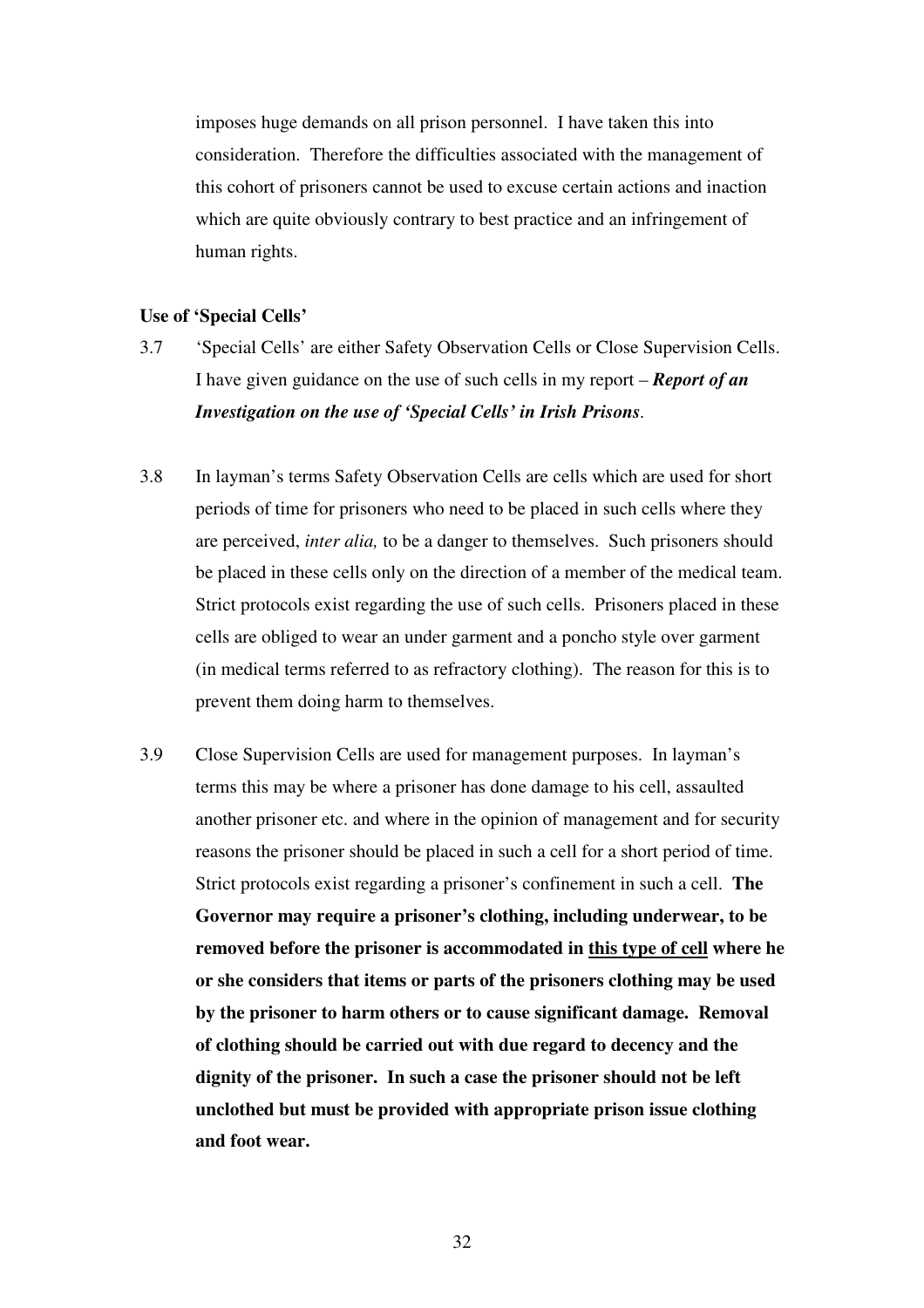- 3.10 The Safety Observation Cell and the Close Supervision Cell in St. Patricks are located in the Unit.
- 3.11 A Journal titled **Forcible Removals/Relocation Journal** is completed when prisoners are moved within the prison. It states on this journal:-

*"In line with IPS policy this journal is to be completed in all instances where force has to be used against an inmate".* 

3.12 There are books containing **Removal/Relocation Forms** which must be completed in duplicate. The preamble to these forms is as follows:-

> *"This form must be completed in full by the supervising officer present when an offender is either placed in restraints or relocated in an unfurnished room. Completed forms to be submitted to the Clerk in the General Office for transmission to the Irish Prison Service".*

- 3.13 The detail recorded in the Forcible Removals/Relocation Journal should, by definition, be replicated in the Removal/Relocation Form.
- 3.14 I requested that I would be supplied with all records relating to the Forcible Removals/Relocation Journal and the Removal/Relocation Forms. I examined all entries in the Forcible Removals/Relocation Journal and the carbon copies of the Removal/Relocation Forms for the period - **1 st April 2011 to 31st March 2012** that were made available to me. The records that I had been supplied with showed that there were 220 instances of prisoners being removed or relocated as per the Forcible Removals/Relocation Journal. There were only 132 Removal/Relocation Forms completed. From the records supplied to me I was satisfied that in 88 instances the forms did not mirror the information contained in the journals. I was informed that this discrepancy could be explained by the fact that a decision had been taken in the prison that the relocating of any prisoner for whatever purpose would be recorded in the journal but that only those cases where some form of force was used would this be recorded on the Removal/Relocation Forms. **I do not accept this**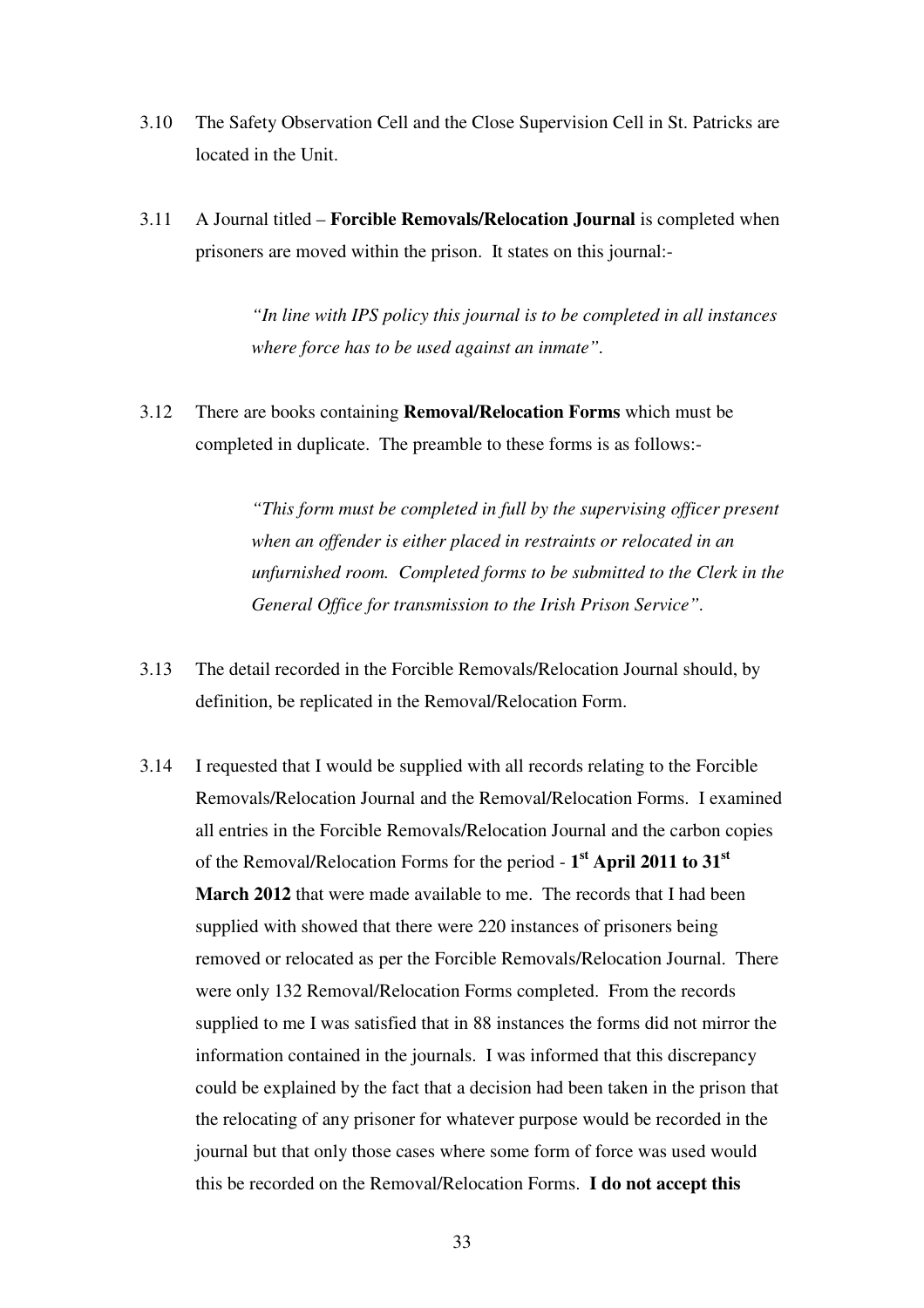**explanation as it is clear from my perusal of the Forcible Removals/Relocation Journal that in many cases where control and restraint (hereinafter referred to as C&R) was, quite obviously, employed there is no record of this in the relevant books containing the Removal/Relocation Forms.** 

Since I completed this part of my investigation I have been informed by management in St. Patricks that they have located 13 forms which mirror the information contained in the journal. This means that on their figures in 75 instances there were no forms to mirror the information in the journals. This points to the inadequacies in the record keeping in St. Patricks. The difference between my numbers and those of the prison does not impact in any way on my findings.

- 3.15 Of the 220 relocations 186 were to the Unit. As the records are inadequate I am unable to say with certainty where and to what cells these prisoners were relocated to. It is clear from the records, such as they are that the majority ended up in either the Safety Observation Cell or the Close Supervision Cell.
- 3.16 75 of the relocations were carried out using C&R techniques. Of these 75 relocations 31 involved children (16 and 17 year olds).
- 3.17 I have already stated at paragraph 3.8 that Safety Observation Cells should only be used for "medical" reasons. I gave this advice initially in my report titled - *Report of an Investigation on the use of 'Special Cells' in Irish*  **Prisons.** On all of my visits to St. Patricks, when I had occasion to examine the records relating to the Safety Observation Cell in the Unit, I gave similar advice as I found that, in the majority of cases, prisoners had been placed in this cell for management purposes. **I am sorry to report that my advice was not taken.**
- 3.18 I was informed on a number of occasions that all prisoners placed in the Safety Observation or Close Supervision Cell would have to strip and wear the prison issue clothing which, as I have explained in paragraph 3.9, is only appropriate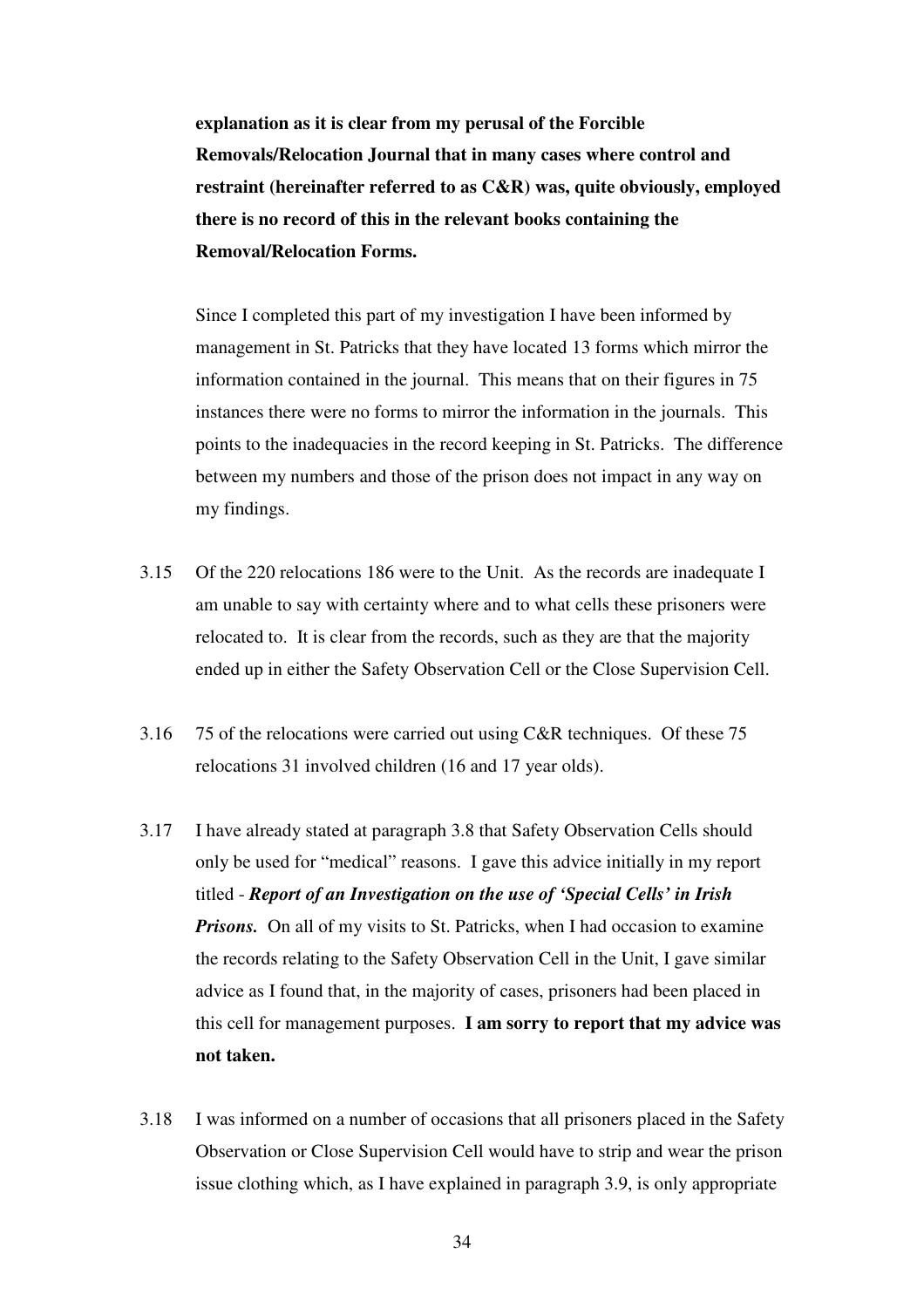for a Safety Observation Cell and then only when such cell is being used for purpose.

- 3.19 In order to be quite clear on this and on a number of other issues I asked to meet the Deputy Governor, the Assistant Governor, the Chief Officer and the Campus Governor on the 9<sup>th</sup> May 2012. At that meeting I was told that the position was as I have outlined it. This meant that all prisoners placed in either the Safety Observation or Close Supervision Cell for **management purposes** were, **in all cases,** stripped of their clothing and required to wear an under garment and a poncho style over garment.
- 3.20 I have stated at paragraph 3.9 that if the clothing was to be removed from a prisoner when such prisoner was placed in a Close Supervision Cell this should only be done after a determination by the Governor. **There are no records available to me to indicate that any determination was ever made in these instances.**
- 3.21 Many of the prisoners in St. Patricks were at some period in their lives physically and/or sexually abused. **It is in this context, that I consider the requirement to undress when placed in a Safety Observation or Close Supervision Cell for Management purposes to be degrading and a form of punishment, intimidation and abuse**. There are no explanations that can lead me to accept that, in all cases, human dignity was respected or that all cases warranted the actions taken.

#### **Use of C&R procedures**

- 3.22 I stated at paragraph 3.16 that 75 relocations were carried out using C&R techniques and of these 31 involved children.
- 3.23 In St. Patricks, as in all prisons in this country, when C&R is employed to relocate a prisoner three officers and a supervisor are engaged. An officer is in control of each of the prisoners arms and uses techniques which put 'locks' on such arms. This effectively immobilises the prisoners' arms. Another officer controls the prisoners head. The prisoner is then walked in a crouched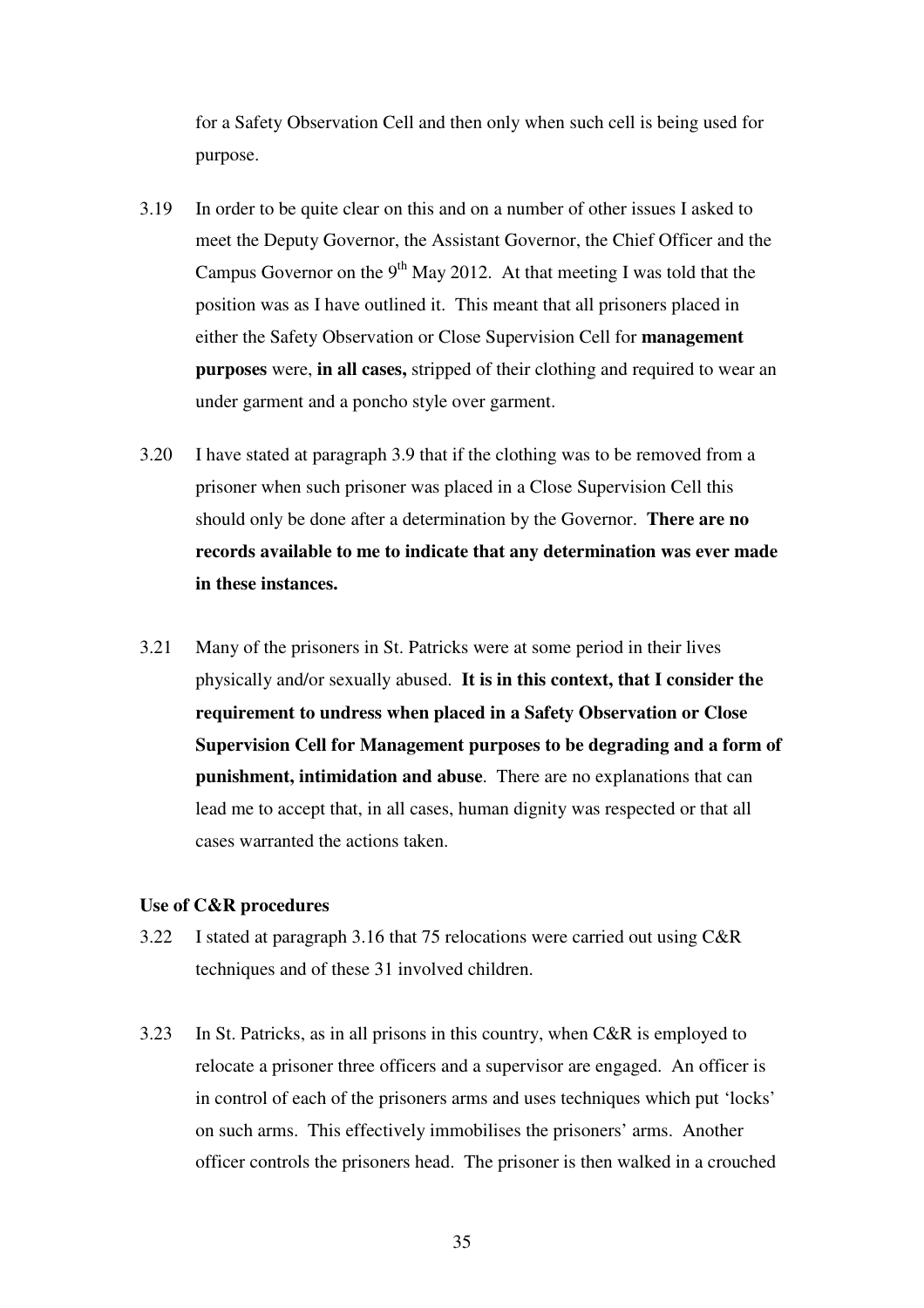position or carried to the relocation area. At all times an ACO or some other officer acting as a supervisor supervises such relocation and ensures that the techniques used are in conformity with the procedures outlined in the Irish Prison Service Control and Restraint Manual.

- 3.24 As soon as the relocation has been completed the Supervising Officer is obliged to complete the Removal/Relocation Form referred to in paragraph 3.12. I have already pointed out in paragraph 3.14 that this form has not been completed in all relevant cases.
- 3.25 Numbers of prisoners, who were the subject of relocation using C&R techniques, complained that they had offered to walk to the new relocation area but were refused. From my wider investigations into St. Patricks I am satisfied that an offer to "walk" is not granted. At my meeting on the  $9<sup>th</sup>$  May 2012 referred to at paragraph 3.19, I enquired as to the official prison position on this point. I was informed that once a decision was made to relocate a prisoner using C&R techniques then such techniques were used for the duration of the relocation despite any articulated willingness on the part of the prisoner to walk. I was also informed that, from the time that a decision to employ C&R techniques was made until the final relocation of the prisoner was effected, the Supervisor would not review the decision to continue the use of such techniques. **This does not accord with best practice or with the published procedures set out in the Irish Prison Service Control and Restraint Manual.**
- 3.26 It is clear from the Irish Prison Service **Control and Restraint Manual** that C&R techniques are only to be used as a **last resort**.
- 3.27 The manual referred to at paragraph 3.23 states:-

*"At every stage officers should use their inter-personal skills whenever possible to conclude the incident. The inmate must continually be given the opportunity to comply. However a three person team should deploy as a last resort when;*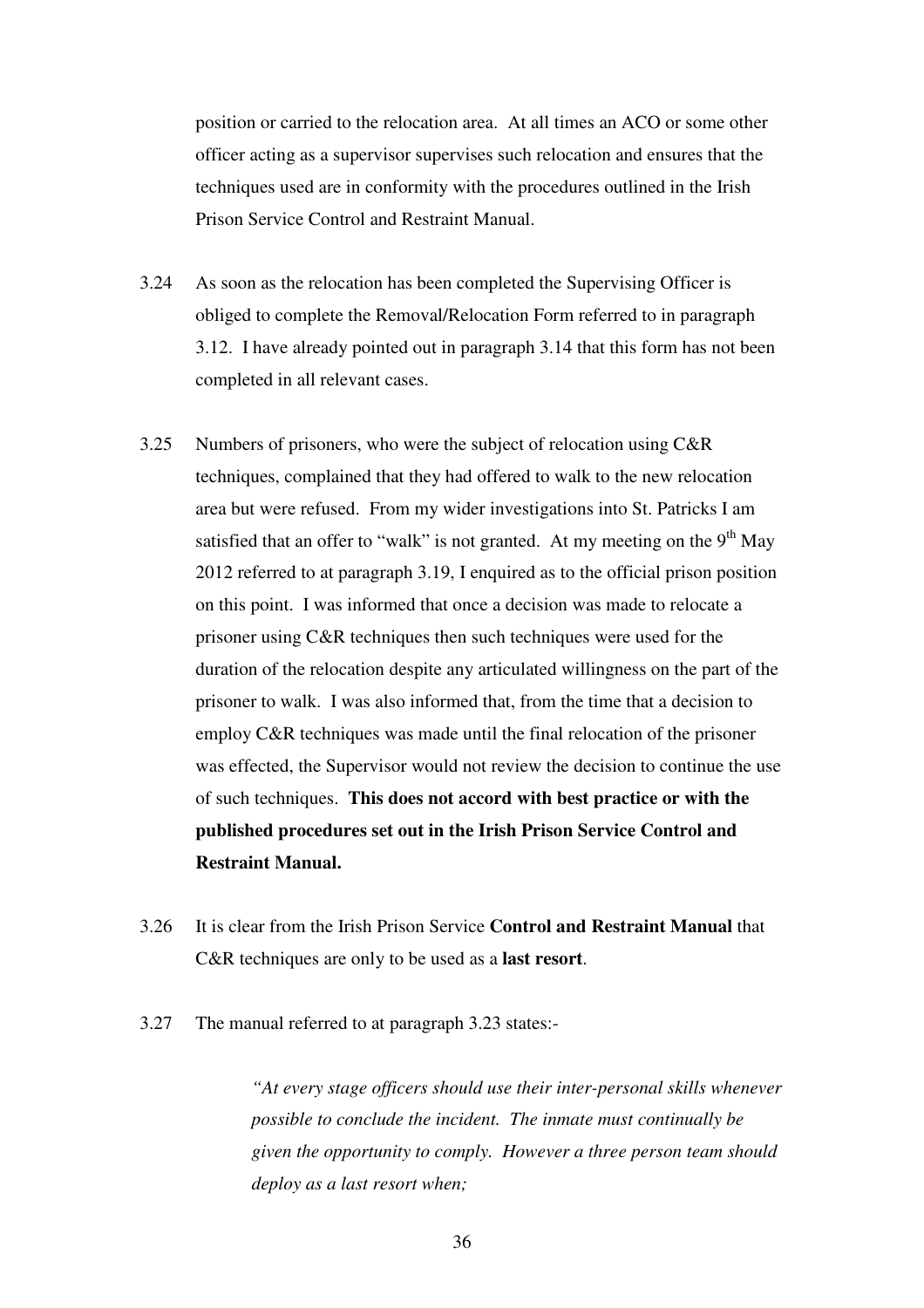*All other methods of persuasion have failed or judged unlikely to succeed, and unless restrained the inmate will injury himself, other inmates, or a member of staff, or the inmate's behaviour is likely to escalate the situation further, or is a risk to the security, good order of the establishment".* 

- 3.28 In order to satisfy myself that the advice in the manual referred to in paragraph 3.27 represented the up to date procedures to be employed when C&R is used I posed a number of questions to the National Co-ordinator of C&R in the Irish Prison Service. The following are the questions with appropriate answers:-
	- Q: In what circumstances is C&R to be used?
	- A: Control and restraint is used as a last resort. At this point all avenues have been exhausted e.g. talking, all forms of communication and the prisoner is of a volatile nature that he has become a threat to himself or staff.
	- Q: When a decision to use C&R is taken is this decision subject to constant review by the ACO or Supervisor from the time C&R is employed until the relocation of the inmate?
	- A: When the decision is taken to use C&R an ACO/Supervisor is appointed to oversee the move. The ACO/Supervisor is responsible to ensure that the C&R team are carrying out the move in the correct manner and as outlined in the C&R Manual. The Supervisor would be constantly reviewing the given situation when C&R is used and would evaluate if C&R needs to continue. This would all depend on the level of threat offered by the prisoner.
	- Q: If an incident occurs where immediate C&R action is taken who supervises such action and is such supervisor obliged to continually review as to whether C&R was to continue to be used?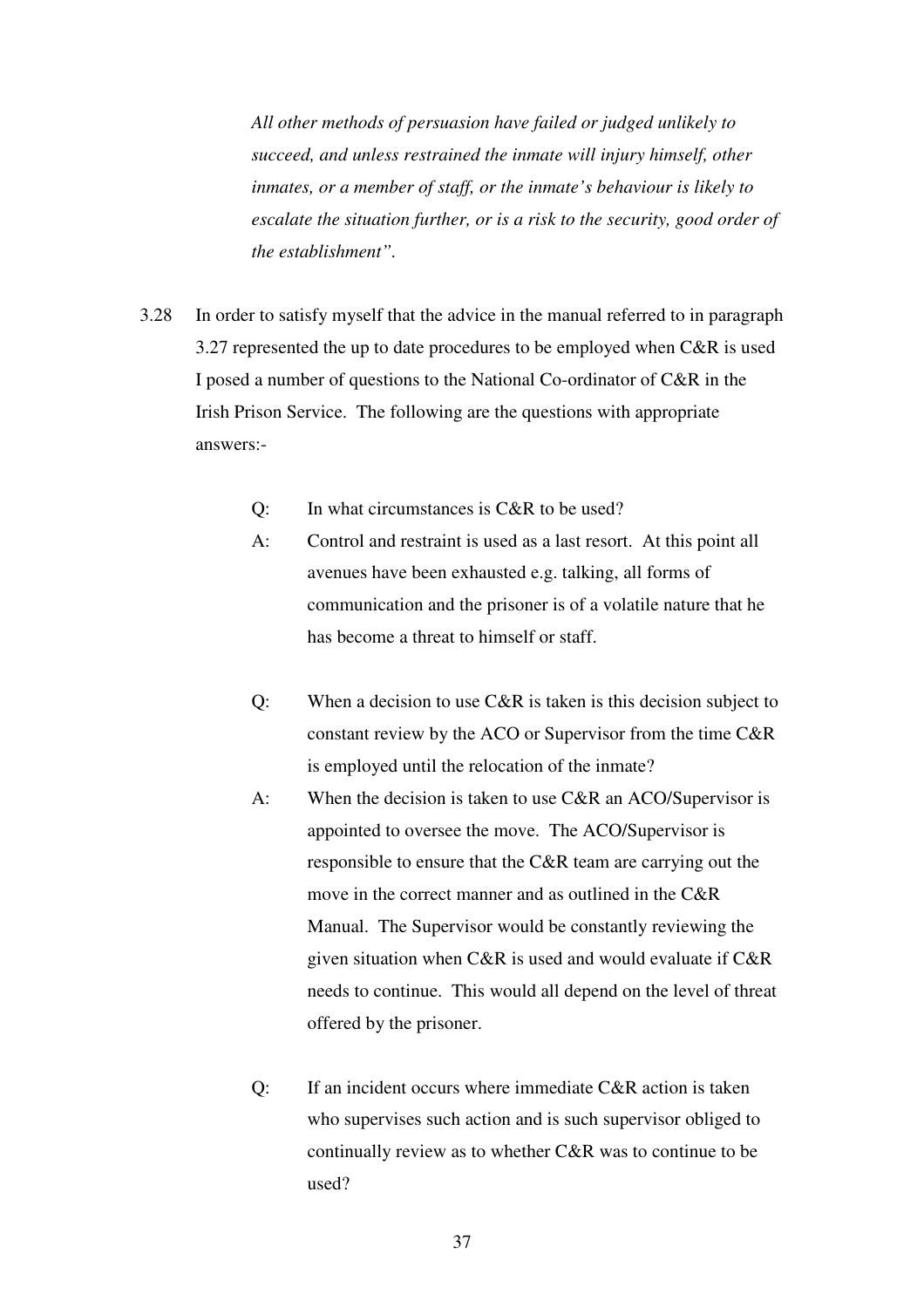- A: When immediate C&R action is taken and is a response to a spontaneous incident the most senior Officer present would be responsible until an ACO/Supervisor is present and they would take over supervising a move and this would be continually under review and in cases like this the ACO/Supervisor has often reassessed the situation and has reverted to a hands on approach. Again this would depend on the behaviour and level of threat and type of incident that has been dealt with.
- 3.29 Best practice dictates that a member of the medical team should be present during all relocations. Where this is not possible a member of the medical team should be informed of any such relocation as soon as practicable thereafter. Due to the inadequacies of the records kept I am unable to say if this happened in all cases as in certain cases there is no mention in the records of a nurse or other member of the medical team either being present or subsequently informed.

## 3.30 **It is clear that in St. Patricks once C&R has been decided on there is no review carried out. This does not accord with the Irish Prison Services own guidelines or International best practice.**

#### **Removal of clothing by force**

- 3.31 In St. Patricks when a prisoner is relocated to a Safety Observation or a Close Supervision Cell the prisoners' clothes are removed. If the prisoner refuses to voluntarily remove his clothes they are removed by force.
- 3.32 The Irish Prison Service Control and Restraint Manual gives guidance on how clothes should be removed from a volatile prisoner. Again I posed queries to the National Co-ordinator of C&R in the Irish Prison Service. The following are the questions asked and the answers given:-
	- Q: If an inmate is relocated to a Safety Observation or a Close Supervision Cell using C&R techniques and refuses to change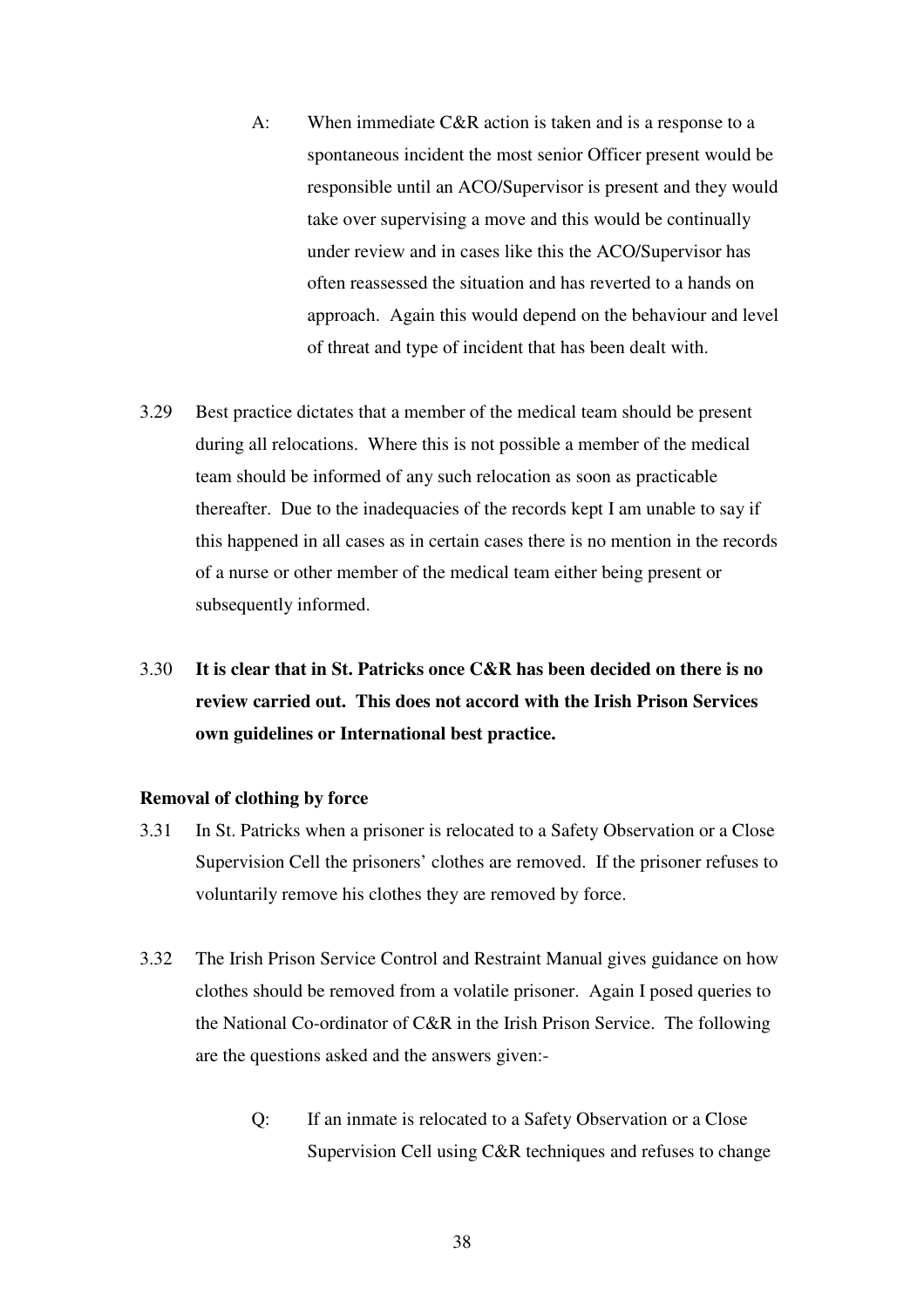out of his/her normal clothes what procedure is employed to remove the inmates' clothes?

- A: In relation to removing prisoners clothing, from prisoners who are refusing to cooperate, there is a method used in Control and Restraint, where clothing can be removed in a controlled manner. The prisoner would be brought to a kneeling position and starting with the upper part of his body locks would be extended one at a time until all upper clothing is removed. To remove jeans etc the top button would be opened before the prisoner is put in a prone position and the prisoner's lower garments etc would be removed.
- Q: If force is used to remove any inmates clothes is the inmate left on the floor of the relocation cell without any clothes on but with an under garment and poncho style over garment available for him/her?
- A: If force is used to remove prisoners clothing, the prisoner is left without any clothes on but with an undergarment and poncho style over garment available to him/her and also blankets would be available.
- 3.33 I have already stated at paragraph 3.9 that if the clothing were to be removed from a prisoner when such prisoner was placed in a Close Supervision Cell this should only be done after a determination by the Governor. There are no records available to me to indicate that any determination was ever made in these instances in St. Patricks.
- 3.34 I had heard from numbers of sources that in certain instances clothes were ripped or cut off prisoners in the Close Supervision and Safety Observation Cells. I uncovered evidence of this in a number of cases – the latest incident being on the  $11<sup>th</sup>$  April 2012. During an unannounced visit to the prison on that night, while inspecting cells in the Unit, I inspected the Close Supervision Cell. A prisoner had been relocated to this cell using C&R techniques. The Prisoner's own t-shirt (not prison issue) had been cut off him using a Hoffman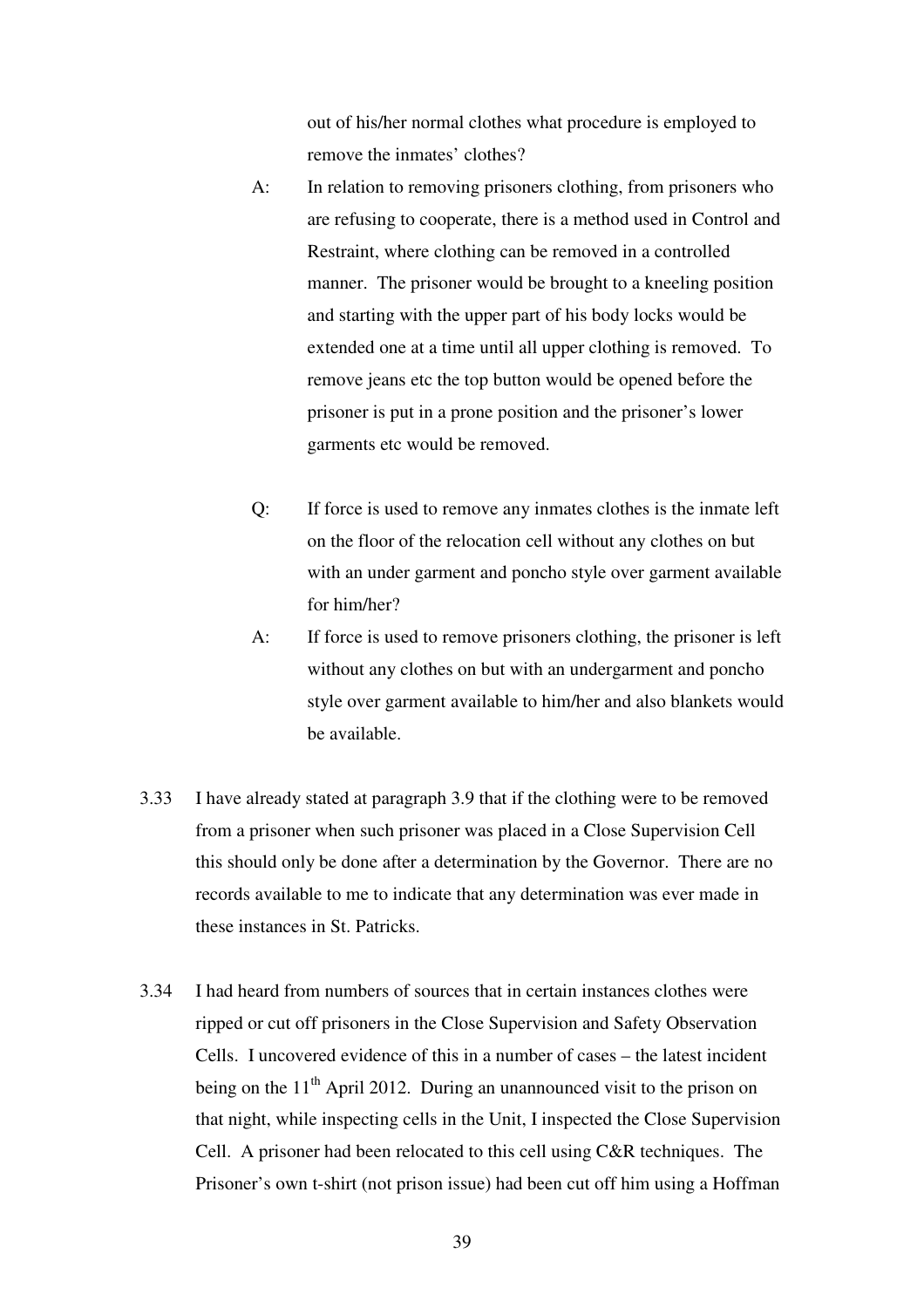knife. The prisoner had marks, which looked of recent origin, around his upper arms and neck. He stated that these injuries were sustained while his garments were being cut off him. I found the t-shirt outside the cell and this was identified by the prisoner. I brought this to the attention of management before 9am the following morning.

- 3.35 In the 31 relocations involving children these children were relocated to the Unit. In accordance with the procedure operating in St. Patricks these children were required/forced to strip when relocated for management purposes.
- 3.36 **I again refer to my views expressed in paragraph 3.21 and reiterate my comments that the removal of clothing by force, as described in this section for management purposes, can only be described as degrading and a form of punishment, intimidation and abuse.**

#### **Prisoner complaints**

- 3.37 In the 12 month period **1 st April 2011 to 31st March 2012** there were 28 complaints made by prisoners in St. Patricks. Of these 13 related to alleged assaults by officers or serious inappropriate action taken by officers. **In the majority of these cases I am satisfied that the investigations carried out were flawed, were incomplete and could not be said to accord with best practice.**
- 3.38 My Report titled *Guidance on Best Practice relating to Prisoners' Complaints and Prison Discipline* dated 10<sup>th</sup> September 2010 was published on  $22<sup>nd</sup>$  October 2010. This report, as is clear from the title, gave guidance on best international practice citing authorities, rules etc. **I am sorry to report that the advice given was not acted on in St. Patricks.**
- 3.39 In a significant number of cases, having made a complaint, prisoners then signed a form stating that they did not wish to proceed further with the complaint. I am satisfied from my investigations that threats are made to prisoners and inducements are offered in order that they would not make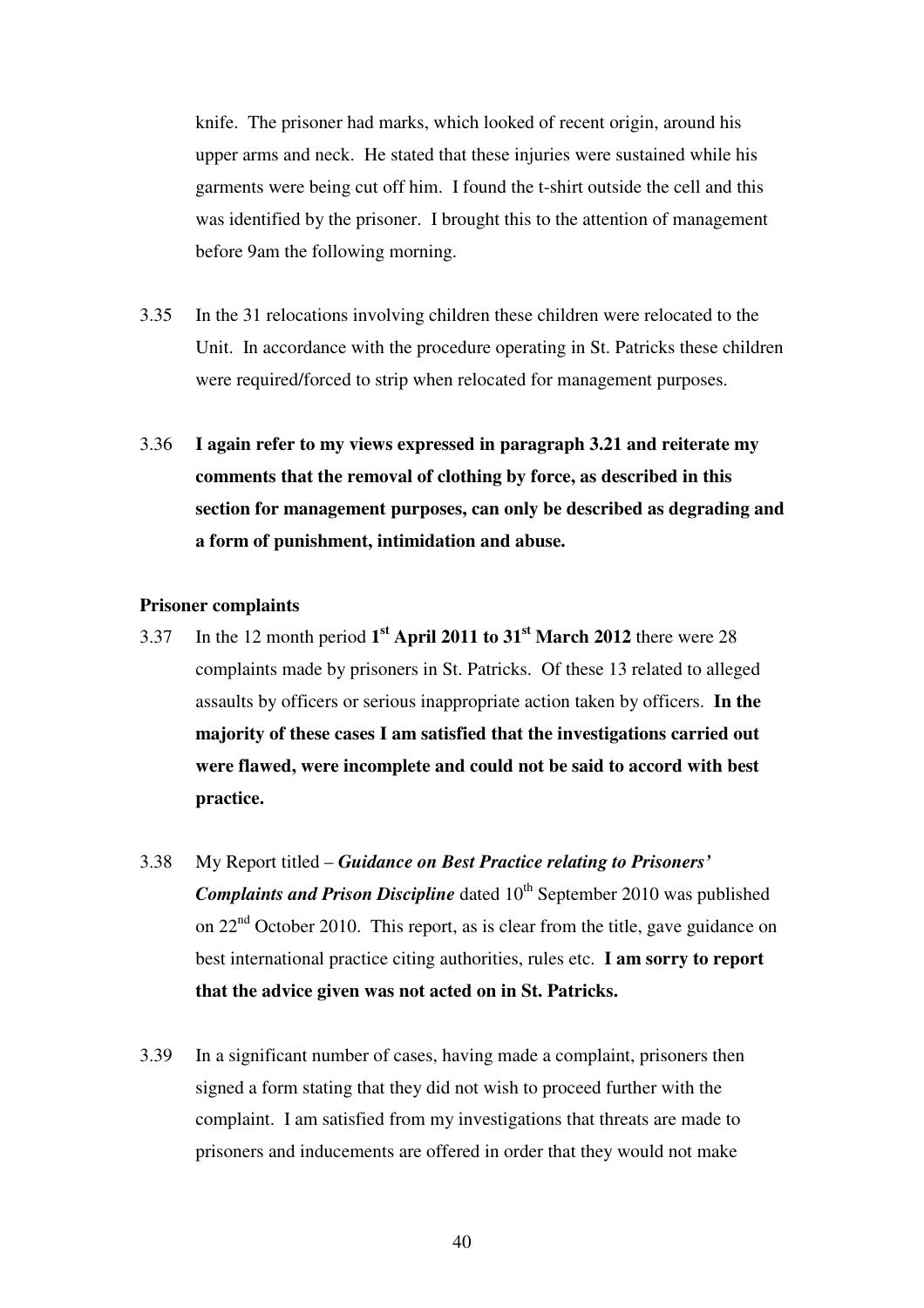complaints in the first instance or, if having made them, in order that such complaints would be withdrawn.

- 3.40 I read all of the complaint files and inspected all records held in the prison relating to prisoners complaints for the 12 month period – **1 st April 2011 to 31st March 2012**. In no case was any complaint upheld. This may well be justified if it were not for the fact that I uncovered evidence which would suggest that, at the very least, an acknowledgement might have been made to the prisoners concerned confirming that their version of events was being taken seriously. The following summary of five cases, which is but a sample, will explain what I mean:-
	- An allegation was made that a prisoner had an altercation with a prison officer. The prisoner stated that he was refusing to carry out an instruction and was grabbed by the officer. In the adjudication section the adjudicating Governor stated that he (the Governor) discussed the matter with the prisoner who accepted that he was to blame by not doing what he had been told. Of significance is the opinion of the Chief Officer who investigated the complaint who stated in his report that he was - *"of opinion that Officer X could have acted in a more professional manner and should not have deemed it necessary to adopt a hands-on approach to place inmate X in his cell".*
	- A complaint was made by a prisoner that he had been improperly restrained. In the adjudication section it is noted – *"No evidence to support allegation".* However the Chief Officer who investigated notes – *"There is evidence to support that the officers in this complaint acted unprofessionally".*
	- A complaint by a prisoner that he had been grabbed by the neck by a named officer. The adjudication section stated – *"Complaint not upheld. No evidence to suggest unnecessary force was used – no evidence of any force used".* The Chief Officer who carried out the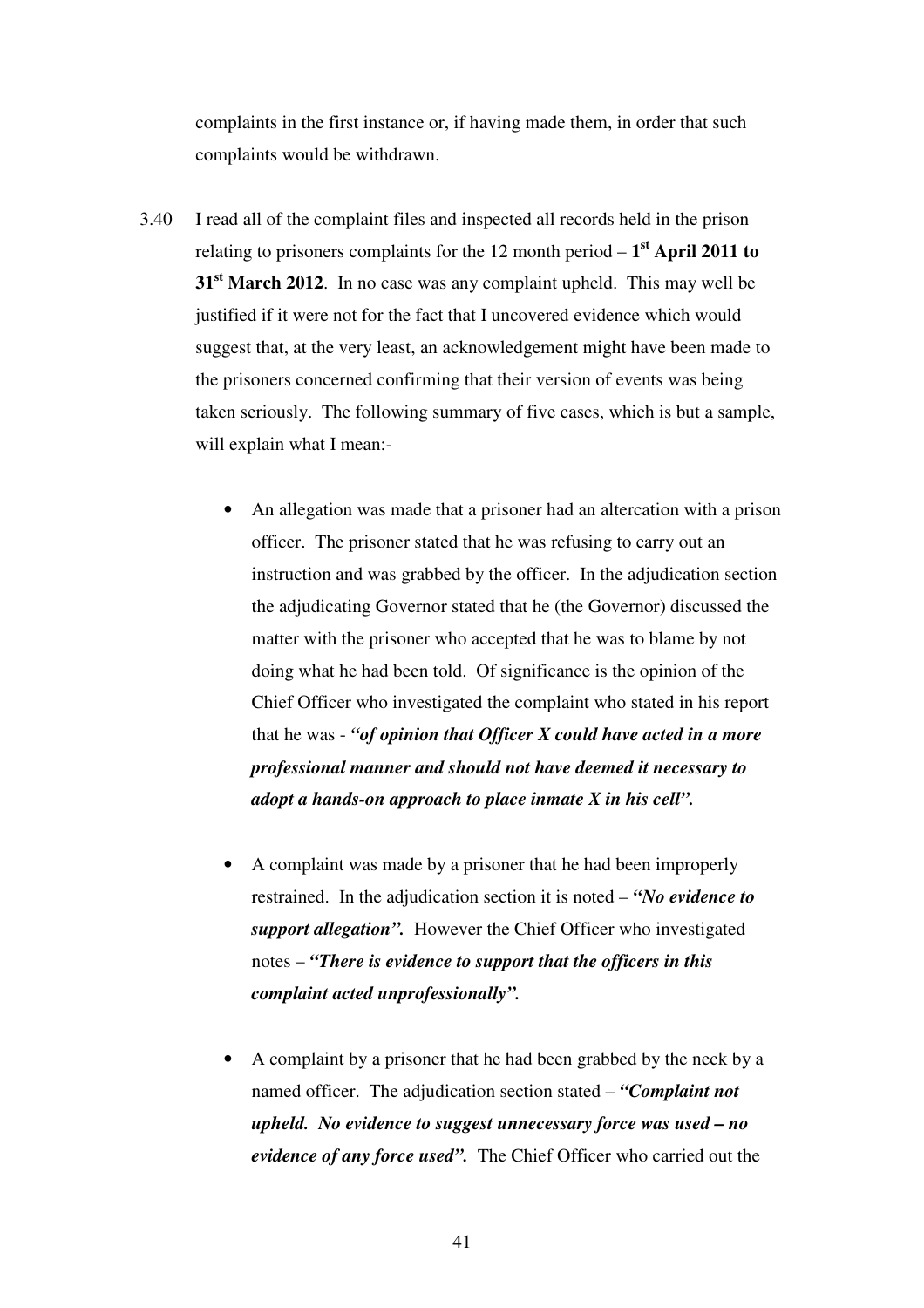investigation noted – *"Officer X should be spoken to and advised to adhere to procedure when dealing with problematic and difficult inmates".*

- An allegation that a named officer grabbed a child in a headlock and pulled him up the stairs and threw him into his cell. The adjudication section stated – *"Complaint not upheld – no evidence to suggest unnecessary force was used".* The Chief Officer who investigated stated – *"In conclusion this incident should have been dealt with in a more professional manner by Officer X. I am of the opinion that there was no need for Officer X to have reacted in this manner which resulted in him placing this inmate in a headlock".*
- A complaint that having been placed, at his own request, in a Safety Observation Cell named officers removed the prisoner using C&R techniques. The adjudication section states – *"There was nothing to indicate from the CCTV footage that excessive force was used".* **This is a serious incident. The removal of the prisoner was authorised by a Chief Officer for operational reasons. The removal was to the reception area. If a prisoner is in a Safety Observation Cell he should only be removed from that cell by order of a doctor. There does not seem to have been any investigation into the circumstances surrounding the removal of this prisoner. The file also discloses that the prisoner at a later date stated that he wished to withdraw the complaint. There has been no investigation as to the reasons for such a change of heart.**
- 3.41 **From my investigations I am satisfied that prisoners are actively discouraged from making complaints and that when they do efforts, mostly successful, are made to get them to withdraw such complaints. I am also satisfied that prisoners feel that to support a complaint as a witness will be to their disadvantage in the prison.**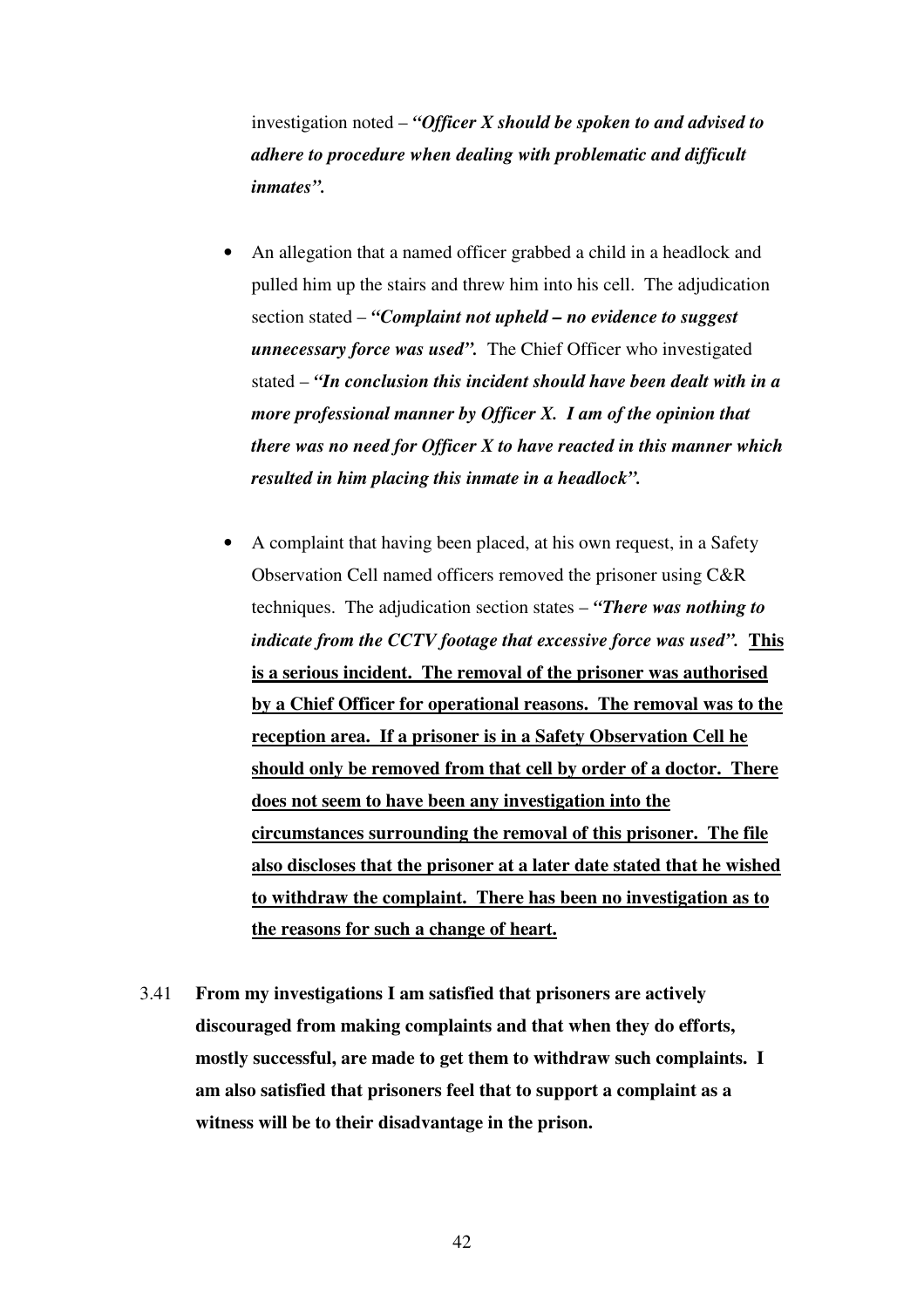#### **P19 – Prisoner disciplinary measures**

- 3.42 When prisoners contravene prison disciplinary regulations such misconduct is reported on a P19 form which forms the basis of an adjudication process in the prison as to whether or not the prisoner has been in breach of such regulations. The penalties for breach of regulations are many and varied and range from a warning to loss of remission.
- 3.43 I wish to point out, at the outset, that the maintenance of discipline in any prison is necessary. It is also necessary that sanctions apply for breaches of prison discipline. These sanctions must be real sanctions. However, the imposition of sanctions must be fair and must be seen to be fair. The procedure employed must be robust and accord with best international practice.
- 3.44 Many prisoners complained about the unfairness of the complaints procedure. They complained that P19s were used for "no reason at all". I do not accept that this is true in the majority of cases but I am satisfied from my wider investigation of St. Patricks that a small minority of officers, for whatever reason, are economical with the truth when it comes to dealing with P19s.
- 3.45 Many prisoners complained that the P19 procedure was being abused. I also received this information in my broader investigation of St. Patricks.
- 3.46 It proved difficult to get accurate information as to exactly what the incidents of misconduct amounted to, the identity of the complaining officers and the punishment (if any). The reason for this difficulty was that the recording of such information was inadequate.
- 3.47 I examined, in detail, a random number of the P19 files. I concluded that as most of these forms were inadequately filled up it would be a waste of my time to trawl through all of the P19 forms. Therefore, I am not in a position to say whether the disciplinary hearings were conducted in accordance with best practice, if the complaints of the prisoners were reasonable or if the punishments for breaches of prison discipline were proportionate.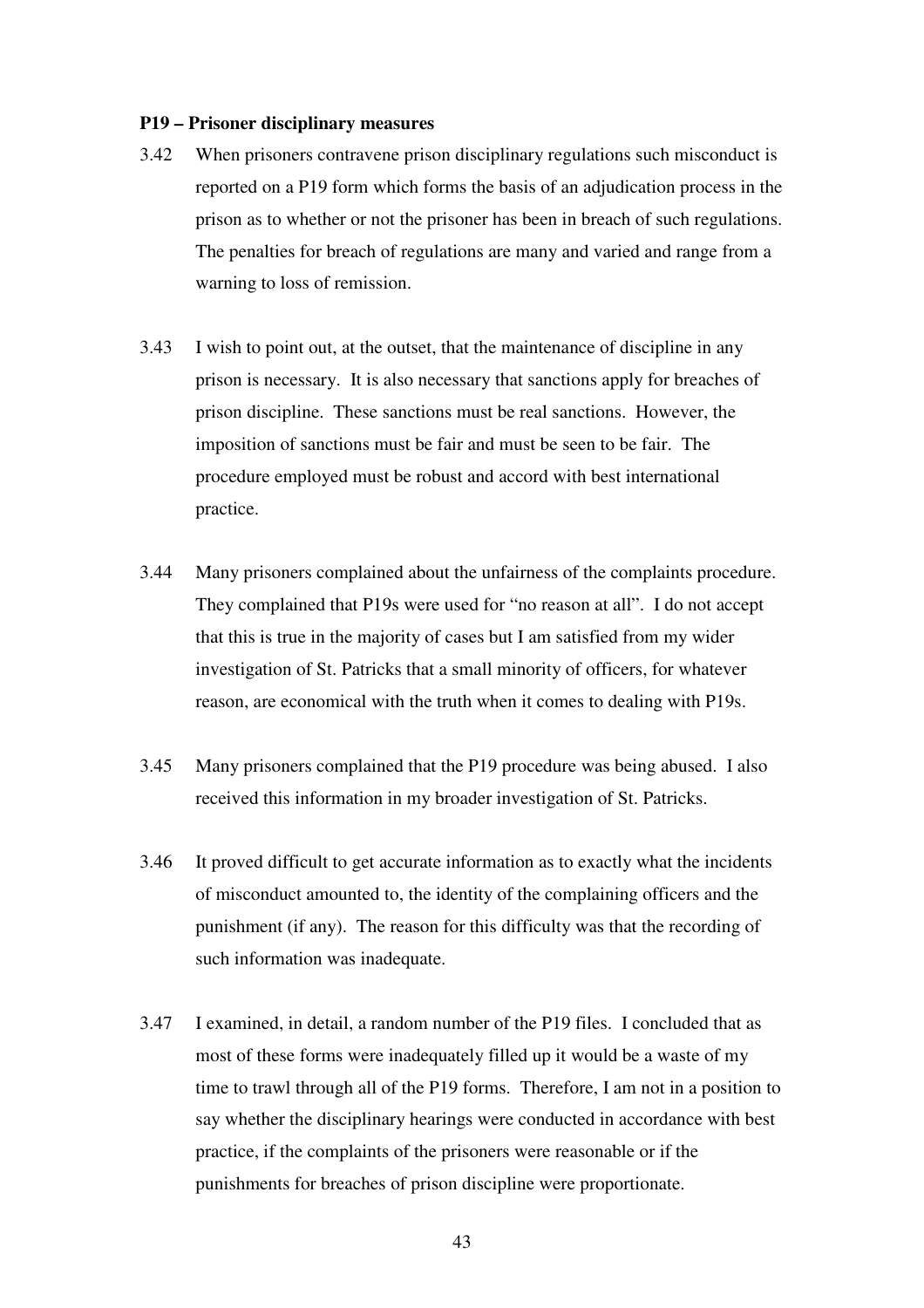- 3.48 I compared the numbers of P19's in St. Patricks with the numbers in other prisons. In the period  $-1$ <sup>st</sup> April 2011 to 31<sup>st</sup> March 2012 a total of 2,752 P19's were issued and adjudicated on in St. Patricks.
- 3.49 I set out hereunder in **Table 1** the numbers of P19's issued in all prisons during the period under review. In this table I also include the maximum number of prisoners detained on any one day in such prisons during the relevant period. My purpose for including this information is for comparative purposes only but, **taken in the round**, it could suggest a disproportionate use of the P19 procedure in St. Patricks and possible corroboration of the views expressed to me as referred to in paragraphs 3.44 and 3.45

| P19's issued from the 1 <sup>st</sup> April 2011 to 31 <sup>st</sup> March 2012 |                 |                              |  |  |
|---------------------------------------------------------------------------------|-----------------|------------------------------|--|--|
| <b>Prison</b>                                                                   | Number of P19's | Max No. in prison during the |  |  |
|                                                                                 |                 | relevant period              |  |  |
| Arbour Hill                                                                     | 15              | 154                          |  |  |
| Castlerea                                                                       | 457             | 390                          |  |  |
| Cloverhill                                                                      | 1,291           | 487                          |  |  |
| Cork                                                                            | 552             | 321                          |  |  |
| Dóchas Centre                                                                   | 199             | 143                          |  |  |
| Limerick                                                                        | 580             | 329                          |  |  |
| Loughan House                                                                   | 363             | 158                          |  |  |
| Midlands                                                                        | 803             | 620                          |  |  |
| Mountjoy                                                                        | 1,940           | 697                          |  |  |
| Portlaoise                                                                      | 380             | 287                          |  |  |
| <b>Shelton Abbey</b>                                                            | 153             | 110                          |  |  |
| St. Patrick's Institution                                                       | 2,752           | 231                          |  |  |
| <b>Training Unit</b>                                                            | 87              | 124                          |  |  |
| Wheatfield                                                                      | 992             | 709                          |  |  |

#### **Table 1**

- 3.50 I have stated at paragraph 3.49 that the information contained in **Table 1** could suggest a disproportionate use of the P19 procedure. I set out hereunder details of two incidents that in my view does suggest that this might be the situation:-
	- A prisoner who was a landing cleaner took a shower after his work. He had not sought permission to take a shower from the Class Officer. Had he asked his request would have been granted. He received a P19. At the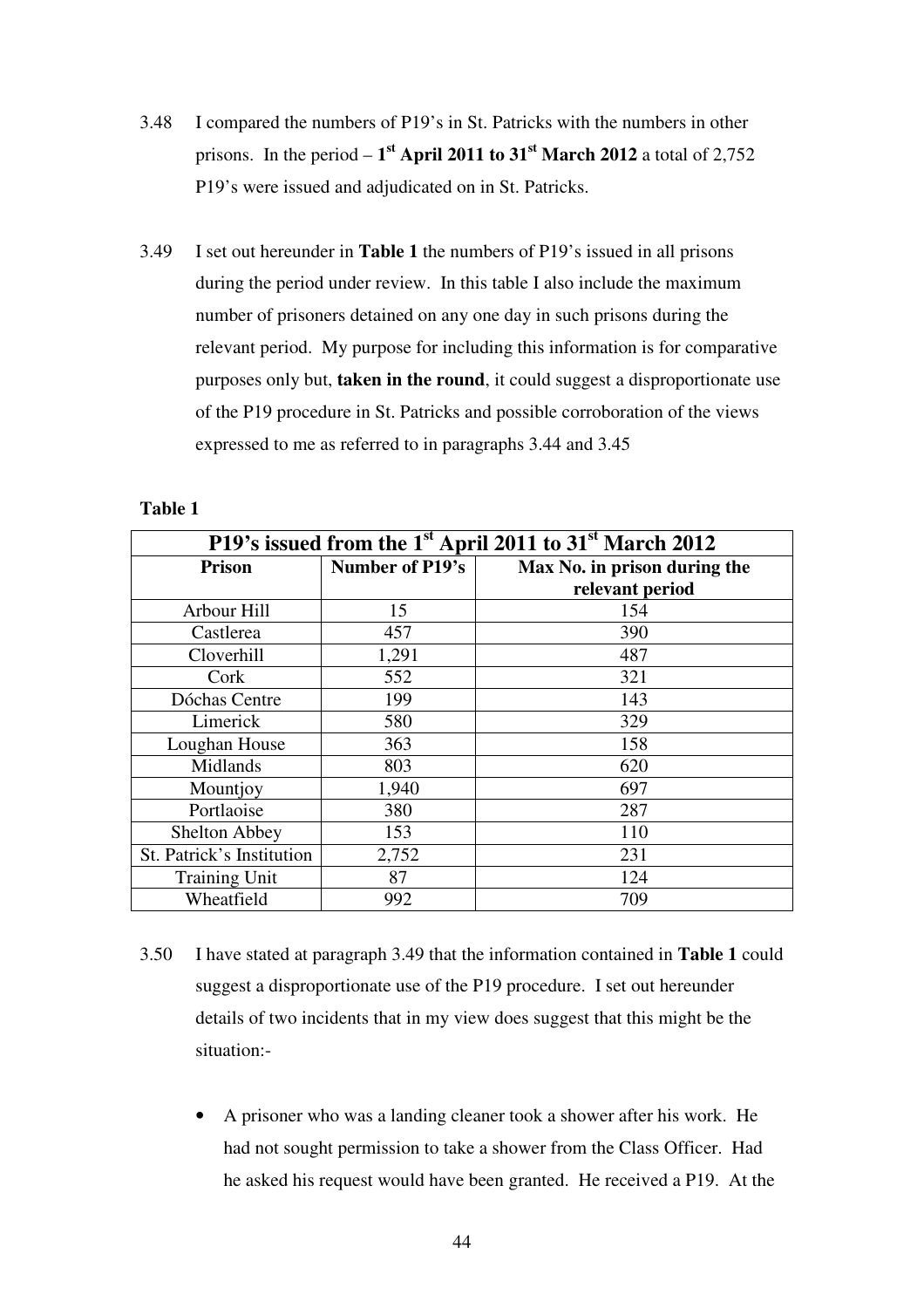hearing he was warned as to his behaviour. In my view this matter should have been resolved informally.

- A prisoner, who when making a phone call, inadvertently pulled the telephone lead out of the socket. He voluntarily reported this to the officer. He received a P19. This was dismissed at the hearing but in my opinion it should never have been the subject of a P19 complaint.
- 3.51 I pointed out in paragraph 6.4 of my report titled *Guidance on Best Practice relating to Prisoners' Complaints and Prison Discipline* that **Section 56 of the European Prison Rules** states that disciplinary mechanisms should be mechanisms of last resort and, where possible, mediation should be used to resolve disputes. In paragraph 6.7, I referred to **Section 57.1 of the European Prison Rules** which state that – *"only conduct likely to constitute a threat to good order, safety or security may be defined as a disciplinary offence".*
- 3.52 I have stated in paragraph 3.47 that I have not examined all P19 files and that those that I did examine were not properly completed. I wished to get details of the numbers of P19's issued to different age categories of prisoners for certain specific breaches of prison discipline. I also wished to get details of the resulting punishments with further details of the maximum punishment for each category of breach of discipline for each age category.
- 3.53 I asked personnel in St. Patricks to extrapolate from their records this information. I would like to acknowledge the work done by St. Patricks and by officials in the Irish Prison Service in supplying such detail to me. I reproduce hereunder in **Tables 2 to 4** the information made available to me.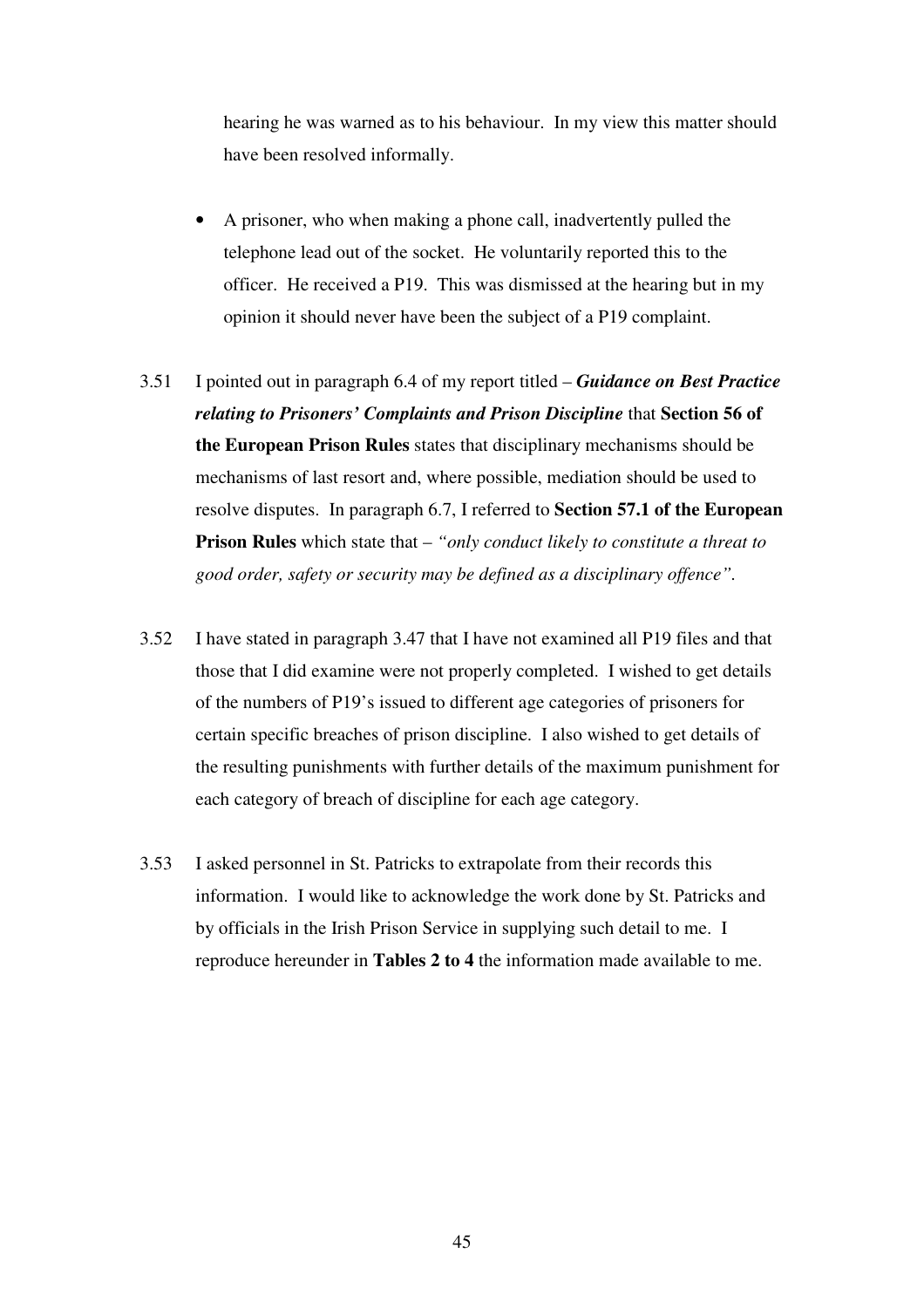## **Table 2**

| P19's where the punishment resulted in a prohibition     |                                |                      |            |  |  |
|----------------------------------------------------------|--------------------------------|----------------------|------------|--|--|
| on contact with family                                   |                                |                      |            |  |  |
| <b>AGE</b>                                               | <i><b>*Personal Visits</b></i> | <b>**Phone Calls</b> | ***Letters |  |  |
| 16                                                       | 5                              | 17                   |            |  |  |
| 17                                                       | 12                             | 37                   |            |  |  |
| 18                                                       | 12                             | 31                   |            |  |  |
| 19                                                       | 23                             | 57                   |            |  |  |
| 20                                                       | 10                             | 36                   |            |  |  |
| For each age group the maximum period of such punishment |                                |                      |            |  |  |
| Age                                                      | * Personal Visits              | <b>**Phone Calls</b> | ***Letters |  |  |
| 16                                                       | 14                             | 62                   |            |  |  |
|                                                          | 30                             | 60                   |            |  |  |
| 18                                                       | 35                             | 35                   |            |  |  |
| 19                                                       | 60                             | 56                   | 56         |  |  |
| 20                                                       | 35                             | 35                   |            |  |  |

\*Prohibition on Personal Visits

\*\*Prohibition on using Phone calls

\*\*\*Prohibition on Sending or receiving Personal Letters

## **Table 3**

| P19's where the punishment resulted in loss of remission |                                            |  |  |  |
|----------------------------------------------------------|--------------------------------------------|--|--|--|
| Age                                                      | <b>Number of prisoners</b>                 |  |  |  |
| 16                                                       | 25                                         |  |  |  |
| 17                                                       | 73                                         |  |  |  |
| 18                                                       | 100                                        |  |  |  |
| 19                                                       | 233                                        |  |  |  |
| 20                                                       | 164                                        |  |  |  |
| For each age group the maximum period of                 |                                            |  |  |  |
| such loss of remission                                   |                                            |  |  |  |
| Age                                                      | <b>Maximum period of loss of remission</b> |  |  |  |
| 16                                                       | 8                                          |  |  |  |
| 17                                                       | 14                                         |  |  |  |
| 18                                                       | 14                                         |  |  |  |
| 19                                                       | 14                                         |  |  |  |
| 20                                                       | 14                                         |  |  |  |

**Table 4** 

| <b>P19's where the punishment included loss of</b><br>privileges for 56 days From $01/04/2011 - 02/03/2012$ on PRIS and<br>from $03/03/2012 - 31/03/2012$ on PIMS |                            |  |  |
|-------------------------------------------------------------------------------------------------------------------------------------------------------------------|----------------------------|--|--|
| Age                                                                                                                                                               | <b>Number of prisoners</b> |  |  |
| 16                                                                                                                                                                |                            |  |  |
|                                                                                                                                                                   |                            |  |  |
| 18                                                                                                                                                                |                            |  |  |
| 1 Q                                                                                                                                                               |                            |  |  |
| 20                                                                                                                                                                |                            |  |  |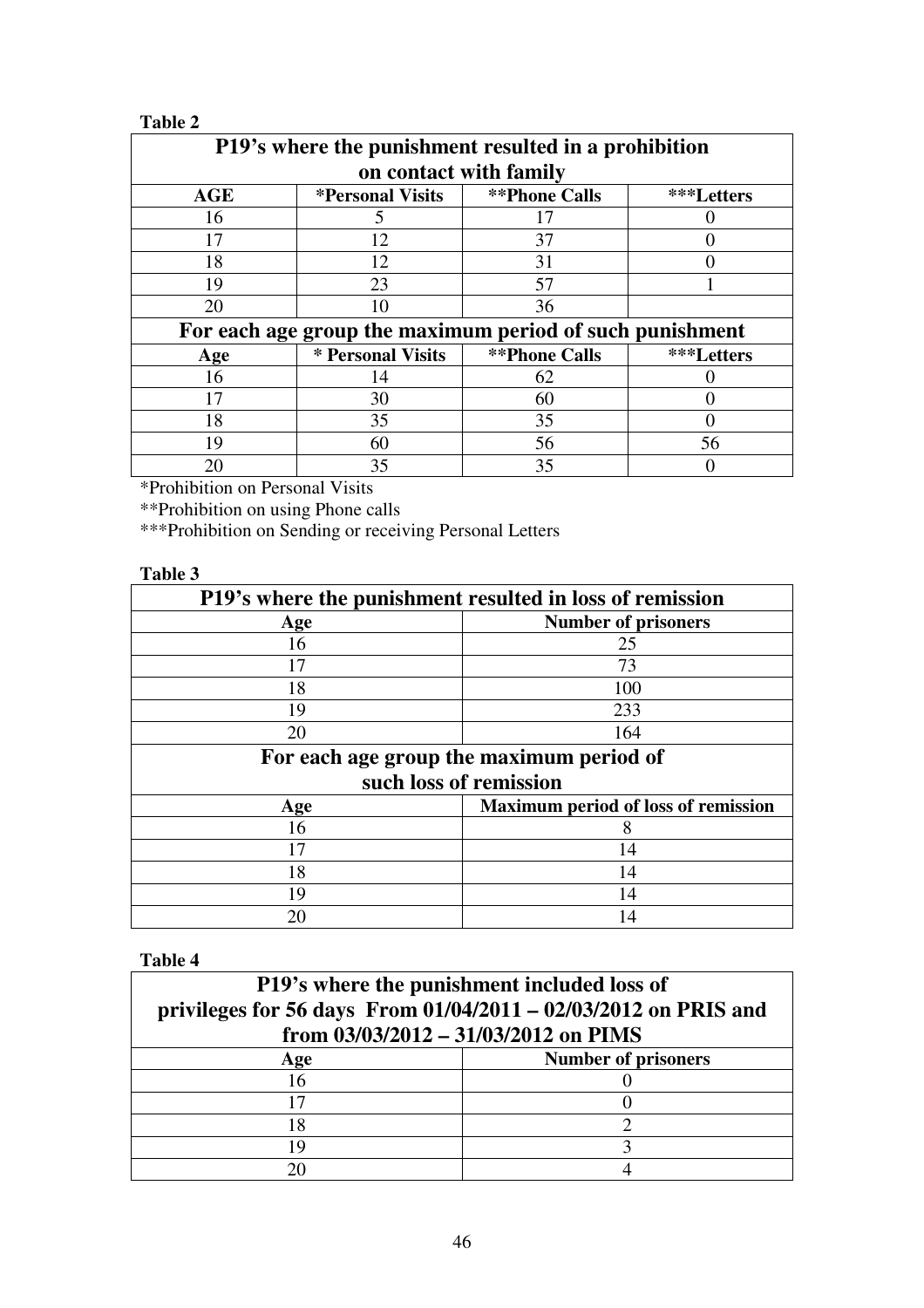- 3.54 My Report *Guidance on Best Practice relating to Prisoners' Complaints and Prison Discipline* (hereinafter in this section referred to as "my report") dated  $10^{th}$  September 2010 was published on  $22^{nd}$  October 2010. This report, as is clear from the title, gave guidance on best international practice citing authorities, rules etc. **I am sorry to report that, in certain respects, the advice given on dealing with prison discipline was not acted on in St. Patricks.**
- 3.55 The information in **Tables 2 to 4** is self-explanatory. Therefore, I wish to point to the relevant sections of my report which gives guidance on the particular punishments for the breaches of discipline referred to in **Tables 2 to 4.**

### **Contact with family**

3.56 In paragraph 6.16 (c) of my report I referred to a Report of the CPT and a Rule of the European Prison Rules in the following terms:-

**Report on Ireland CPT/Inf (2007) 40** stated at paragraph 95 that:-

*"visits between a prisoner and his relatives should under no circumstances be withdrawn for a prolonged period"*

This is reiterated in **Rule 60.4 of the European Prison Rules** which states:-

*"Punishment shall not include a total prohibition on family contact"* 

In paragraph 6.17 of my report I pointed to the importance of children maintaining contact with their families which I stated was stressed in many International Instruments which advocate **that only in exceptional circumstances, and having due regard to the best interests of the child**, should contact between a child and his/her family be withdrawn as a disciplinary measure.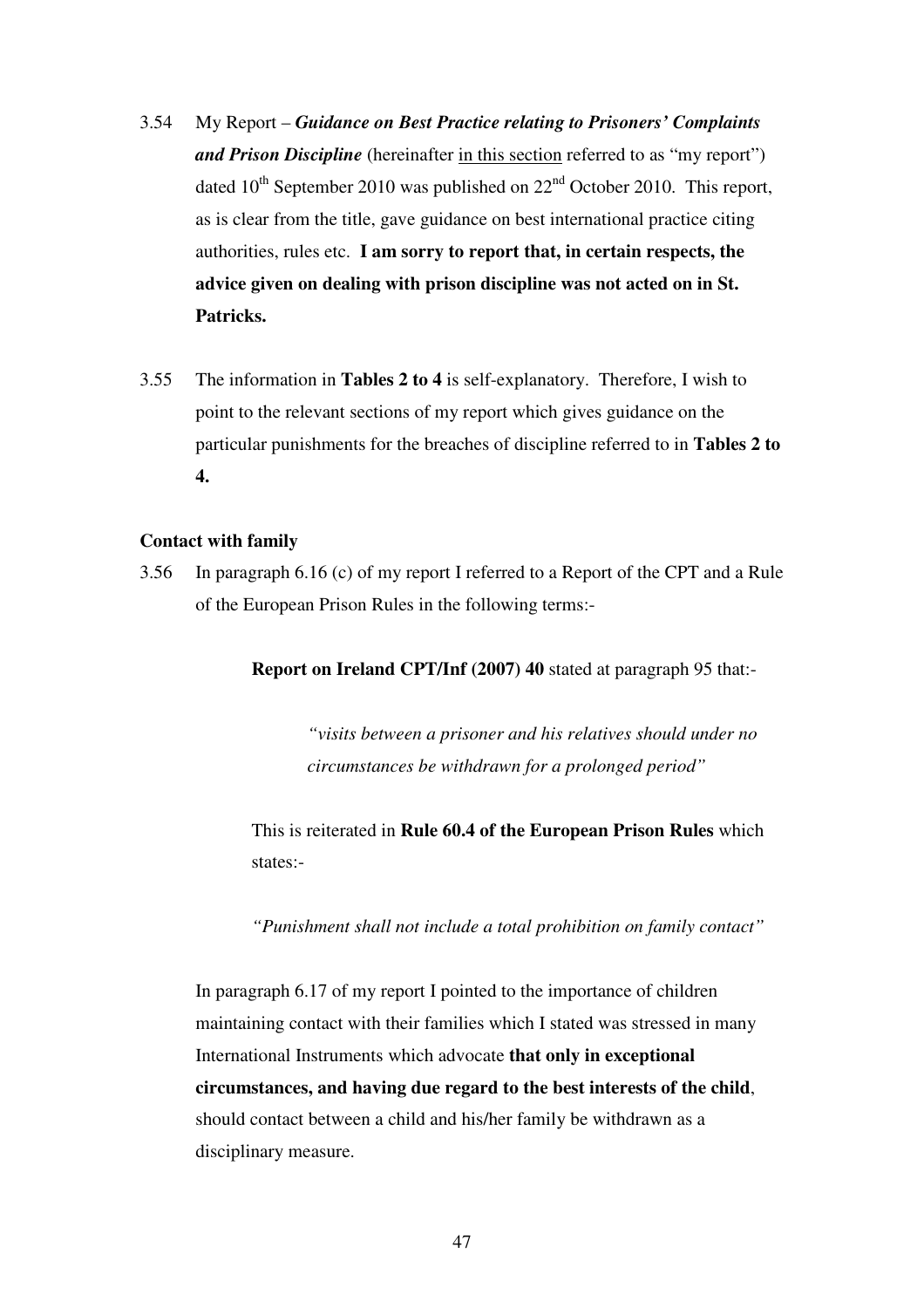It is clear from **Table 2** that, in the period under review, 5 children aged 16 years were dealt with under the disciplinary procedure which resulted in prohibition of contact with family by way of visits. The longest period of loss of contact was 14 days. 12 children aged 17 years were deprived of family visits with the maximum period being 30 days. 60 young adults aged 19 years of age were deprived of family visits with the maximum period being 60 days. The other statistics speak for themselves.

#### **Loss of remission**

3.57 In paragraphs 6.11 to 6.14 of my report I referred at length to loss of remission as a punishment.

In paragraph 6.12 of my report I referred to the case of **Campbell and Fell v UK (7 EHRR 165)** where the **European Court of Human Rights** considered that where a prisoner was subject to prison discipline proceedings which might lead to deprivation of liberty there was a strong presumption that the proceedings were substantively very similar to a criminal trial and for that reason attracted the due process requirements of a fair trial as set out in Article 6 of the Convention.

In paragraph 6.13 of my report I referred to the case of **Ezeh and Connors v UK 39 (EHRR 1)** where the **European Court of Human Rights** determined that where a potential sanction for a prison disciplinary breach is a loss of remission the defendant is entitled to legal representation before a prison disciplinary hearing. In these cases the maximum penalties that could have been imposed had been 42 days loss of remission and the actual sanctions imposed were 40 and 7 days respectively. This position was confirmed and strengthened by the **European Court of Human Rights** in the cases of **Young v UK (Application No 60682/00, Judgment of 16 January 2007)**  where the prisoner received a sanction of 3 days loss of remission and **Black v UK (Application No 56754, Judgment of 16 January 2007)** where the prisoner received a sanction of 5 days loss of remission.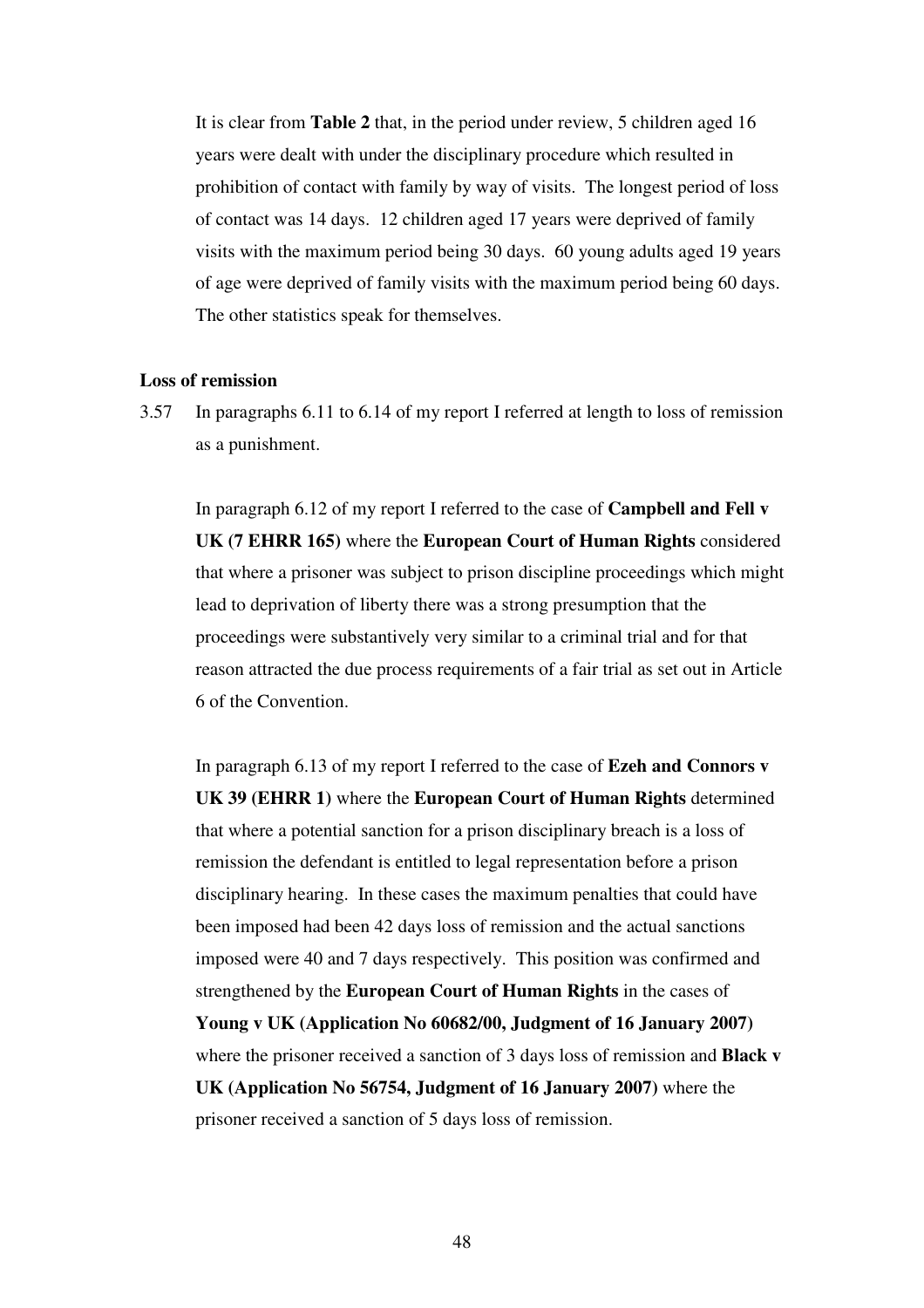It is clear from **Table 3** that, in the period under review, 25 children aged 16 years lost remission with the maximum period being 8 days, that 73 children aged 17 years lost remission with the maximum period being 14 days and that 233 young adults aged 19 years lost remission with the maximum period being 14 days. The other statistics speak for themselves.

**I wish to make clear that, in appropriate cases, a disciplinary sanction which includes loss of remission is perfectively permissible and legal provided that the safeguards outlined above are complied with and that the length of such loss of remission is proportionate.** 

#### **Loss of privileges**

- 3.58 In my report I stated at paragraph 6.15 that under **Rule 60 of the European Prison Rules** it is provided that punishments shall be in accordance with National Law, that the severity of the punishment shall be proportionate to the offence, that all forms of inhuman or degrading punishment shall be prohibited, that punishment shall not include a total prohibition on family contact, **that solitary confinement shall only be imposed as punishment in exceptional circumstances for as short a time as possible** and instruments of restraint shall never be applied as a punishment.
- 3.59 I stated at paragraph 6.16 of my report that in their various reports the CPT has elaborated on what it considers inappropriate sanctions. I pointed out that in its **Report on Ireland CPT/Inf (2007) 40** the CPT at paragraph 92 criticised the imposition of loss of all privileges for up to 56 days stating that this amounted to, *de facto,* solitary confinement. The report further stated at paragraph 94 that:– "*although the implementation of a regime under which prisoners are segregated from other prisoners for prolonged periods may, in exceptional circumstances, be justified for reasons of order and security, the application of such a measure as a punishment is unacceptable"***.**
- 3.60 Despite the advice given in my report it is quite clear from Table 4 that on 9 occasions in the period under review – **1 st April 2011 to 31st March 2012** prisoners lost all privileges for 56 days.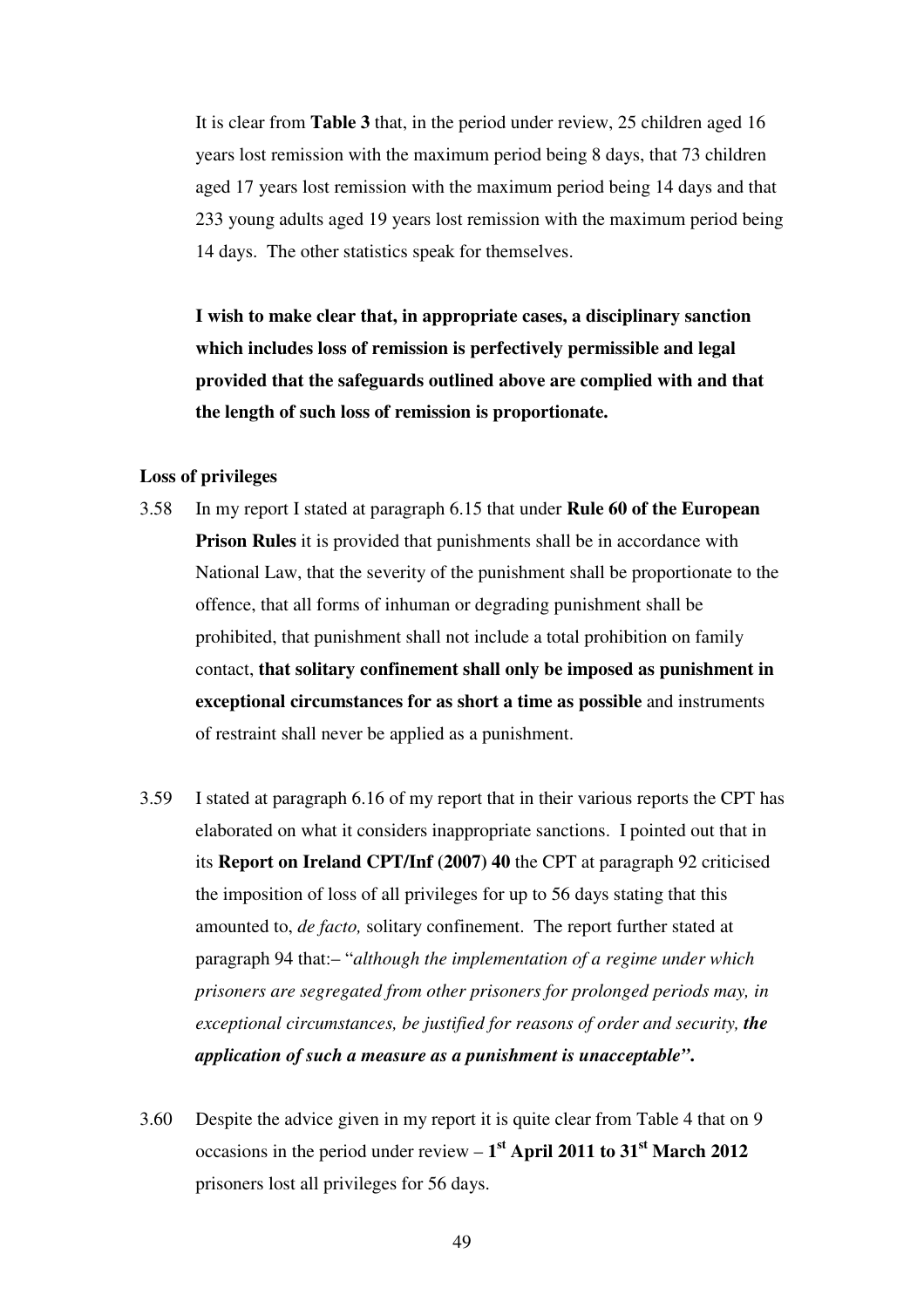#### **Prison Staff – Interaction with prisoners**

- 3.61 There are approximately 198 officers of all grades working in St. Patricks. The vast majority of these officers interact in a professional, courteous and proper manner with all of the prisoners. However, a small minority of officers do not live up to that which would be expected of a disciplined force.
- 3.62 I am satisfied that this minority of officers (paragraph 3.61), by their physical and other actions, intimidate and instil fear into prisoners (both children and young adults) and in particular into those who could be classed as the most vulnerable. They bully prisoners. They provoke retaliation by prisoners which results in P19 disciplinary measures being taken.
- 3.63 I am satisfied there is bullying and intimidation of prison officers and staff by a small minority of other prison officers.
- 3.64 I am satisfied that prisoners who have spoken to me since my appointment as Inspector of Prisons have been questioned by certain officers as to what was discussed. I have informed prison management of this and warned that any repercussions affecting prisoners who had spoken to me would be taken very seriously by me. I am satisfied that prison management took my warnings seriously but, unfortunately, I am satisfied that prisoners were questioned about their conversations with me subsequent to my bringing this matter to the attention of management.
- 3.65 There is indifference on the part of certain prison staff to reasonable queries or requests raised by prisoners. These queries could range from a query about showers to the reason that the exercise yard had been closed. These are in the nature of "service enquiries". A failure to answer reasonable queries increases the tension within the prison which can lead to prisoners demonstrating their despair in other ways. I experienced such indifference at first hand when I raised the issue of cold showers with a Class Officer. I was told by the officer that the officer did not know if the showers were cold as – "I do not take showers in that place".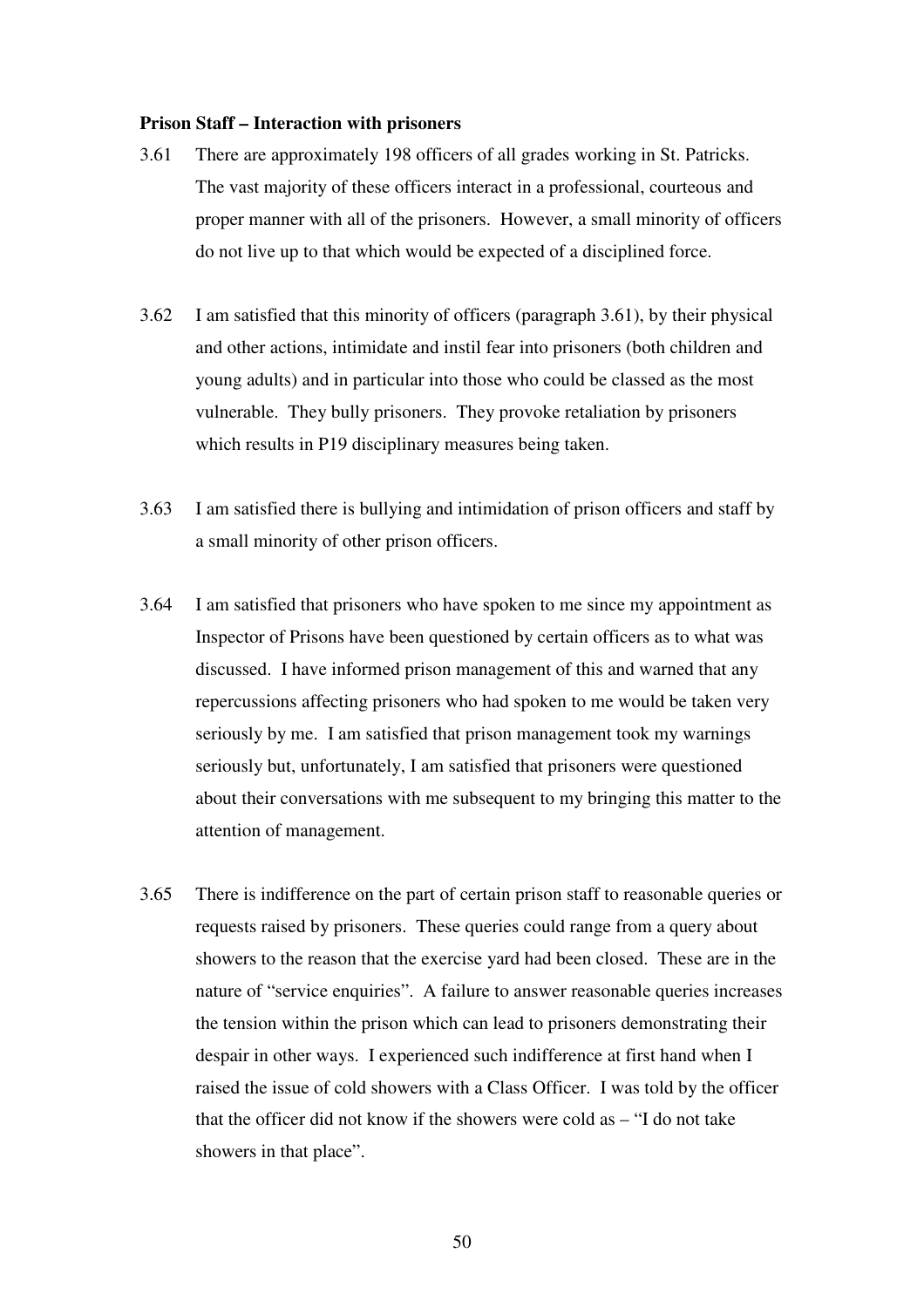- 3.66 A small number of prison staff seems to resent being asked questions by me relating to matters that I am entitled to investigate. In one particular case I was told by a senior experienced officer that – "If you don't ask the right question you won't get the right answer". A number of officers seem to be unaware of their obligations (referred to in the Prisons Act 2007 and the Irish Prison Rules 2007) to co-operate with me in my role as Inspector of Prisons.
- 3.67 There is considerable shouting directed by a minority of officers at prisoners. Sometimes this takes the form of un-parliamentary language. I and my team have witnessed this. Such language usually provokes a response in like language which in certain cases results in a P19 complaint.
- 3.68 When a prisoner, after lock down, wishes to get help or attract the attention of prison staff he presses the call bell in his cell. This alerts prison staff. In addition a red light is displayed outside the cell door. A common complaint of prisoners is that this call for assistance is ignored for considerable periods. I am satisfied, not alone from my conversations with prisoners but from my wider investigation that this does happen in a minority of cases. This can lead to further disruption as prisoners use other methods for attracting attention such as flooding their cells.
- 3.69 The common areas in St. Patricks are no smoking areas. It is bad example to the prisoners for a small minority of officers to smoke in such areas as smoking by prisoners in these areas can lead to a P19 complaint.
- 3.70 I am satisfied that the culture in the prison as outlined particularly in this section of this chapter but also elsewhere in this Report is one that has built up over the years and is not only of recent origin.
- 3.71 **I am satisfied that if the issues referred to are not checked and eradicated they have the real potential to corrupt good officers whose only desire is to go about their work in a proper and professional manner.**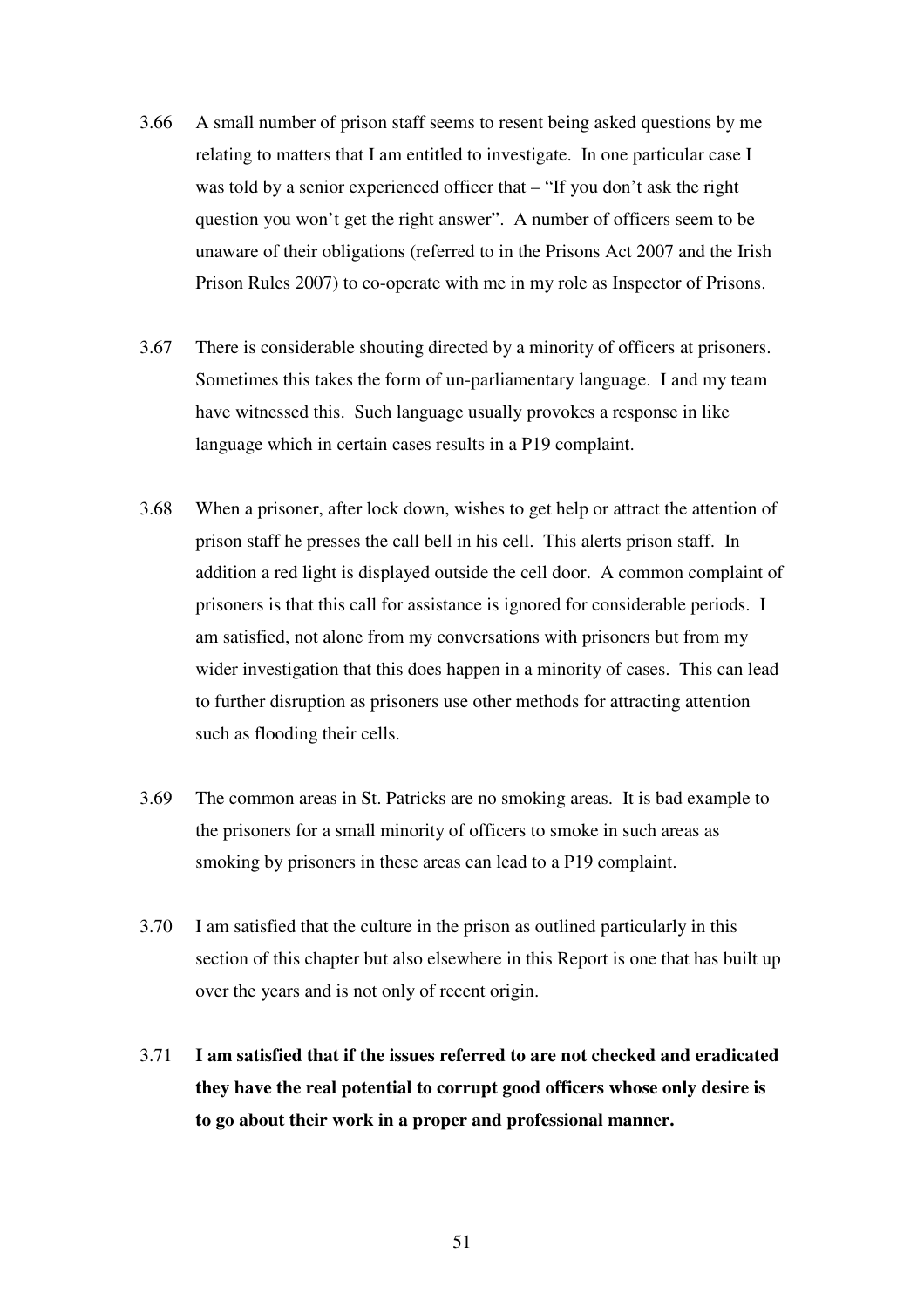#### **Protection prisoners**

- 3.72 At any one time approximately one third of the prisoners in St. Patricks are on protection. Approximately two thirds of those on protection are on 23 hour lock up. **This applies to both the children and the young adult prisoners.**
- 3.73 The reasons for prisoners being on protection vary. In certain cases prisoners request that they wish to go on protection as they are either under direct threat from others in the prison or perceive that they are under threat. In other instances they are on protection simply because they come from a particular geographic area of the country or because of their cultural ethnicity. The prevalence of gangs in the prison, which reflects that which is on the outside, is also a problem as vulnerable prisoners can be forced to join a gang or do so of their own volition as they perceive that by doing this they are safer. This can lead to such prisoners ending up on protection.
- 3.74 When prisoners are on 23 hour lock up they effectively have little or no contact with teachers, addiction services, the gym, religious observance, the library or with the many voluntary external bodies who do excellent work with those prisoners who have access to them.
- 3.75 I have already stated at paragraph 3.6 that the running of any prison is a difficult task and that the incarceration of children and young adults poses great difficulties for prison management. However, from my thorough investigation of St. Patricks it is my view that using 23 hour lock up has been the preferred option considered by management as the solution to the maintenance of safety in the prison to the exclusion of any other option.
- 3.76 It is appropriate that I detail certain situations that I encountered in the prison. This list gives a flavour of what I encountered but is only a small representation of similar incidents. The incidents that I refer to were found by me during unannounced visits to the prison when I asked to have cells opened on a random basis.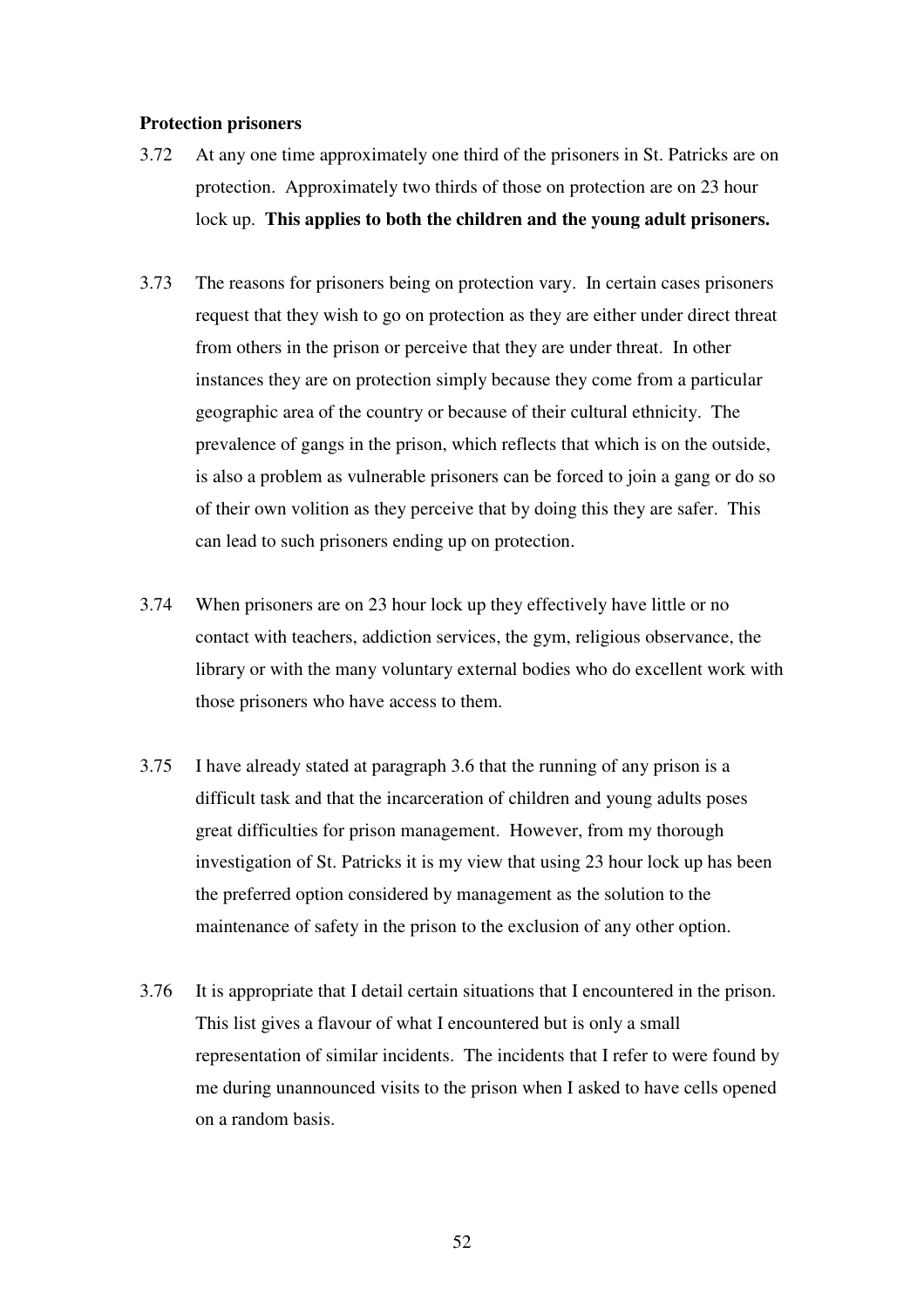- In September 2009 I encountered a number of prisoners in individual cells on accommodation landings. These prisoners had been involved in a riot in the prison and had lost 56 days privileges and were in effect in solitary confinement. Their cells had been stripped of such things as television. They had no contact with the outside world. These cells were not designated as Close Supervision Cells. If such prisoners were in Close Supervision Cells they would be subject to the rules governing such cells such as that the doctor would attend each day and that appropriate records would be maintained. No records were being maintained for the prisoners referred to above or for the cells themselves. I found these prisoners only because I was making a thorough search of the prison as I had information that prisoners were being held in what was described to me as "isolation". On  $9<sup>th</sup>$ December 2009, I enquired of management as to whether the doctors were informed that prisoners on punishment were, in some instances, being held in "normal cells", albeit, stripped out as outlined above. I was informed that unless such prisoners were in 'Special Cells' the doctors were not informed. I have been informed that since  $9<sup>th</sup>$ December 2009 this practice has ceased.
- I met a prisoner from Cork who was over 18 years of age. It was his first time in prison. He was on 23 hour lock up and did not know why. He stated that the only person that he spoke to each day was the dinner guard who gave him his dinner. He only got a visit once a month. He was afraid.
- On a recent night visit to the prison I asked to have a cell in the Unit opened. This was occupied by an 18 year old who was on virtual 24 hour lock up. He told me that he was on protection from everybody in the prison and had been in the Unit for approximately 2 months. It was obvious to me that this prisoner had suffered recent serious damage to his right eye. I enquired as to what had happened to him and he told me that he injured his eye when he had fallen off the bed. I did not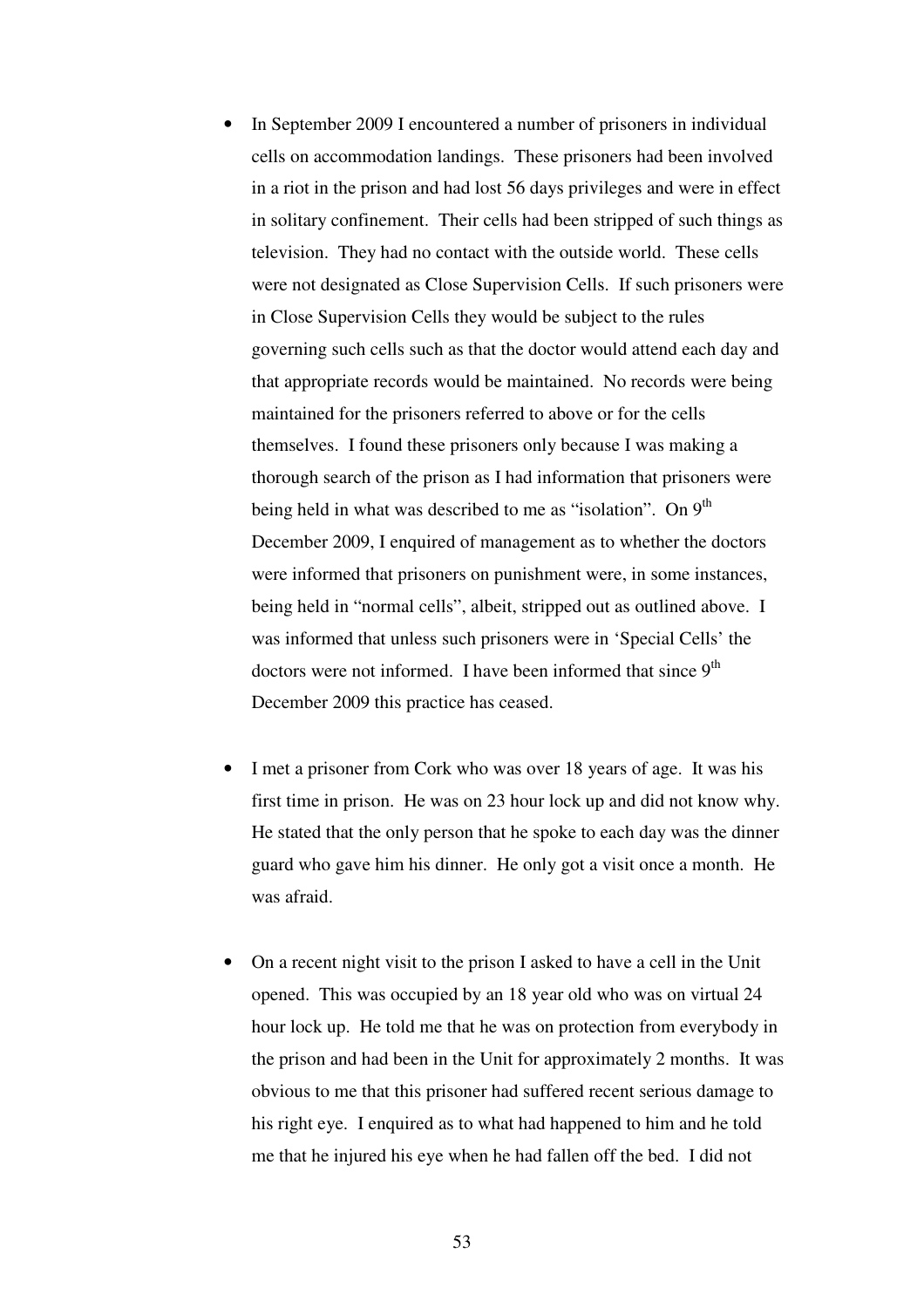believe this explanation. This prisoner was frightened when talking to me. This was obvious from his demeanour. This fear was not alone directed towards prisoners. He was also afraid of prison staff. This was the first time that any prisoner, in any prison, had displayed such fear in my presence. Because of his fear he refused to talk further to me. Early the following morning I reported my findings to management. I suggested that the prisoner be moved to a safer place in the prison which he was. I am aware that a Garda investigation and an internal investigation are presently underway. Management are aware that I intend keeping strict oversight of the internal investigation. I have stated that any attempt to frustrate the investigation would be taken so seriously by me that it would warrant my reporting same to the relevant authorities.

- I met a child in a cell on C Wing. He was on 23 hour lock up as he was on protection. He had been moved from the B Wing (the children's wing) to this cell shortly before I visited him. The bed clothes had not been changed after the previous occupant. The bed clothes were dirty, the toilet was blocked and he had no running water. I brought this to the attention of management but **the bed clothes were not changed for 4 further days**. C Wing is for adult prisoners aged 18 to 21 years.
- I met a child on B Wing who was on 23 hour lock up. This child was quite fragile. He explained to me that he was now talking to himself.
- On the  $12<sup>th</sup>$  day of a particular month on one of my unannounced visits I met a child in a cell on B Division. He was on virtual 24 hour lock up. This prisoner was allowed out on Temporary Release from St. Patricks on the  $13<sup>th</sup>$  of the previous month. The terms of his release included signing on at a Garda Station in his home city and signing on in St. Patricks each Tuesday. Between the  $13<sup>th</sup>$  and the  $20<sup>th</sup>$  of that month the prisoner signed on at the Garda Station each day. He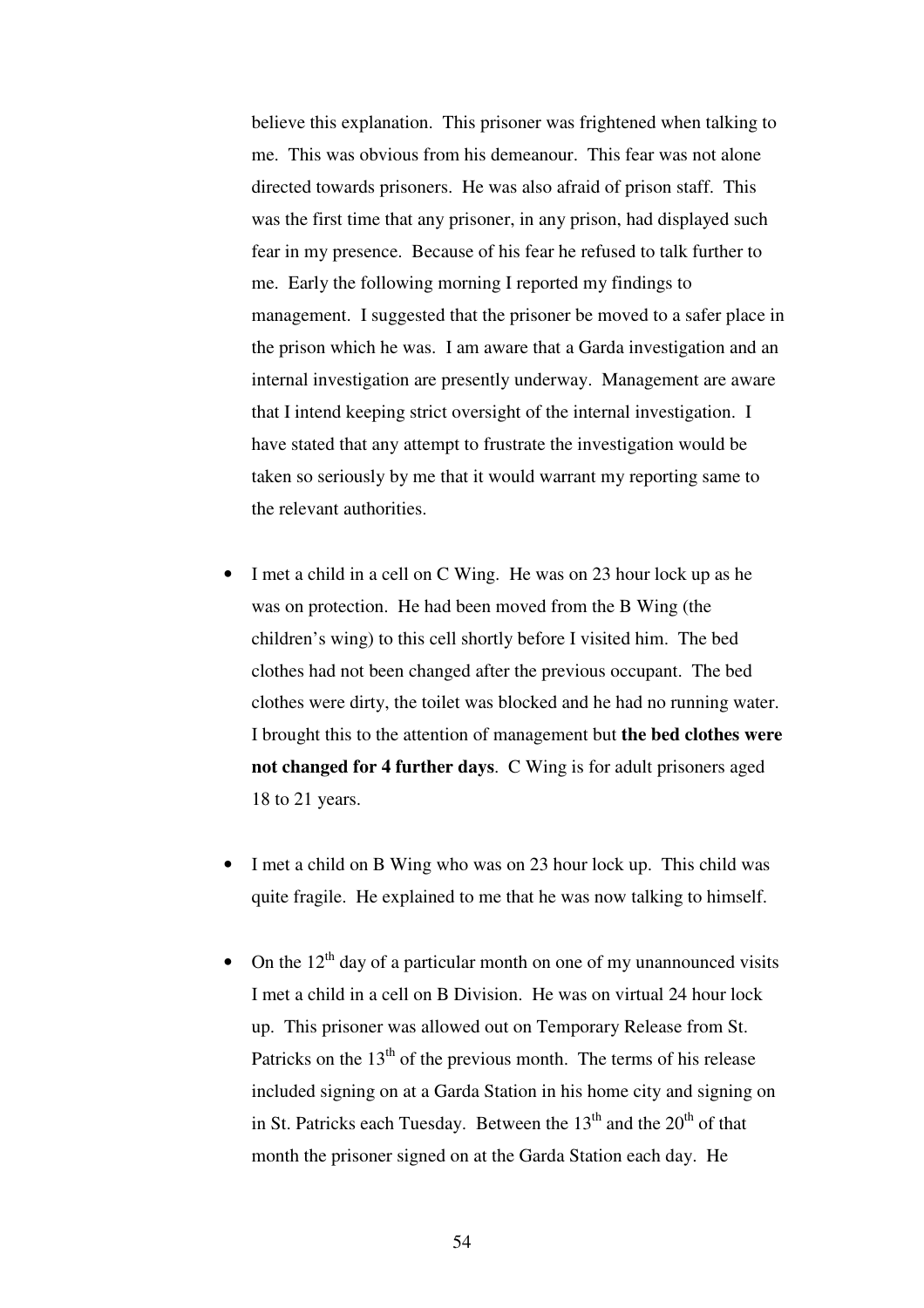presented at St. Patricks on the  $20<sup>th</sup>$  of the month and signed on. He again signed on in the Garda Station for each of the next 7 days. He then presented himself at St. Patricks on the  $27<sup>th</sup>$  of the month. He had again travelled with his mother. His mother waited in the waiting room outside the gate. The prisoner was brought into the prison. He thought he was signing on. He was then taken to reception. He was asked if he had any problems etc and it was only then that he realised that he was being kept in the prison. He was then brought to the cell where I found him. He informed me that the Governor told him that he shouldn't have been let out on TR as there was "nothing set up on the outside". He explained that he had other problems with the prison which, while very serious, I deal with later in this paragraph. I understand that the primary problem in this case was that his post release supervision had not been agreed with the Probation Service. At a meeting with management on the following day that I had requested I stated that it was my view that it was not the prisoner's fault that post release supervision had not been agreed. I stated at the meeting that even if the prisoner should not have been granted TR that was not the point because the reality was that he had been granted TR and had not broken any of the terms of same and therefore had an expectation that his TR would have been continued on the  $27<sup>th</sup>$  of the month. I stated that, in my view, an arguable case could be made in the High Court on an application for his release. At my meeting with management referred to above a senior member of the Management Team conceded that the events as outlined by me and as stated here in short form were correct. The prisoner had also told me that between the time that he was taken back into custody and the time of my visit that the only time he was allowed out of his cell was to get his dinner and to talk on the telephone. He informed me that he was never allowed to the yard. He told me that his mother tried to get to visit him once a week but this was difficult as she suffered from a disability. He told me that no one ever came to talk to him. He told me that he had received a P19 approximately 3 or 4 days before I found him. He stated that he had been calling for attention and had had his red light (call bell) on for a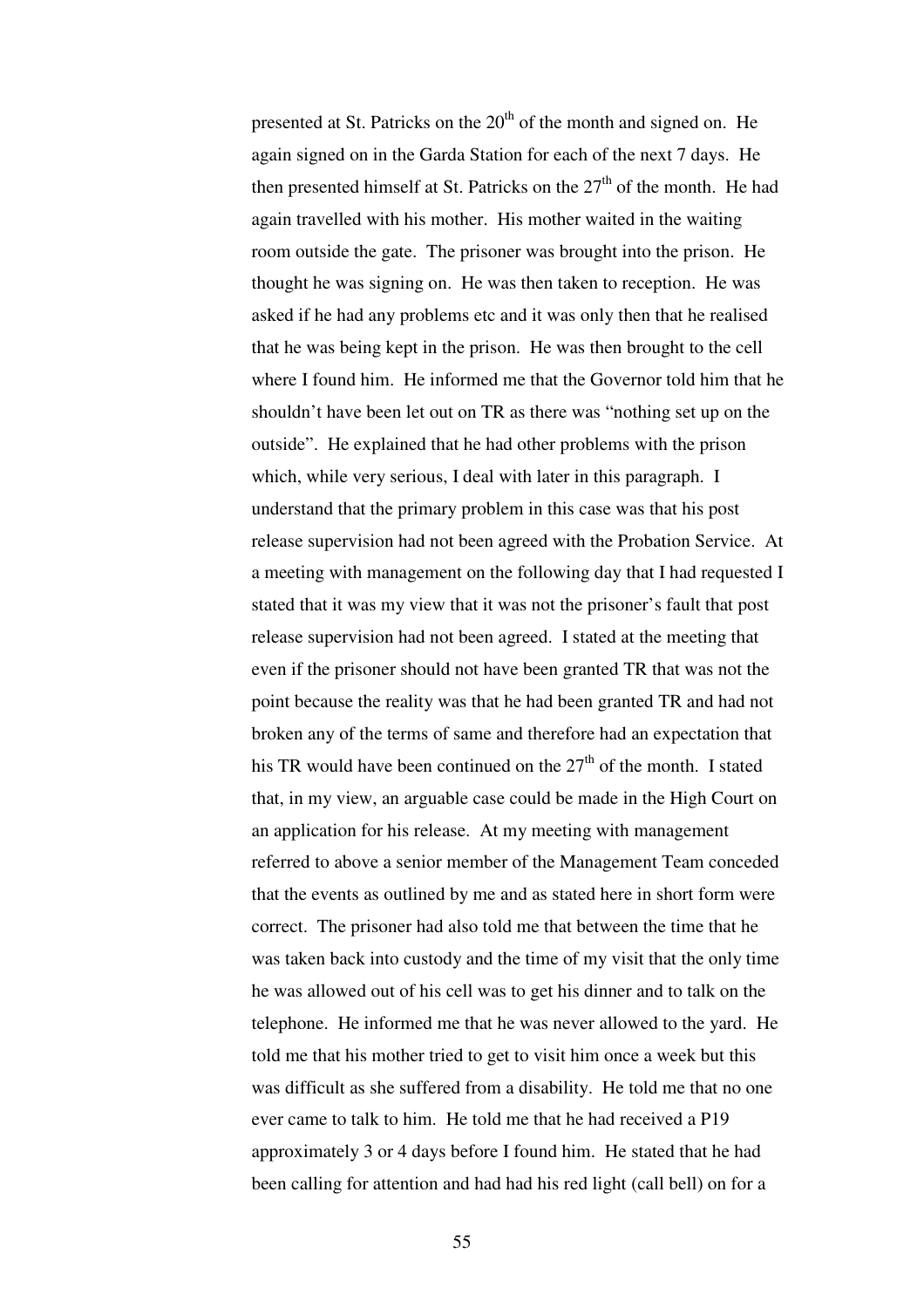considerable time. He stated that in an effort to attract attention he had flooded his cell. He stated that when his cell was opened he was grabbed by the throat by an officer. He did not submit a complaint form as he was afraid. He also complained of a lack of showers. Subsequent to my intervention the TR for this prisoner was restored. I am not aware whether there has been any investigation into this matter.

- 3.77 When I visit any prison I never inspect all the cells or talk to all the prisoners or others working in the prison. If I am inspecting cells on a random basis I visit approximately 10% of cells in the area or areas being inspected. Sometimes I "target" a specific area if I have particular concerns or "intelligence" about such an area. I make this point lest anyone reading this report might be under the mistaken belief that the particular incidents that I have referred to in this section or in other parts of this Report were the only such incidents in the prison. They are a small representative sample. I cannot say if I would have found other incidents but it is significant that on each of my visits to St. Patricks where I have, on a random basis, visited cells I have always found situations, such as detailed, which have caused me concern.
- 3.78 In all of my reports to date I have reported on what I have found in prisons and left comment to others. **However, I would be in dereliction of my duty if I did not say that locking up 16 and 17 year old children for 23 hours a day offends against all that should be expected of a civilised society in the 21st Century.**

### **Miscellaneous**

- 3.79 It is clear that various members of staff, at all levels, in St. Patricks are not suited to working with children and young adults. The reasons may vary. The following are a number of the obvious reasons:-
	- Many officers working in St. Patricks have not been adequately trained to deal with young people. Training to deal with the cohort of prisoners who are accommodated in St. Patricks requires more than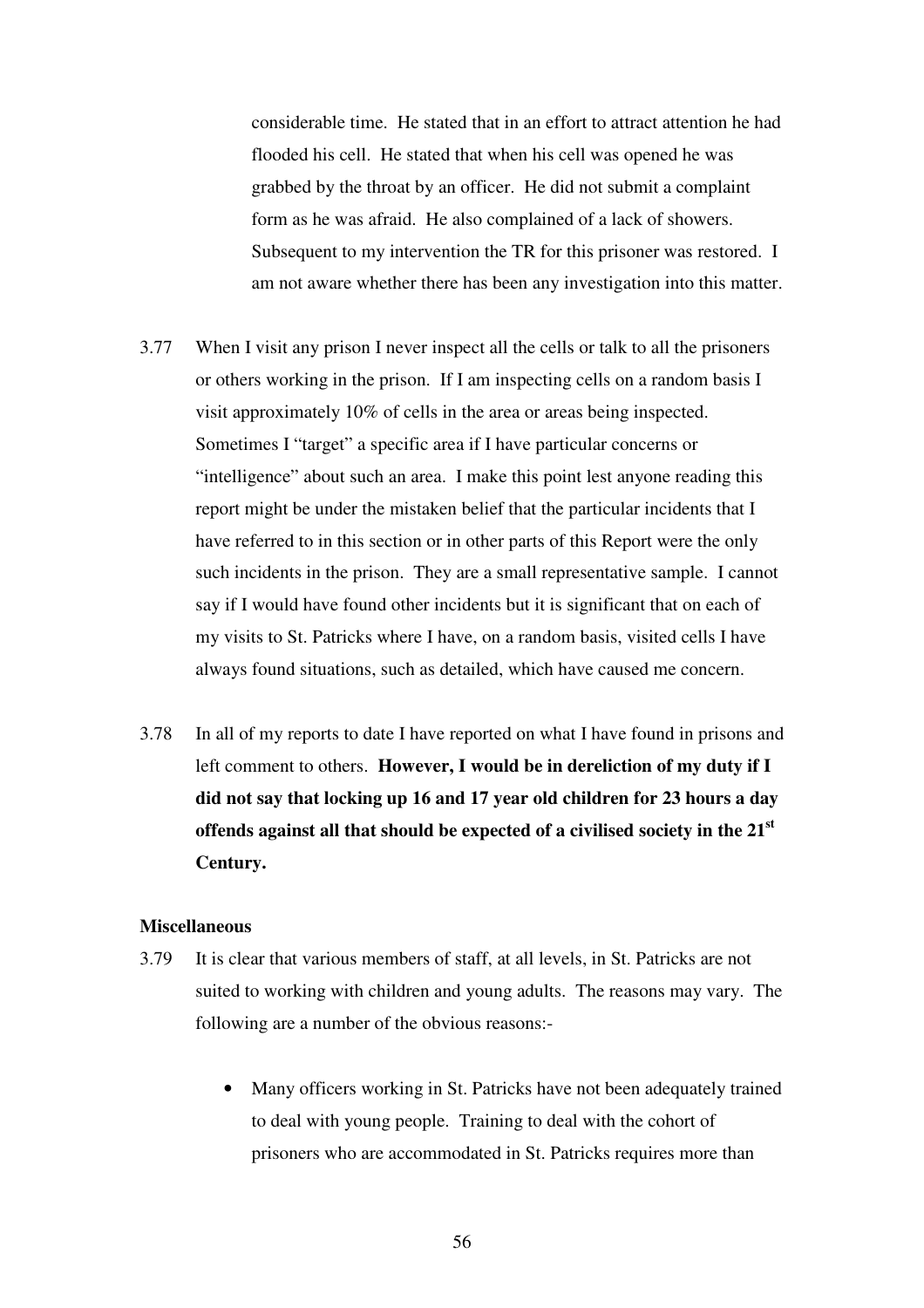that which is given to officers who have to deal with adult male prisoners in other prisons.

• Officers do not receive sufficient on-going training to deal with young prisoners.

**I wish to point out that any deficiency in training given to officers working with children and young adults cannot be used as an excuse for ignoring or violating the human rights of anyone incarcerated in St. Patricks.**

- 3.80 Only officers who express a wish to work in and are deemed suitable should be assigned to St. Patricks. This applies equally to management.
- 3.81 I am satisfied that there is not a proper management structure in St. Patricks. Because of this situation there is not a defined, robust line structure down to officers on the landings. Morale in the prison is low. It is necessary that, at all times, a senior governor is appointed to St. Patricks. Such a governor must have a stated interest in being in charge of St. Patricks and his/her tenure should suggest that he/she is not merely "marking time" before taking up another position in the Prison Service.
- 3.82 I checked class journals on a random basis. I found that in certain cases inappropriate comments were inserted by officers in such journals. Such comments are an indication of a mindset in those officers who wrote such inappropriate comments.
- 3.83 I published *Standards for the Inspection of Prisons in Ireland* on 24<sup>th</sup> July 2009. I published a *Juvenile Supplement* on 1st September 2009. The Juvenile Supplement contains 32 standards. **It is clear from this Chapter and from other parts of this Report that, in at least 13 respects, these standards, as they relate to children, were either ignored totally or not followed to the letter.** The Standards that I refer to are - 197, 200, 201, 204, 205, 211, 215, 216, 217, 218, 219, 220 and 226.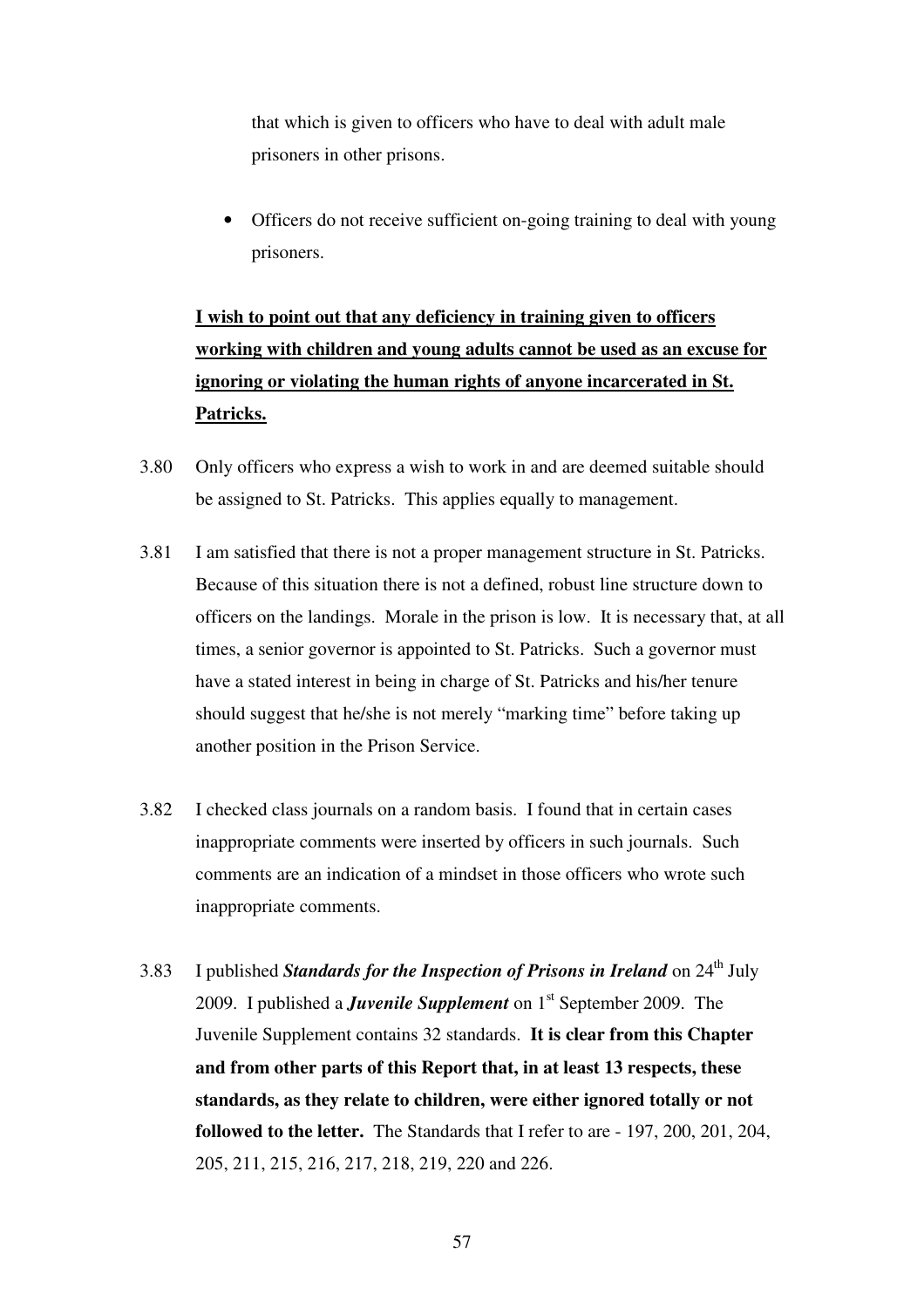## **Conclusion – An undesirable culture in St. Patricks**

3.84 **To say that there is a culture in St. Patricks where the human rights of some prisoners are either ignored or violated is a serious statement. Individual instances, where the rights of prisoners appear to have been ignored or violated, may not indicate a culture. However, when the number of instances, found by me and outlined in this Chapter, are taken together the cumulative effect can only lead to the conclusion that there is a culture in St. Patricks which results in the human rights of some prisoners (children and young adults) being either ignored or violated.**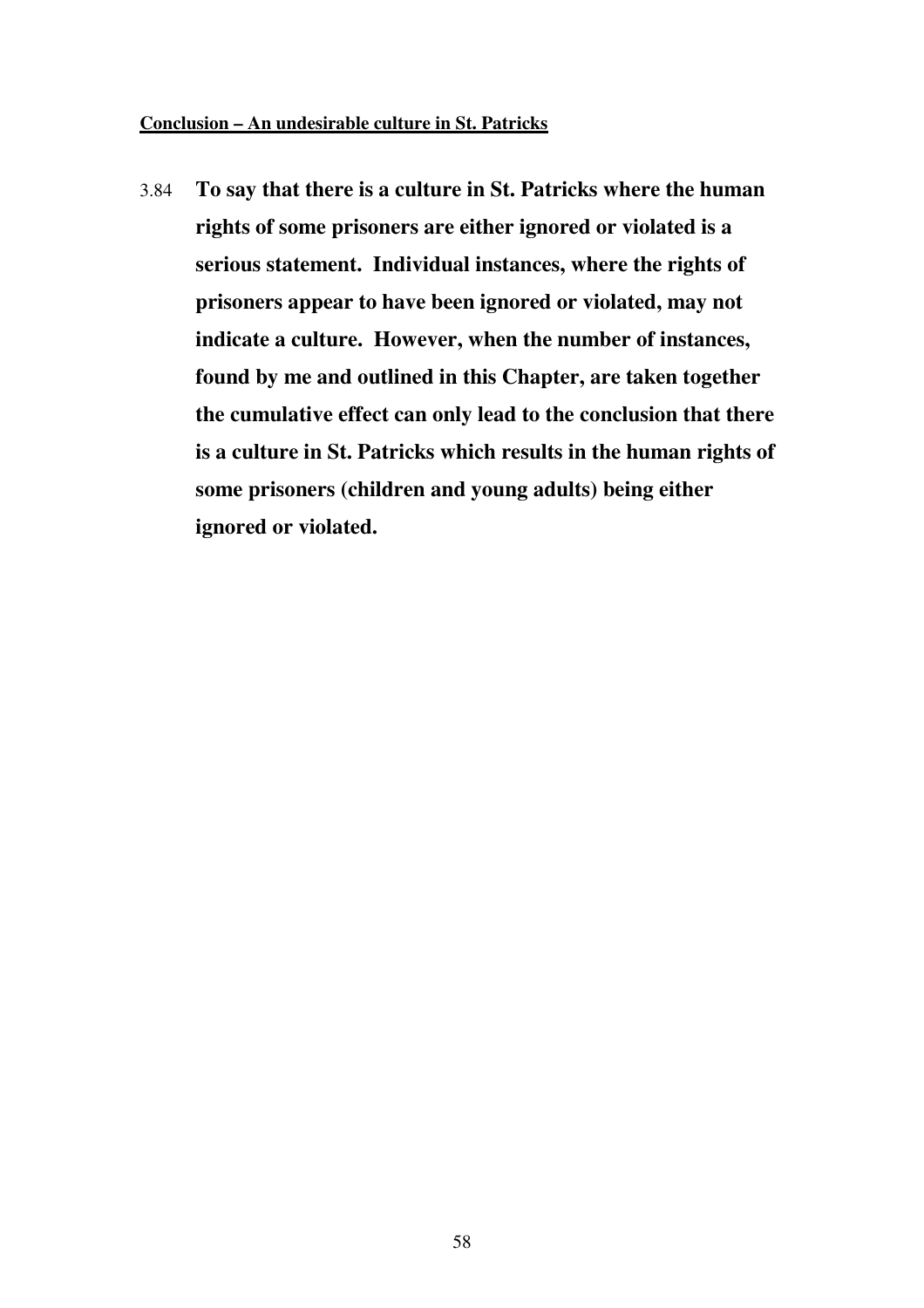## **Chapter 4**

# **Response of Irish Prison Service and local management to Concerns raised in this Report**

- 4.1 On 23rd May 2012, I raised all major matters that I have highlighted in this Report with the Director General of the Irish Prison Service, the Campus Governor of the Mountjoy Complex and the recently appointed Senior Governor of St. Patricks. I asked that they would consider the points raised by me.
- 4.2 This Chapter details the response of the parties to the grave concerns detailed in Chapter 3. This Chapter also details the responses to the more serious deficiencies identified in Chapter 2. Where relevant, times are given for addressing my concerns and other issues.
- 4.3 The IPS acknowledges that there are deficits in the management structure. A new governing Governor has been appointed. The remainder of the management structure is being assessed and solutions, namely, staff movements and assignments are being developed. The complete new management structure is to be in place by mid August 2012.
- 4.4 The IPS and the newly appointed Governor of St. Patricks accept that the issues as outlined in Chapter 3, which have led to the culture referred to in paragraph 3.84, are systemic issues which will be tackled in a comprehensive and targeted way by both prison management and the IPS Headquarters. A specific strategy is to be drawn up to address these issues. A separate strategy will be devised in order to revisit the timelines for the continued detention of 17 year old children in St. Patricks. In this regard the IPS will engage in consultations with the Minister for Justice and Equality, the Secretary General of the Department of Justice and Equality, the Minister for Children and Youth Affairs and the Secretary General of the Department of Children and Youth Affairs. A specific date for the finalisation of such strategies cannot be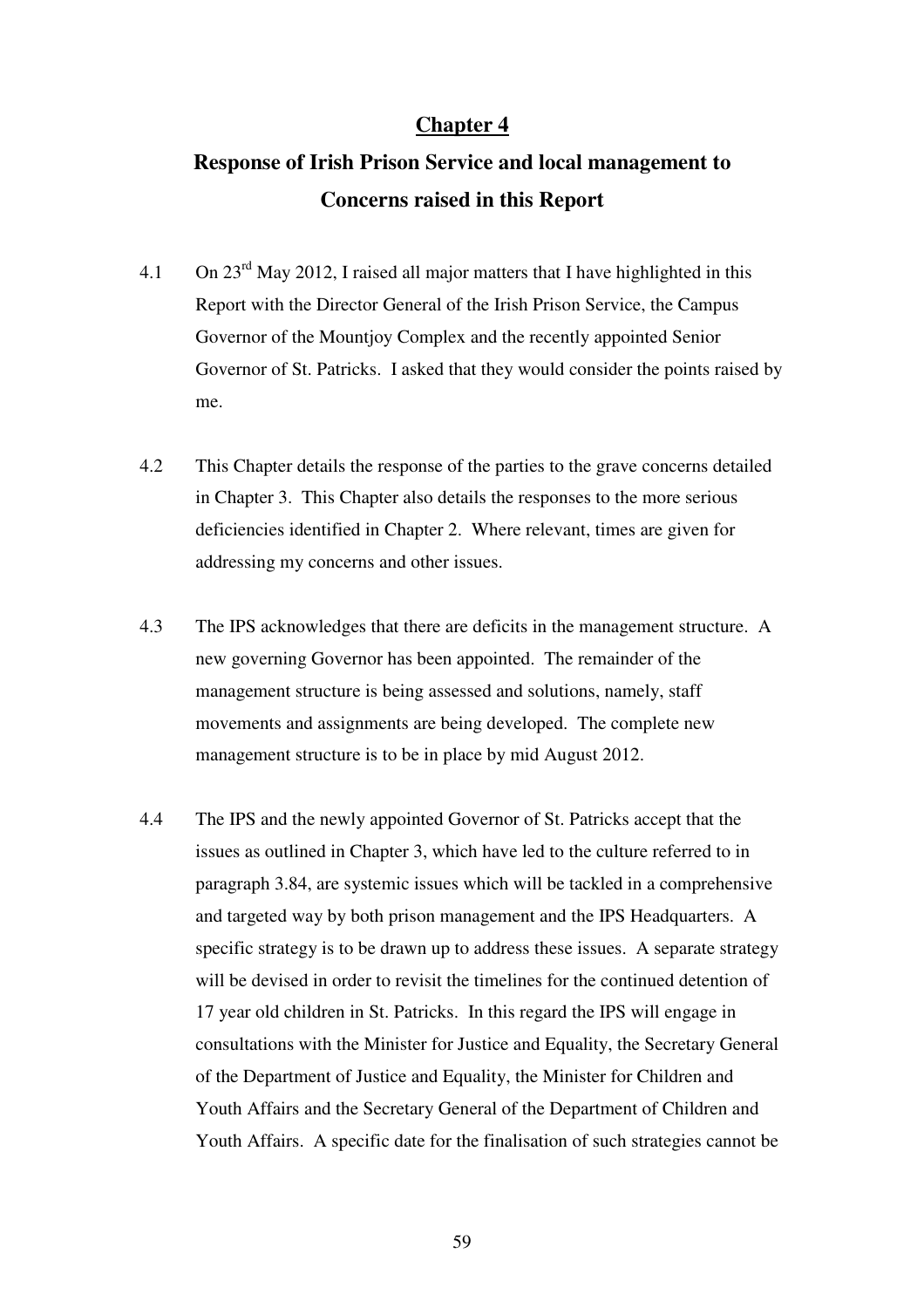given at present. In the interim all children will be accommodated on B3 Landing.

- 4.5 The IPS and the Governor of St. Patricks accept that improved training for prison officers working in St. Patricks must be undertaken as a matter of urgency. The IPSTDC (Irish Prison Service Training and Development Centre) are developing a programme for all staff (prison officers, teachers, healthcare staff etc) working in St. Patricks. This programme will be introduced in late 2012.
- 4.6 New Guidelines for the Imposition of Disciplinary Sanctions are to be introduced by the IPS within the next 2 months. I have been involved with the IPS over a period of months in the drawing up of such guidelines. The IPS will arrange for staff training as soon as the guidelines have been agreed and circulated. Priority will be given to the training of all staff working in St. Patricks.
- 4.7 The IPS and the Governor of St. Patricks accept the findings in this Report that the Safety Observation and Close Supervision Cells were not always used for purpose. The IPS has introduced and circulated to all prisons new Standard Operating Procedures for both Safety Observation and Close Supervision Cells. I have advised, where relevant, during the drafting of such SOPs and am satisfied that, if the Standard Operating Procedures are adhered to, the prisons in Ireland will adhere to best international practice. The Standard Operating Procedures were introduced in all prisons on  $5<sup>th</sup>$  June 2012.
- 4.8 New arrangements were introduced in St. Patricks on  $5<sup>th</sup>$  June 2012 to provide that a member of the medical team be present (if practicable) during all periods when C&R is used. If a member of the medical team is not present the medical team must be informed immediately. Training is being provided to all supervising officers. All other disciplined staff engaged in the use of C&R will have completed refresher training in C&R techniques by the end of September 2012.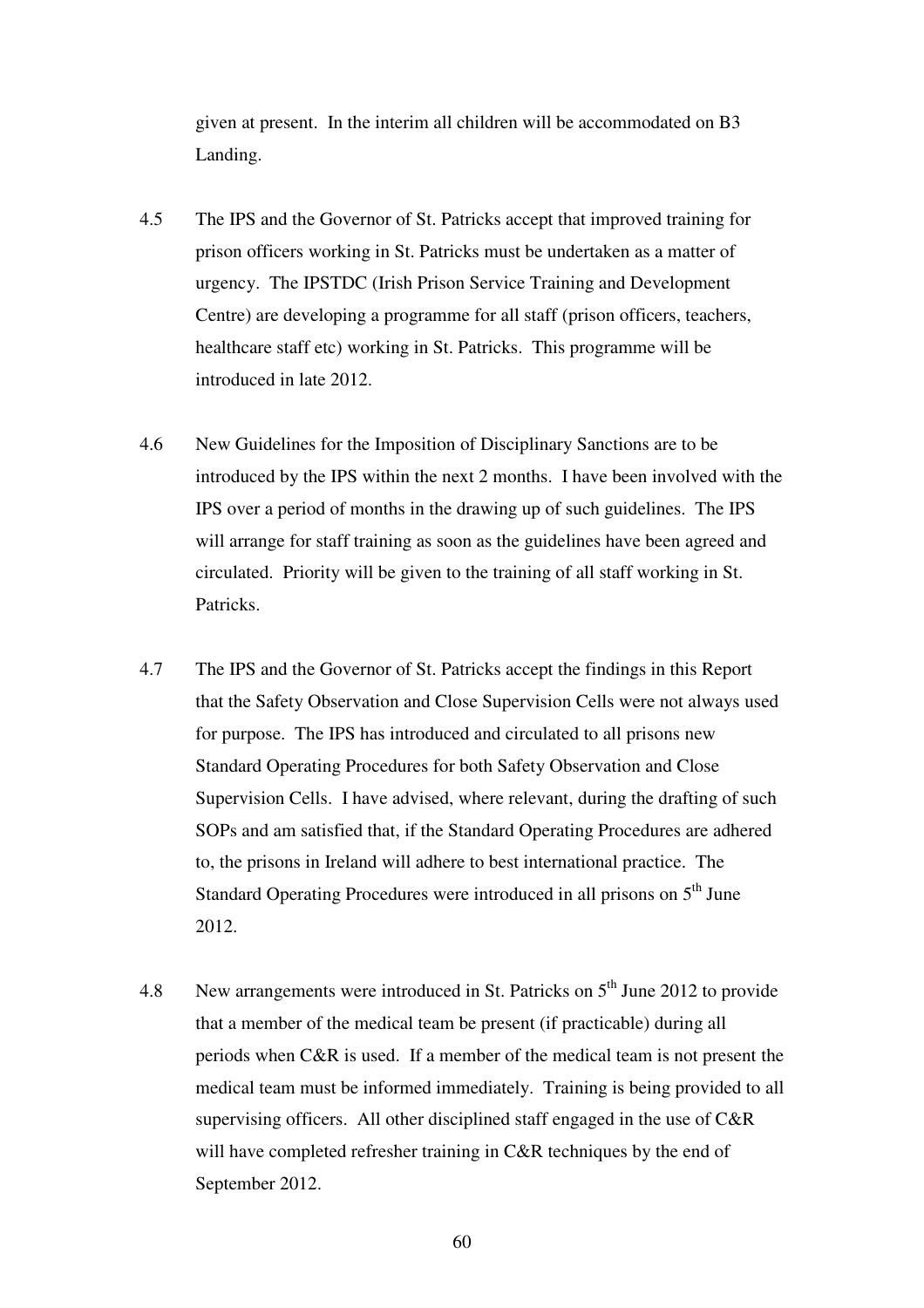- 4.9 Pending the introduction of a comprehensive Complaints Procedure the Governor will, on a weekly basis, check all complaints and ensure that the current procedures are being adhered to.
- 4.10 The IPS and the Governor of St. Patricks accept the criticisms contained in the review of the prison healthcare as referred to in paragraph 2.49 and as detailed in **Appendix B.** Appropriate procedures are being put in place in order that the recommendations in the review will be carried out. Such procedures will be operative from  $15<sup>th</sup>$  July 2012.
- 4.11 New procedures have been introduced to ensure that records are being maintained which record appropriate removals and relocations of prisoners.
- 4.12 A new Dedicated Committal Area will be in operation by the end of August. This will be located on the B2 Landing. This is an area which is separate from the remainder of the landing and is fit for purpose. The operating procedures for this Committal Area will mirror those in Mountjoy Prison.
- 4.13 The IPS and the Governor of St. Patricks accept the urgent need for a Vulnerable Persons Unit. It will operate in the C Base (in other parts of this Report referred to as the 'Unit'). It will provide a bespoke programme for those in custody which takes into account their emerging mental health problems, their age profile and their developmental stage. This programme involves a multiagency approach which includes the Governor, the Consultant Psychiatrist, the Psychologist and the local Healthcare Staff. While it will be based on the philosophy of the Vulnerable Persons Unit in Cloverhill Prison it will be developed specifically for the benefit of the young people (of all ages) in St. Patricks.

 It is acknowledged that the environment in which the programme should operate must be such that it encourages engagement by such young prisoners as opposed to further isolating them from their peers. In other words it must provide the support that they need. It is essential that a culture is developed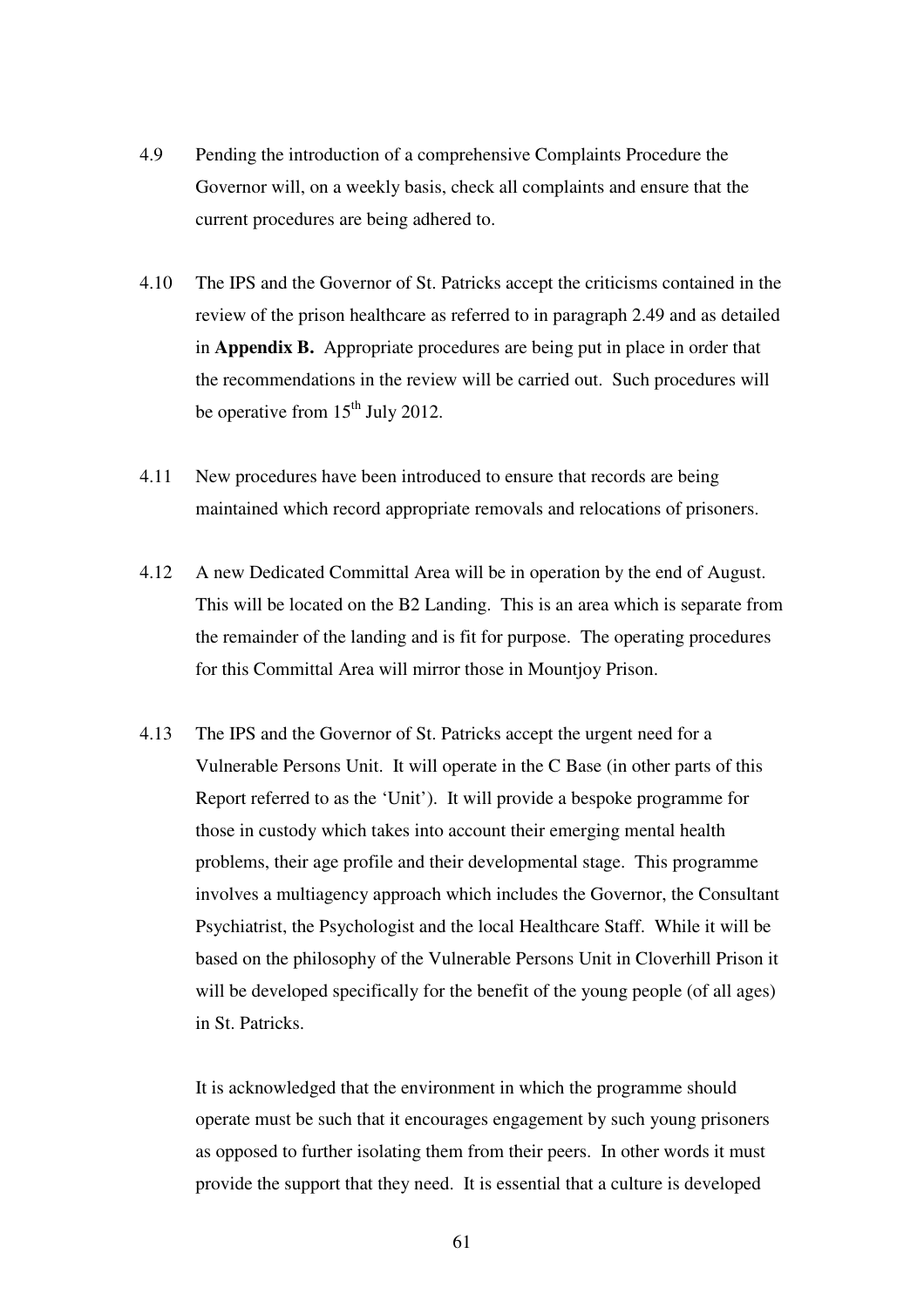which is appropriate to such a facility. Relevant training for all personnel will be provided.

 Experience in Cloverhill and Mountjoy Prisons has shown that any such programme needs, as part of the team, a community psychiatric nurse who has enough dedicated time to develop and maintain community links in order to provide a seamless service for those prisoners in the programme.

 The IPS and the Governor of St. Patricks have stated that this Vulnerable Persons Unit should be operating by the end of September 2012.

 If, in the opinion of the medical staff in St. Patricks, a prisoner needs to be accommodated in a High Support Unit such prisoner will be moved to the High Support Unit in Mountjoy Prison.

 The Healthcare Team in St. Patricks will be complimented by the recent extension of the remit of the Mountjoy Complex Healthcare Nurse Manager to St. Patricks.

- 4.14 In an effort to minimise drugs and contraband entering the prison by being thrown over the walls into the yards additional security arrangements are being considered including enhancing the OSG staff, installing CCTV in the family visiting boxes and being vigilant that drugs do not get in on persons entering the prison. For operational and security reasons I do not propose disclosing these measures. An Garda Síochána has increased its presence patrolling outside the walls during periods of prisoner recreation. This has had a dramatic effect in that the flow of drugs and contraband has been dramatically reduced. The Governor is actively engaging with the local Superintendent of An Garda Síochána in this regard. All security arrangements will be kept under constant review.
- 4.15 The IPS and the Governor of St. Patricks accept the deficiencies identified in this Report in the education being provided in the prison. The Governor is dedicated to working with the Head Teacher, the VEC Co-ordinator of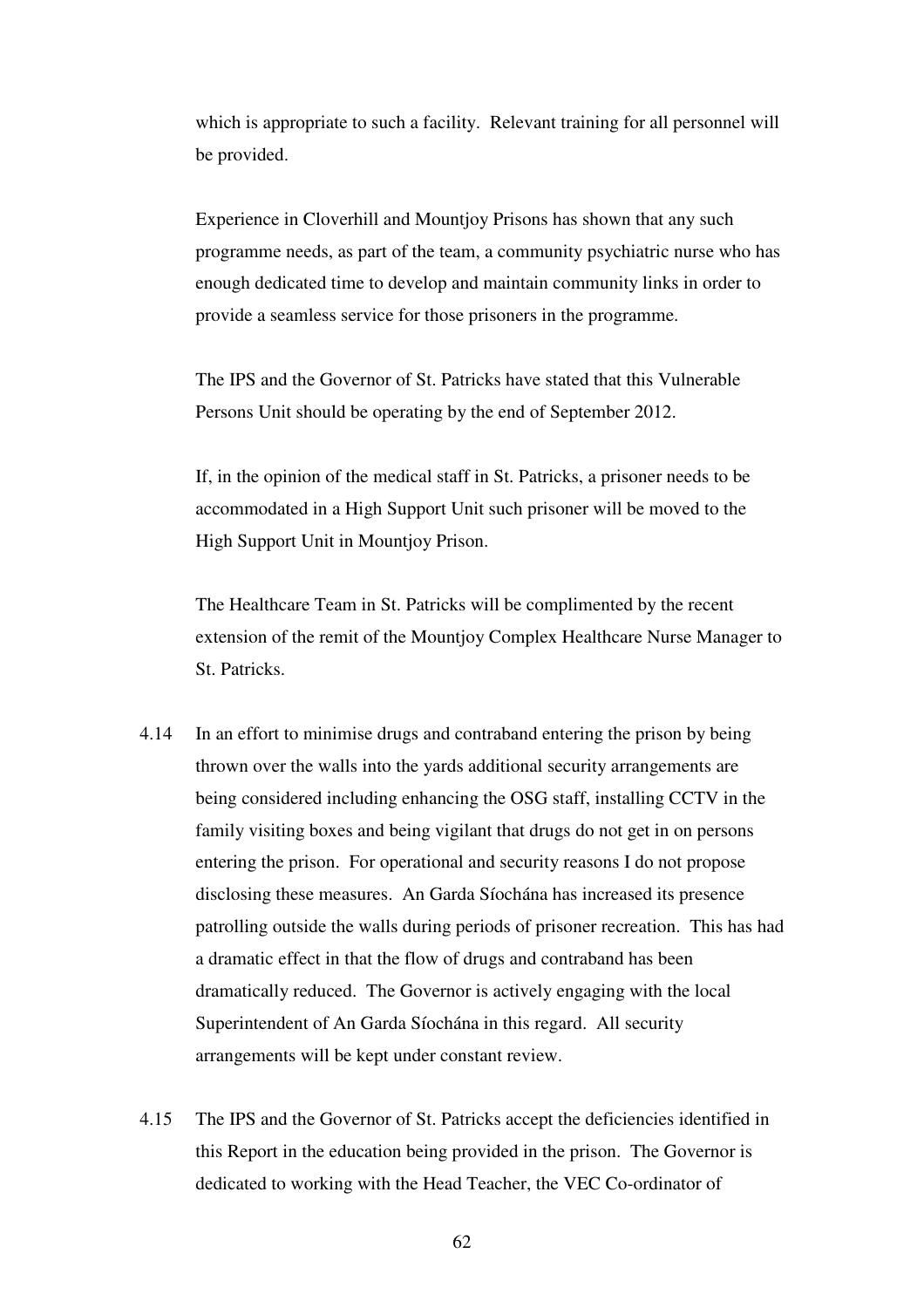Education for the Dublin prisons and the other agencies identified in the audit report and in this Report. The Governor will implement the proposals in the audit report in so far as they are within his power to do so including ensuring that prisoners are escorted to the school on time. The Governor will undertake daily inspections of both school areas in order to ensure that the school is providing the best possible service to the prisoners.

- 4.16 A committee has been established to devise and implement plans for the provision of an incentivised regimes programme in the prison. This plan is to be finalised by the end of July 2012.
- 4.17 The Governor has agreed that he will address the other areas where I have identified deficiencies in St. Patricks. These areas include, *inter alia*, the cleanliness of the prison, painting, provision of adequate furniture, the mending of broken windows and equipment, the provision of structured activity for the prisoners, the provision of healthcare programmes, the provision of additional addiction and other services, the provision of new appropriate clothing for all prisoners, the installation of additional CCTV etc.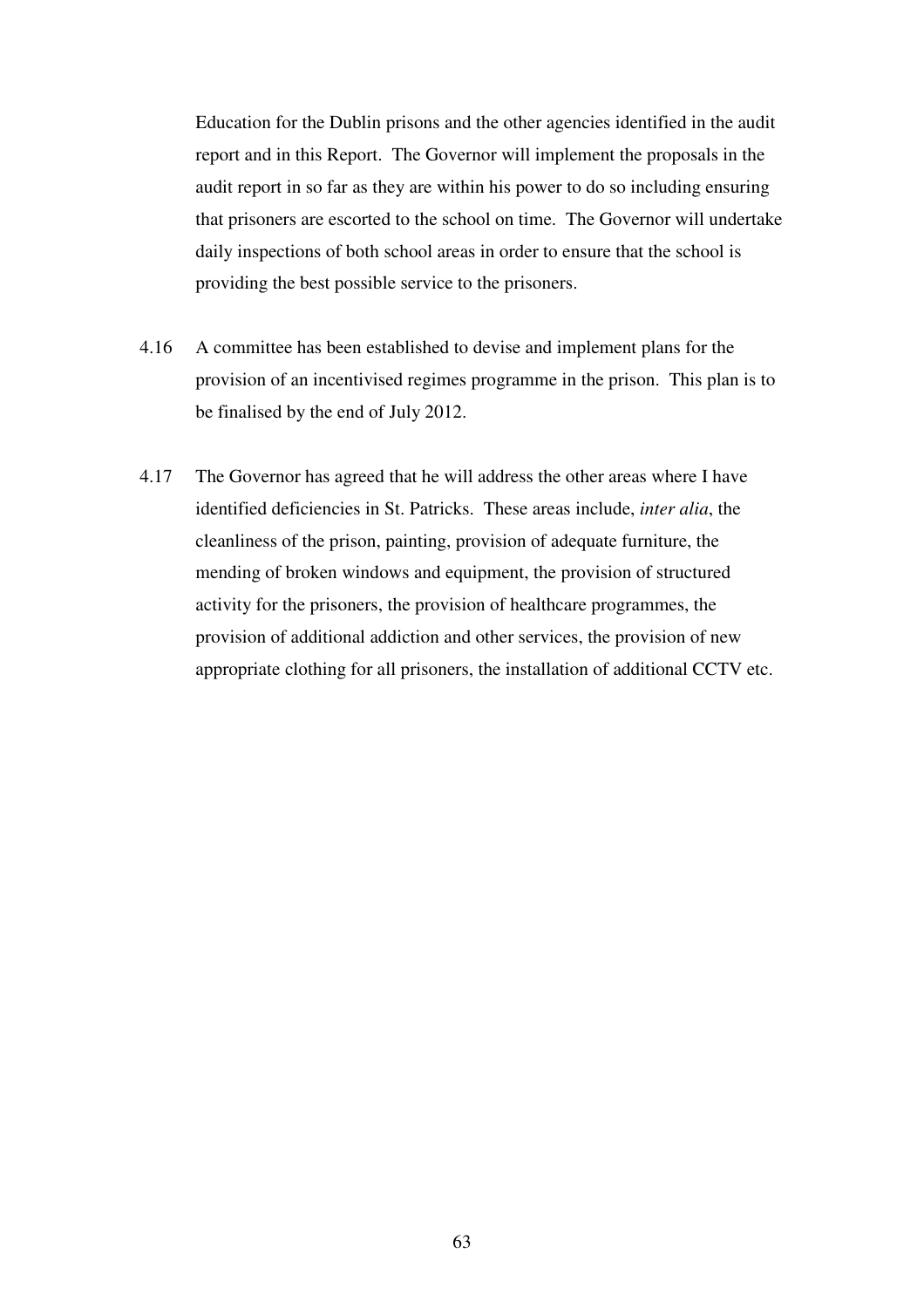## **Chapter 5 Conclusions**

- 5.1 I am satisfied that the grave concerns outlined in this Report are being taken seriously by both the Irish Prison Service and the Governor of St. Patricks. I have stated that a new Senior Governor has been appointed to St. Patricks who is committed to driving change. In order to do this the Governor must ensure that the culture referred to in paragraph 3.84 is changed, that morale is lifted and that all officers work towards a common goal. He will require the ongoing support of the Irish Prison Service and the Campus Governor of the Mountjoy Complex. The Governor must also appreciate that, because the prisoners under his control are, in the main, a vulnerable cohort of young prisoners, his approach, subject to considerations of safe custody and good order, should perhaps be that of encouragement and support rather than containment and control.
- 5.2 In order that St. Patricks can comply with the new mission statement of the Irish Prison Service - "*…Providing safe and secure custody, dignity of care and rehabilitation to prisoners for safer communities….."* - it is necessary for two things to occur, namely:-
	- (a) the deficiencies outlined in Chapter 2 be dealt with, and,
	- (b) the culture outlined in Chapter 3 which has led to serious human rights abuses be changed.
- 5.3 The deficiencies identified in Chapter 2 can be attended to in the short term. I will continue to visit the prison, mostly unannounced. I will report to the Minister as appropriate but not later than  $1<sup>st</sup>$  November 2012 on progress in this regard. **It would be reasonable to expect that by that date all deficiencies will have been attended to.**
- 5.4 I acknowledge that it is difficult to change a culture. **However, if St. Patricks is to play its part as a worthwhile entity in the Irish Prison System it is**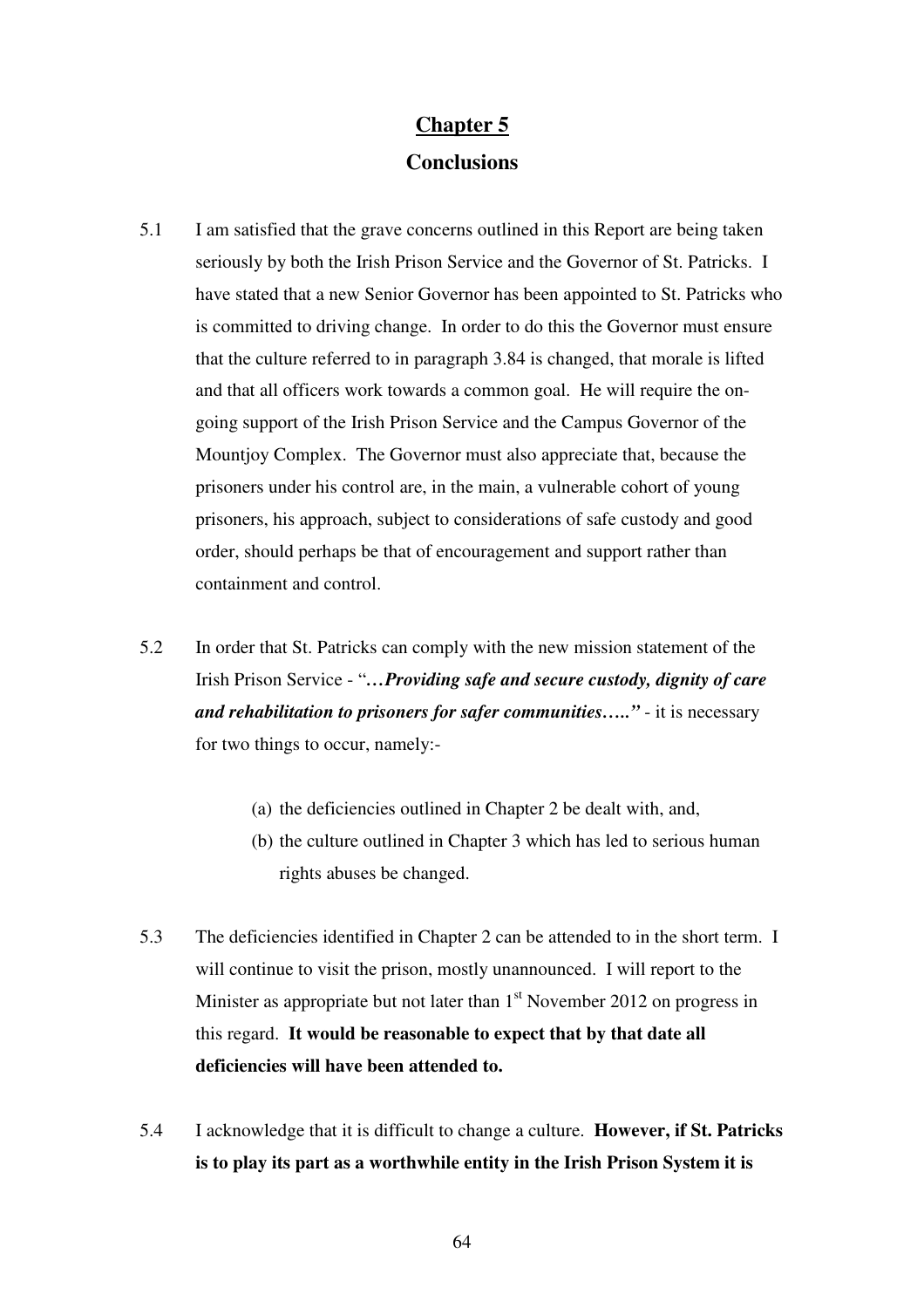**imperative that this culture is changed**. It is equally difficult to monitor a change in culture.

In order to evaluate the degree of improvement in the culture of St. Patricks I will keep my eyes and my ears open. This approach has led to me being able to uncover the serious human rights abuses outlined in Chapter 3 of this Report.

Due to the seriousness of the situation in St. Patricks my monitoring of the prison will not cease with the presentation of this Report to the Minister. I will continue to visit the prison, mostly unannounced. I will continue to talk to persons both inside and outside the prison as I have done in the past. If I do not detect a rapid improvement in the overall culture I will report immediately to the Minister.

**If I detect an immediate rapid improvement in the culture I will defer reporting to the Minister until January 2013 on this vitally important aspect – the culture in St. Patricks.**

5.5 **I am confident that, despite the deficiencies and abuses of human rights as detailed in this Report, St. Patricks has the ability to play its part as a worthwhile entity within the Irish Prison System provided management shows leadership and courage and all members of staff step up to the challenge.**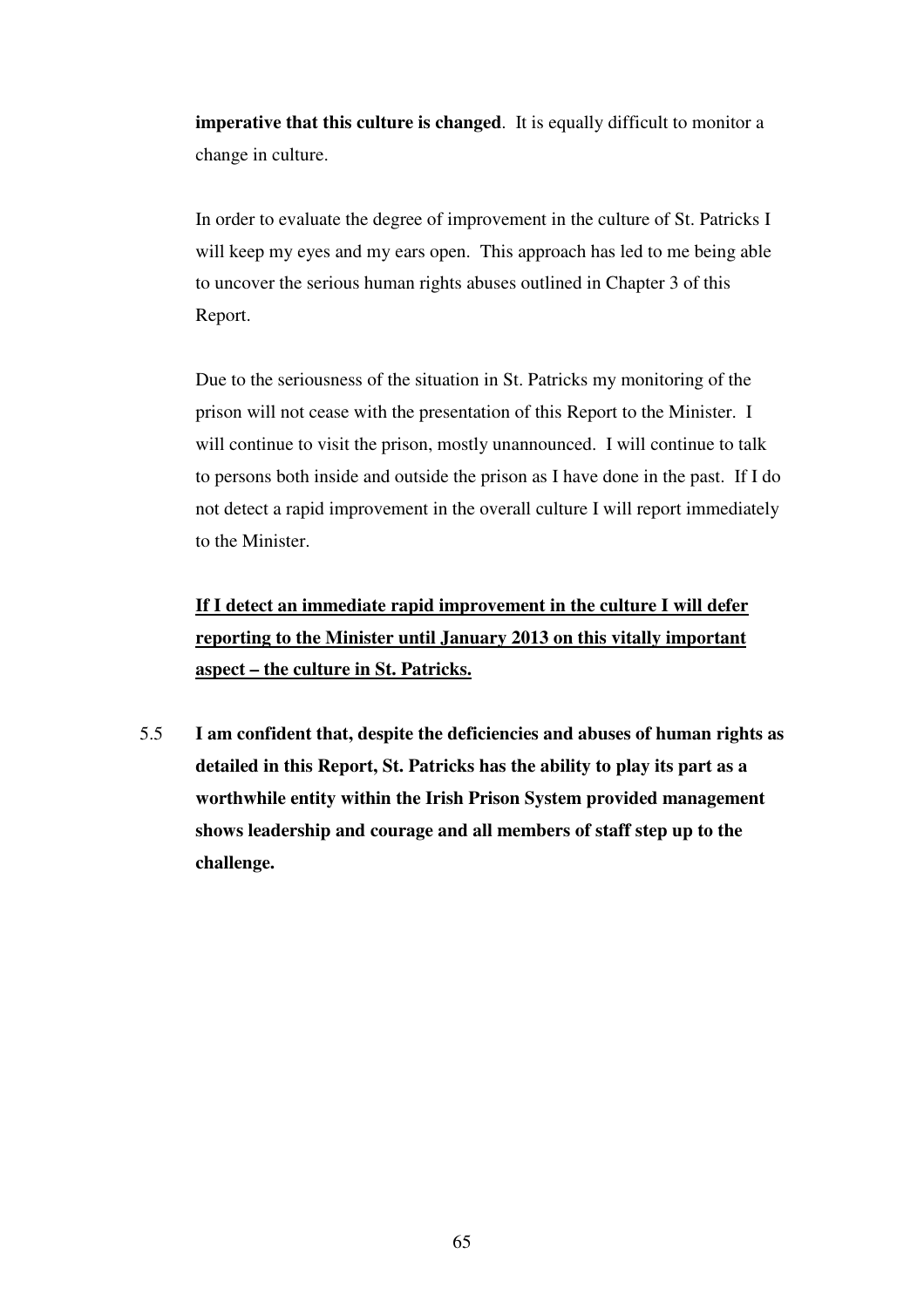# **Appendix A**

# **Agencies and External Links**

| <b>Youth Justice Service</b>             |  |  |  |
|------------------------------------------|--|--|--|
| <b>IPS Regimes Directorate</b>           |  |  |  |
| Garda J.L.O. Scheme                      |  |  |  |
| Ombudsman for Children's Office          |  |  |  |
| Oberstown                                |  |  |  |
| <b>Finglas Youth Services</b>            |  |  |  |
| Southhill Youthreach                     |  |  |  |
| <b>Talbot Centre</b>                     |  |  |  |
| <b>Crinion Programme</b>                 |  |  |  |
| Copping On Programme                     |  |  |  |
| Treo                                     |  |  |  |
| Focus Ireland                            |  |  |  |
| Edenvilla                                |  |  |  |
| Rialto Prison Links                      |  |  |  |
| <b>Inchicore Prison Links</b>            |  |  |  |
| <b>Tallaght Prison Links</b>             |  |  |  |
| <b>CARP</b>                              |  |  |  |
| <b>YAP</b>                               |  |  |  |
| Le Cheile                                |  |  |  |
| <b>Bray Addiction Team</b>               |  |  |  |
| Crosscare                                |  |  |  |
| <b>Tallaght Travellers Youth Service</b> |  |  |  |
| Peter McVerry Trust                      |  |  |  |
| Don Bosco House                          |  |  |  |
| <b>Youth Action Castlebar</b>            |  |  |  |
| <b>Orchard Children's Services</b>       |  |  |  |
| <b>Midlands Youth Service</b>            |  |  |  |
| Swan Youth Service                       |  |  |  |
| Freshstart                               |  |  |  |
| Úisce                                    |  |  |  |
| <b>PACE</b>                              |  |  |  |
| Children's Right Alliance                |  |  |  |
| H.M.P. Young Offenders Centre Hydebank   |  |  |  |
| <b>Hear Our Voices</b>                   |  |  |  |
| Springboard                              |  |  |  |
| <b>Candle Trust</b>                      |  |  |  |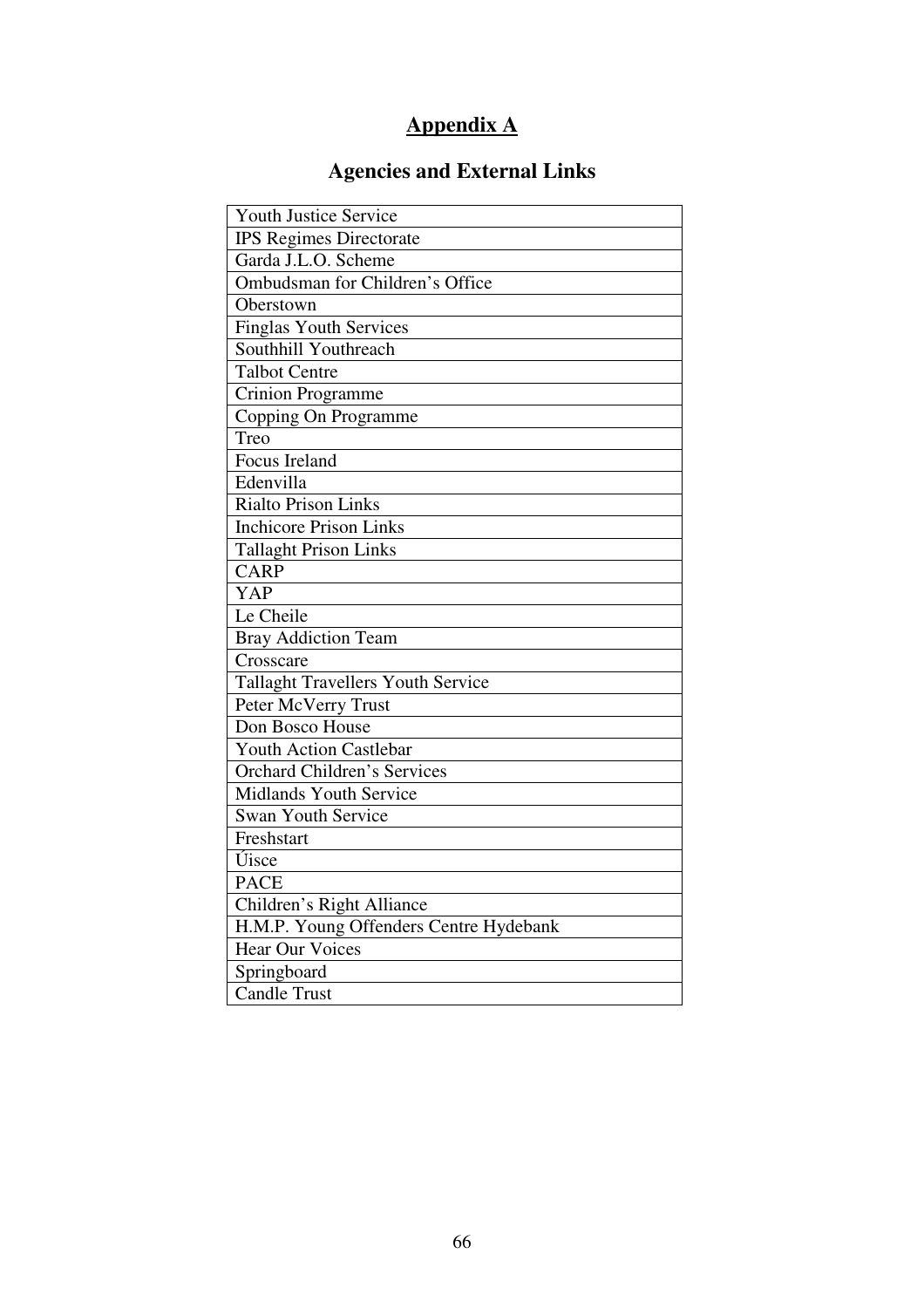## **Appendix B**

## **Healthcare Audit**

## **An Audit of Healthcare in St Patrick's Institution carried out by Dr. Ide Delargy MB, MICGP, MRCGP at the request of Judge Michael Reilly, Inspector of Prisons.**

### **1. INTRODUCTION**

St Patricks is an institution which looks after young male offenders between the ages of 16 and 21 years.

The Healthcare Directorate comprises the Chief Nurse Officer, with eight other members of the surgery staff. There are six staff members who are RGN trained nurses and two medics, former prison officers who have additional medical training. A GP attends the prison to run a daily clinic from Monday to Friday. In addition there are 2 addiction counsellors working full-time with the service. There is also an In-Reach team from the Central Mental Hospital under the direction of a Consultant Psychiatrist with two psychiatric nurses as part of the team who are working part-time in St Patricks.

All medical notes are computerised on the Prison Health Management System (PHMS). Each discipline can enter notes into the file of each prisoner. This is a comprehensive recording system which can be searched under many different criteria.

#### **2. INVESTIGATION**

At the request of the Inspector of Prisons, an audit of the work of the Healthcare Directorate was conducted. This audit reviewed a number of aspects of the healthcare provided. As it was not possible to review all aspects of healthcare in the available timeframe, it was decided to prioritise certain key criteria. These criteria were adapted from the National Hospitals Office Code of Practice for Healthcare Records Management. While many of the criteria outlined in the document are not applicable to the prison setting, there were a number of key criteria which reflect the minimum acceptable standards in healthcare. These standards include:-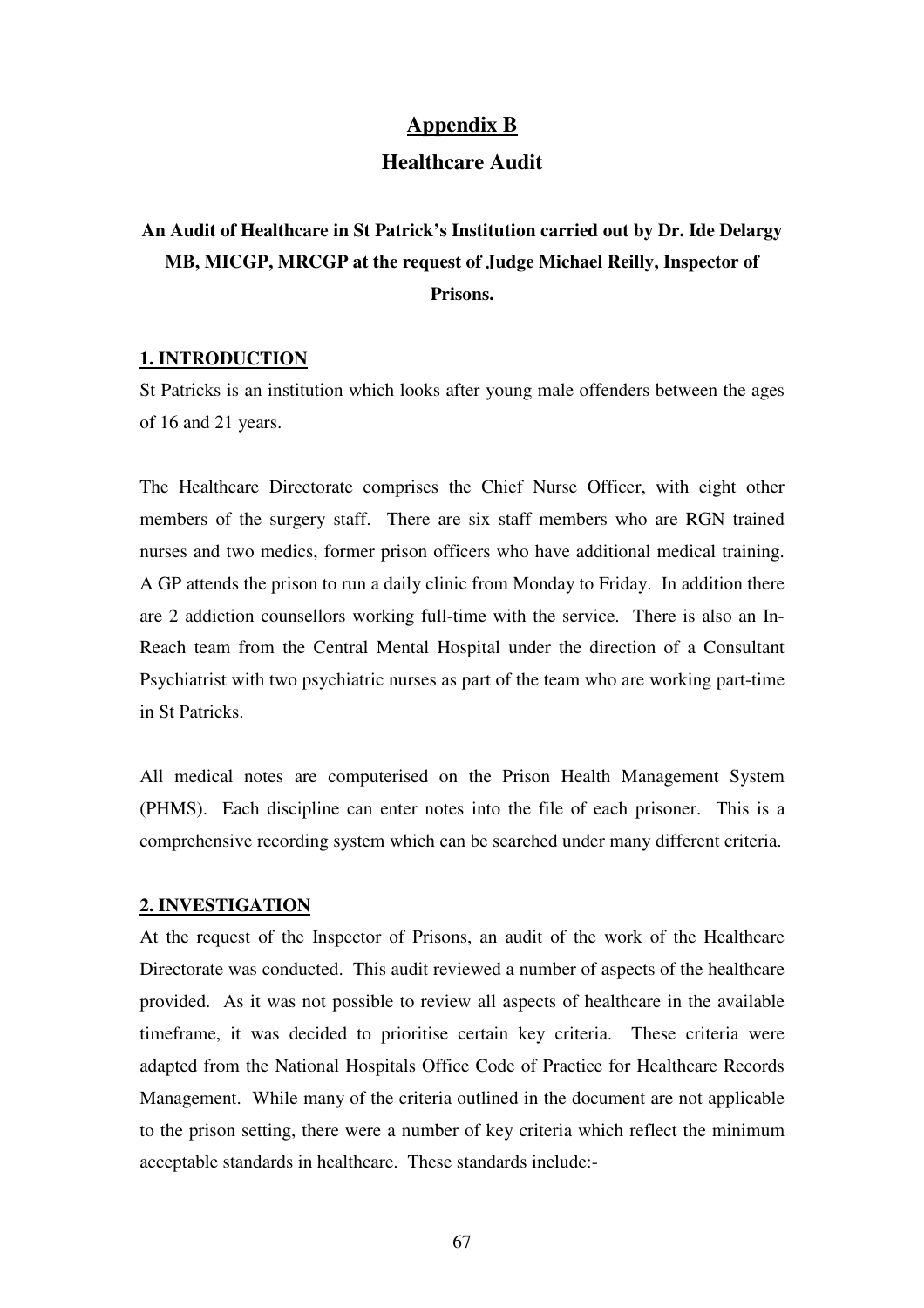## Documentation Standards:-

- notes are contemporaneous, dated and signed
- notes are easily retrievable
- notes are legible and clear
- notes describe the clinical condition

## Clinical Standards:-

- the medical team are responsive to the clinical situation
- appropriate action taken in response to the clinical situation
- clinical follow up: instructions of the doctor were carried out appropriately
- referral to outside agencies (hospitals) are made in a timely fashion
- appropriate communication/appointments with other disciplines
- referral letters in the patient file
- discharge summaries from other agencies located in the patient file
- investigation results located in the patient file

## **3. METHODOLOGY**

Two separate approaches to the Audit were undertaken.

## **Audit 1**

The PHMS was searched for all patients referred to outside agencies during the period  $1<sup>st</sup>$  April to 30<sup>th</sup> April 2012. All patients who had been referred either as an emergency or who were due for an appointment for any reason in a hospital or other clinic were identified and each file was reviewed.

## **Audit 2**

Ten current prisoner files were selected on a random basis. Each PHMS file was then reviewed, paying particular attention to the documentation and clinical standards as set out above.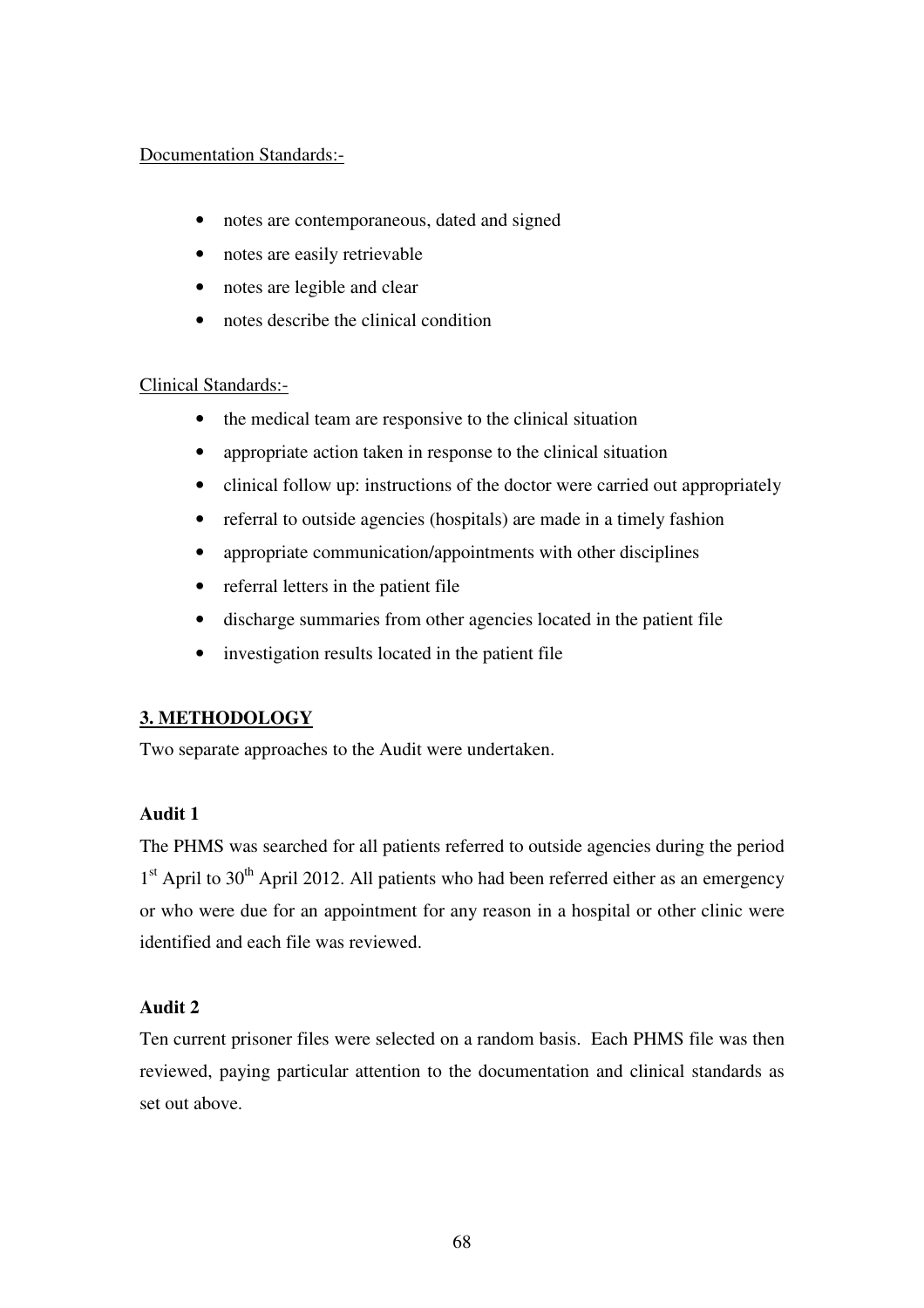#### **4. FINDINGS AND CONCLUSIONS**

#### 4.1 General Standards:-

The Healthcare Staff in St Patrick's Institution are working hard to deliver a high standard of healthcare care in a complex medical setting. The delivery of healthcare is facilitated by a well designed computerised record keeping system, the PHMS, which has numerous functionalities. The facility to log all entries is readily available and the facility to review all activities and interventions is readily accessible. There is a responsive approach to Mental Health with the In-Reach Psychiatrist from the Central Mental Hospital and good accessibility to assessments by this team when requested.

## 4.2 Standard of Record Keeping

The quality of the medical records was of a high standard. Entries were generally made in a timely fashion and were legible, appropriate and easily retrievable. The prison doctor made regular and appropriate entries with clear instructions and directions when necessary. It was evident from the medical records that when the prison doctor ordered specific medical investigations or directed that a patient be monitored in a particular way, his instructions were carried out appropriately e.g., blood sugar monitoring in a diabetic patient.

## 4.3 Audit Findings

#### • Delays in Treatment:

There were 12 cases in the time period under review which required referral to hospital or another outside agency (e.g., dental, physiotherapy). One of these cases was a pre-planned movement to another prison. In 5 of the twelve cases reviewed, delays were noted in transferring the patient to Hospital. These delays related to patients who had been referred as emergencies to the A&E Department by the prison doctor; they were not patients who had pre-planned appointments in out-patients or other non-acute settings. Delays in getting the prisoner transferred ranged from five hours to in excess of forty eight hours. The medical conditions which required referral included swallowing a foreign body, a possible hand fracture, a possible fractured jaw, assessment of head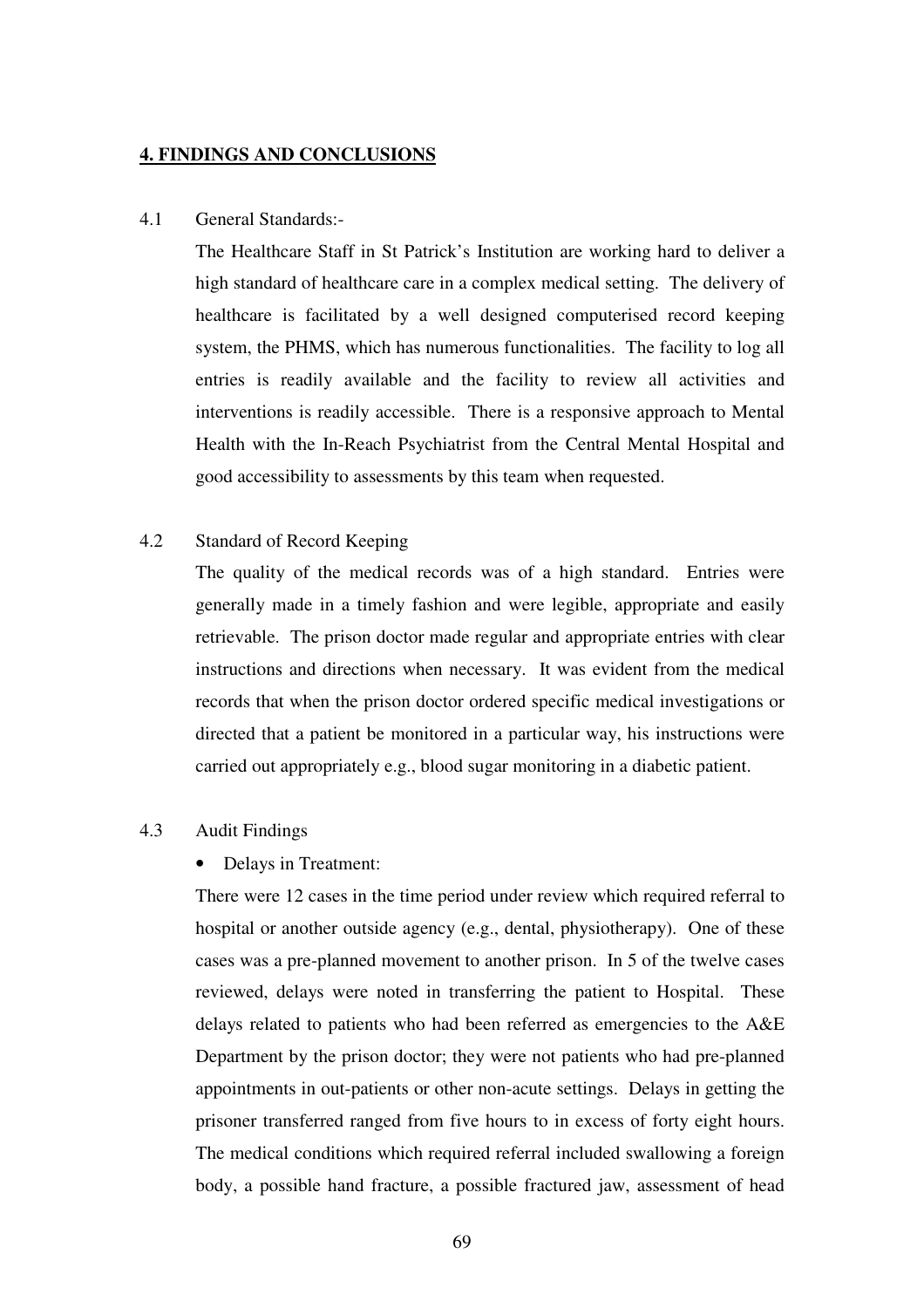injury, assessment of assault with possible head injury. In almost all cases, the reason noted for the delay was due to inadequate levels of staffing, and therefore there were no prison officers available to accompany the prisoner to hospital. These delays are completely unacceptable and carry potential serious risks for patients if their medical condition is not addressed in a timely fashion. Of additional concern with regard to these delays was the fact that the decisions not to facilitate a prisoner in getting to hospital were made by operational, non-clinical staff. These decisions appeared to be based purely on operational grounds without any recognition of the severity or otherwise of the clinical condition. This is an issue which requires urgent attention and resolution.

#### • Refusal of Treatment:

There were a number of examples of patients refusing to remain in A&E to wait for a medical assessment. This refusal was signed off by the prison officer accompanying the patient. On one occasion a prisoner refused to go to hospital, and again this refusal was dealt with and signed off by a prison officer. This is an unacceptable practice; such scenarios require management by healthcare professionals who are in a position to explain the risks and consequences of not accepting the recommended medical intervention to the prisoner.

#### • Referral and Discharge Communication

Referral letters to outside agencies were easily retrievable in the PHMS and appropriate clinical detail was provided. Inter-disciplinary referrals are made through the PHMS and were easily accessible and retrievable.

Discharge letters from A/E and results of tests e.g., X-Rays, scans and other investigations conducted in A&E were not communicated in writing and were often communicated verbally. It was frequently the prison officer accompanying the prisoner to hospital who communicated the results to healthcare staff. On some occasions the nurse officer on duty was required to contact the hospital to obtain the results verbally. However, in the cases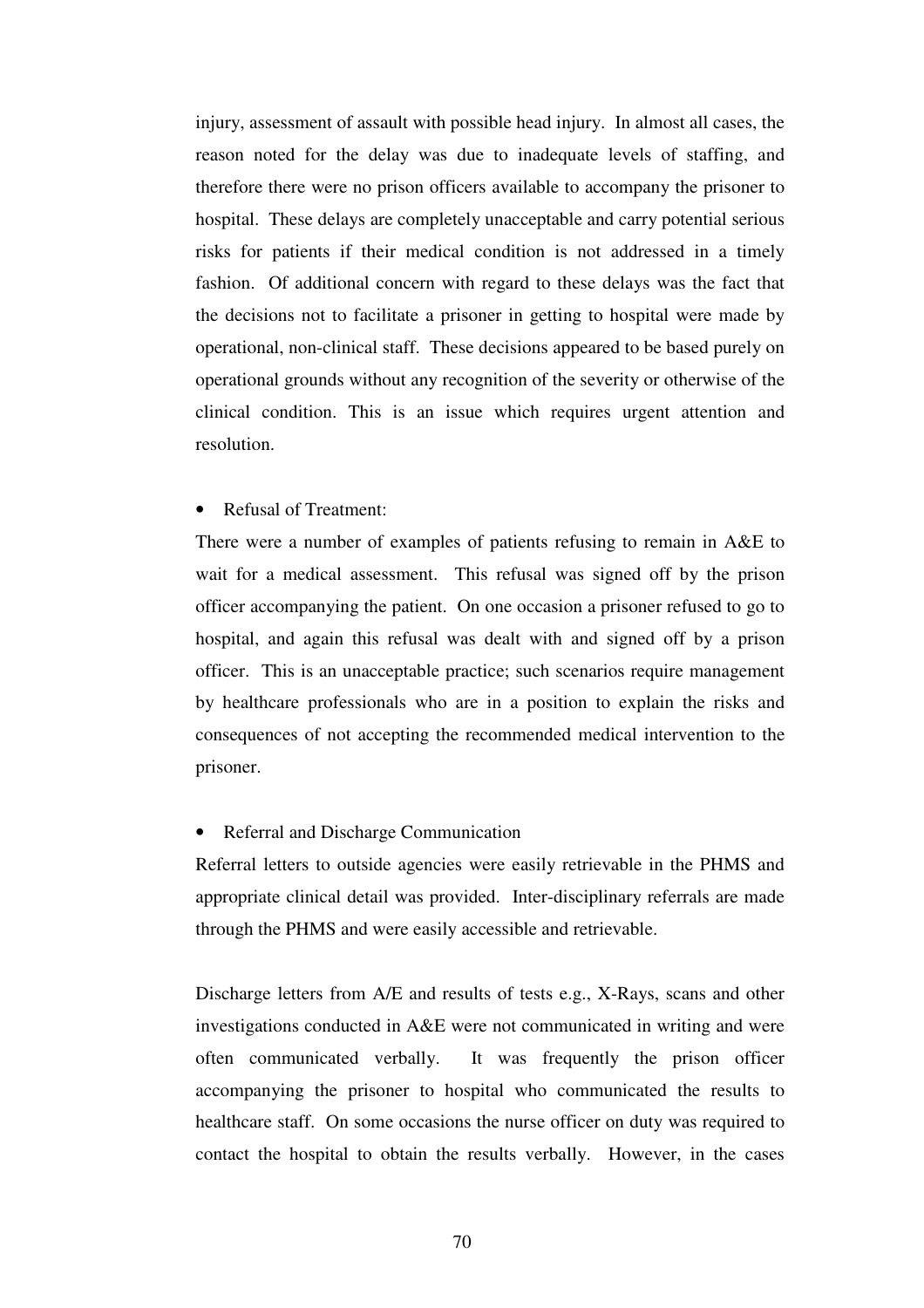reviewed for this audit, there was no formal written communication from the hospital regarding interventions or investigations undertaken. As per standard practice in primary care in the community setting, it is appropriate that patients should return to prison with a letter from A&E detailing the investigations undertaken and results of these investigations along with the diagnosis made. This will minimise the possibility of inaccurate or incomplete reporting. This needs to be addressed as a matter of urgency.

#### **5. RECOMMENDATIONS**

- 5.1 If there are operational reasons why a patient cannot be transferred to hospital, this must be communicated in writing to the healthcare staff. In turn, this information must be relayed to the Prison Doctor for a further decision. It is important that the nursing officers are made aware of any delays in transfer of patients so that the patient can be monitored appropriately while arrangements are being put in place.
- 5.2 If a prisoner refuses to attend hospital or to follow recommended medical advice, healthcare staff should be notified. The prisoner should then be reassessed by the Nurse Officer who is able to explain the potential health risks to the prisoner. If the prisoner continues to refuse to attend hospital or comply with medical advice, he is then doing so with informed consent and it should be the Nurse Officer who signs off on the patient refusal. It is unacceptable practice that a prison officer be the one to accept the patient's refusal to attend hospital.
- 5.3 Where a patient refuses to remain in A&E prior pending medical assessment, the patient should not leave the hospital until they have signed themselves out against medical advice. This should be done in the presence of a nurse or doctor from the A&E Dept or the relevant hospital department who can explain the potential risks to the prisoner. It is unacceptable practice for a prison officer to sign the "refusal to wait form" as the prisoner must do so with informed consent